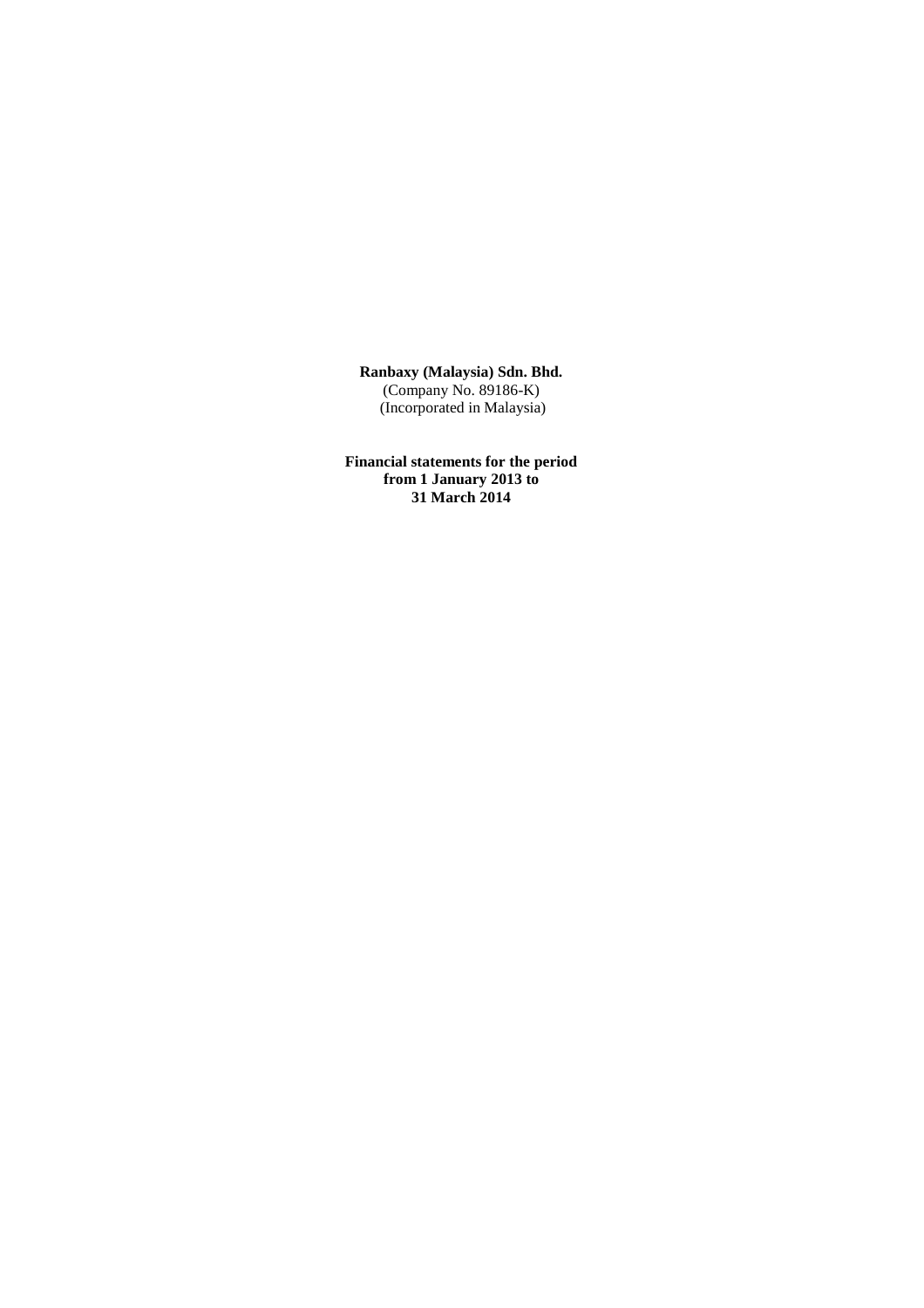#### **Report on the Financial Statements**

We have audited the financial statements of Ranbaxy (Malaysia) Sdn. Bhd., which comprise the statement of financial position as at 31 March 2014, and the statements of profit or loss and other comprehensive income, changes in equity and cash flows for the period then ended, and a summary of significant accounting policies and other explanatory information, as set out on pages 5 to 39.

#### *Directors' Responsibility for the Financial Statements*

The Directors of the Company are responsible for the preparation of financial statements so as to give a true and fair view in accordance with Malaysian Financial Reporting Standards, International Financial Reporting Standards and the requirements of the Companies Act, 1965 in Malaysia. The Directors are also responsible for such internal control as the Directors determine is necessary to enable the preparation of financial statements that are free from material misstatement, whether due to fraud or error.

#### *Auditors' Responsibility*

Our responsibility is to express an opinion on these financial statements based on our audit. We conducted our audit in accordance with approved standards on auditing in Malaysia. Those standards require that we comply with ethical requirements and plan and perform the audit to obtain reasonable assurance about whether the financial statements are free from material misstatement.

An audit involves performing procedures to obtain audit evidence about the amounts and disclosures in the financial statements. The procedures selected depend on our judgement, including the assessment of risks of material misstatement of the financial statements, whether due to fraud or error. In making those risk assessments, we consider internal control relevant to the entity's preparation of the financial statements that give a true and fair view in order to design audit procedures that are appropriate in the circumstances, but not for the purpose of expressing an opinion on the effectiveness of the entity's internal control. An audit also includes evaluating the appropriateness of accounting policies used and the reasonableness of accounting estimates made by the Directors, as well as evaluating the overall presentation of the financial statements.

We believe that the audit evidence we have obtained is sufficient and appropriate to provide a basis for our audit opinion.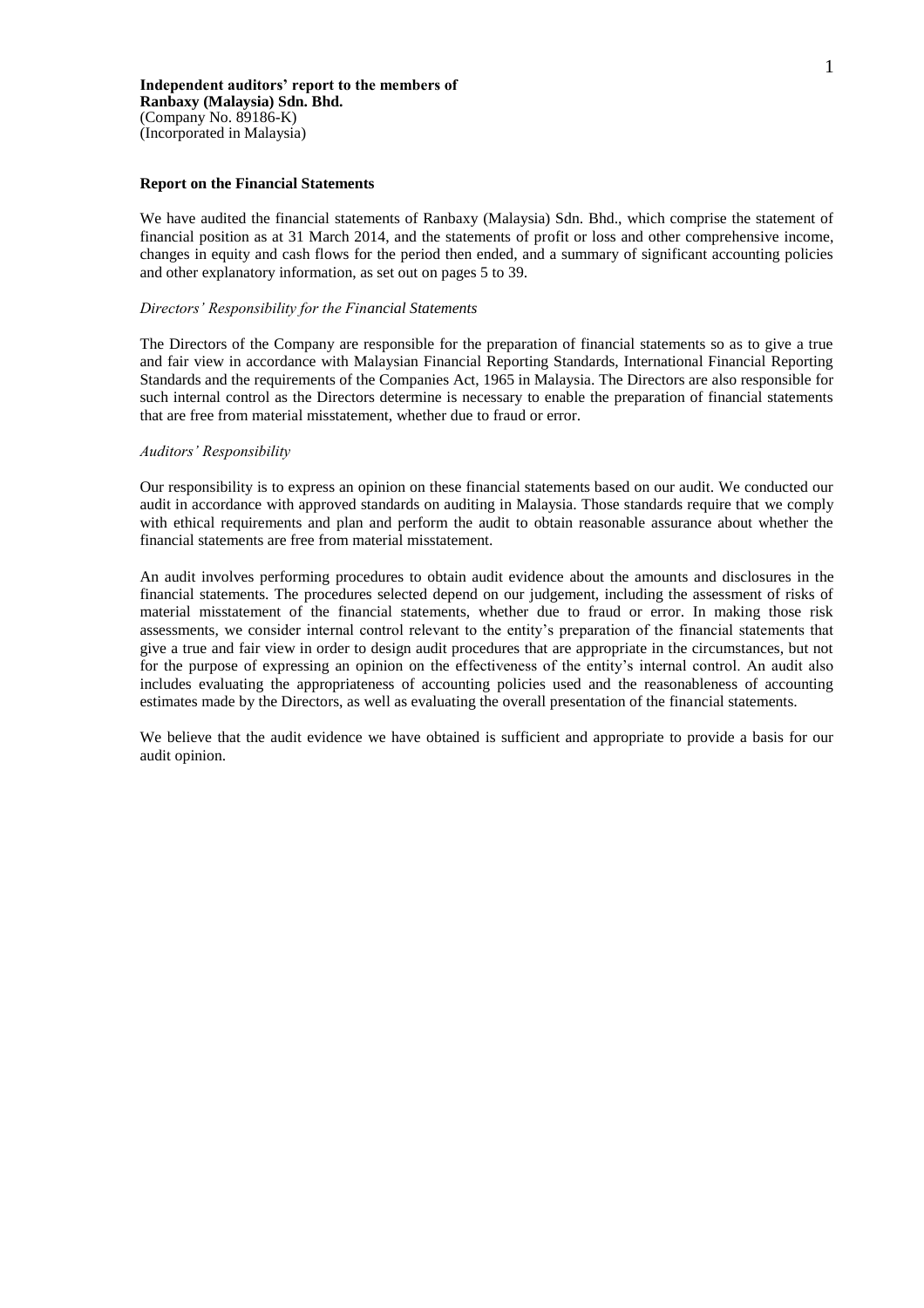# *Opinion*

In our opinion, the financial statements give a true and fair view of the financial position of the Company as of 31 March 2014, and of its financial performance and cash flows for the period then ended in accordance with Malaysian Financial Reporting Standards, International Financial Reporitng Standards and the requirements of the Companies Act, 1965 in Malaysia.

# **Report on Other Legal and Regulatory Requirements**

In accordance with the requirements of the Companies Act, 1965 in Malaysia, we also report that in our opinion the accounting and other records and the registers required by the Act to be kept by the Company have been properly kept in accordance with the provisions of the Act.

## **Other Matters**

This report is made solely to the members of the Company, as a body, in accordance with Section 174 of the Companies Act, 1965 in Malaysia and for no other purpose. We do not assume responsibility to any other person for the content of this report.

**KPMG Mok Wan Kong** Chartered Accountants Chartered Accountant

Firm Number: AF 0758 Approval Number: 2877/12/14(J)

Date: 20 May 2014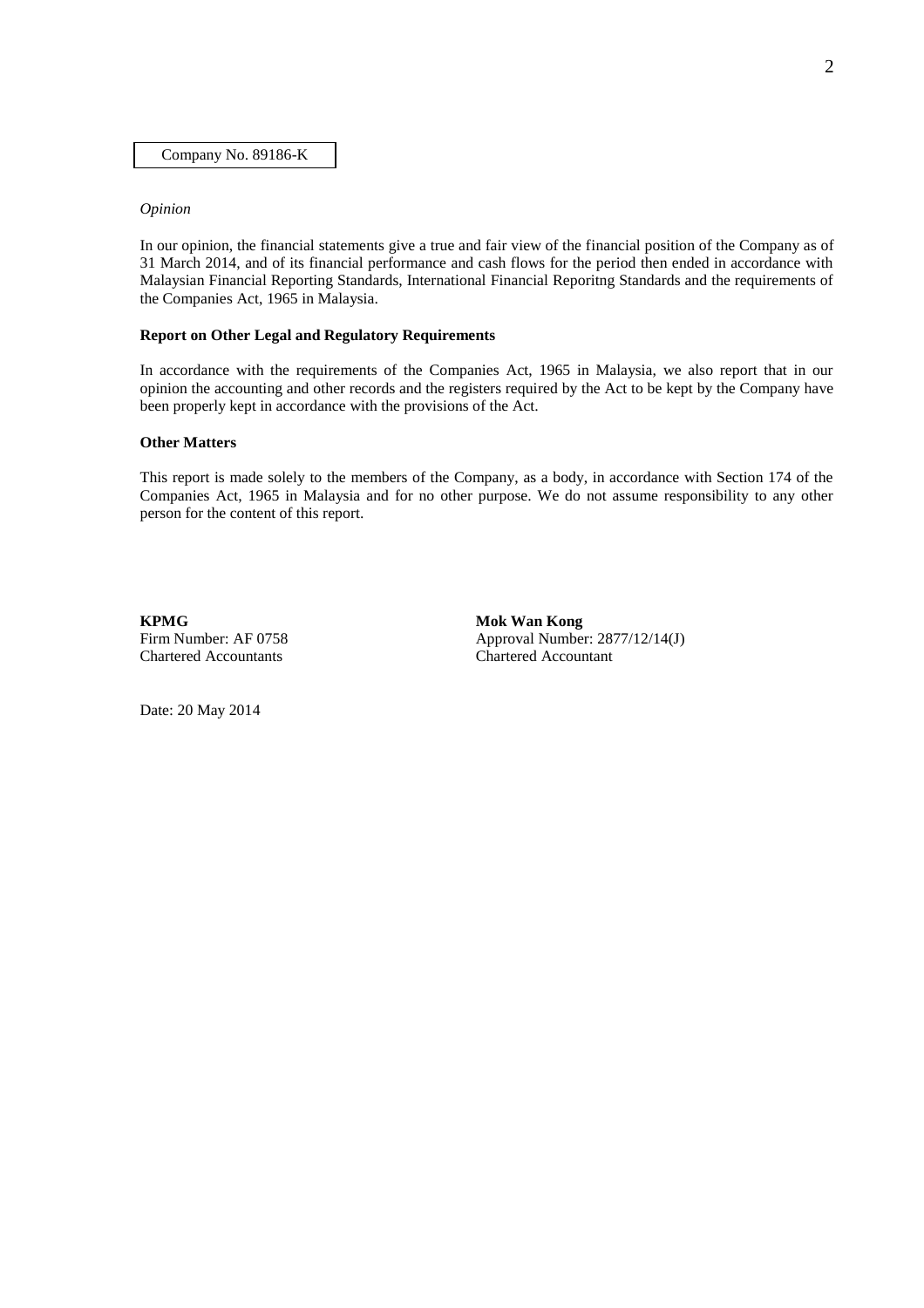**Ranbaxy (Malaysia) Sdn. Bhd.** (Company No. 89186-K) (Incorporated in Malaysia)

# **Directors' report for the period ended 31 March 2014**

The Directors hereby submit their report and the audited financial statements of the Company for the period ended from 1 January 2013 to 31 March 2014.

#### **Principal activities**

The Company is principally engaged in manufacturing and distributing of pharmaceutical products. There has been no significant change in the nature of these activities during the financial period.

## **Change of financial year end**

During the financial period, the Company changed its financial year end from 31 December to 31 March to conform to group financial year end.

#### **Results**

| <b>RM'000</b>  |
|----------------|
| 22,906         |
| <b>INR'000</b> |
| 426,555        |
|                |

## **Reserves and provisions**

There were no material transfers to or from reserves and provisions during the financial period under review except as disclosed in the financial statements.

#### **Dividends**

Since the end of the previous financial year, the Company paid a first and final tax exempt dividend of 10 sen per ordinary share of RM1.00 each totalling RM800,000 (INR 14,869,888) in respect of the financial year ended 31 December 2012 on 27 June 2013.

The Directors do not recommend any other dividend to be paid for the financial period.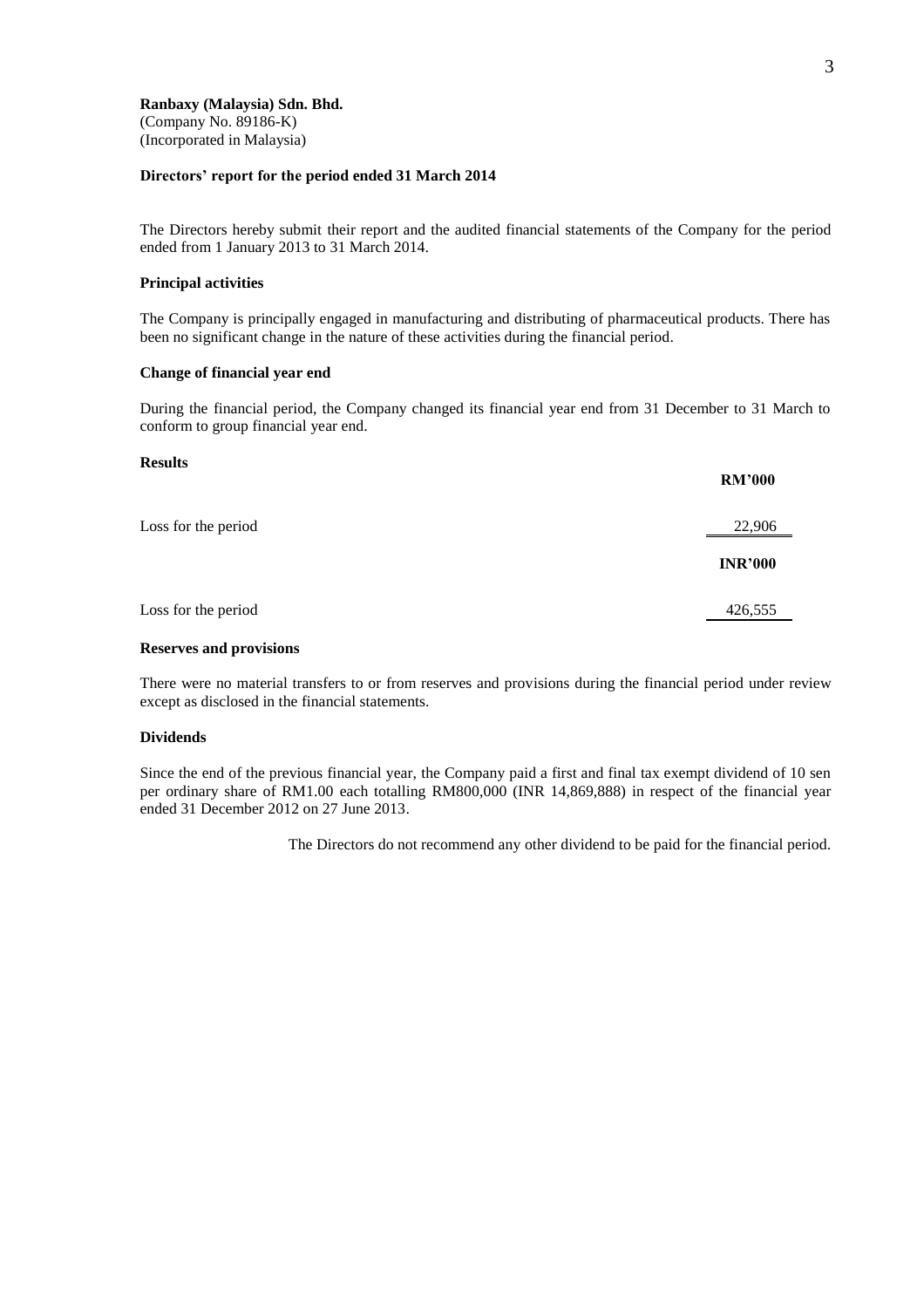#### **Directors of the Company**

Directors who served since the date of the last report are:

Santha Bhaskara Menon Dato' Abdullah bin Mohd Yusof Jeyabalan A/L V. Thangarajah Ashwani Kumar Malhotra Rajiv Gulati Indrajit Banerjee Alok Shubkar Kapoor (appointed on 31 October 2013) Rajeev Sharma (resigned with effect from 10 April 2014)

#### **Directors' interests**

The interests and deemed interests in the ordinary shares of the Company and of its related corporations of those who were Directors at financial year end (including the interests of the spouses or children of the Directors who themselves are not Directors of the Company) as recorded in the Register of Directors' Shareholdings are as follows:

|                                 | Number of ordinary shares of RM1 each |                          |        |           |
|---------------------------------|---------------------------------------|--------------------------|--------|-----------|
|                                 | At                                    |                          | At     |           |
|                                 | 1.1.2013                              | <b>Bought</b>            | (Sold) | 31.3.2014 |
| Interest in the holding company |                                       |                          |        |           |
| Santha Bhaskara Menon           |                                       |                          |        |           |
| -own                            | 1.046                                 | $\overline{\phantom{0}}$ | -      | 1.046     |

None of the other Directors holding office at 31 March 2014 had any interest in the ordinary shares of the Company and of its related corporations during the financial period.

#### **Directors' benefits**

Since the end of the previous financial year, no Director of the Company has received nor become entitled to receive any benefit (other than a benefit included in the aggregate amount of emoluments received or due and receivable by Directors as shown in the financial statements or the fixed salary of a full time employee of the Company or of related corporations) by reason of a contract made by the Company or a related corporation with the Director or with a firm of which the Director is a member, or with a company in which the Director has a substantial financial interest.

There were no arrangements during and at the end of the financial period which had the object of enabling Directors of the Company to acquire benefits by means of the acquisition of shares in or debentures of the Company or any other body corporate.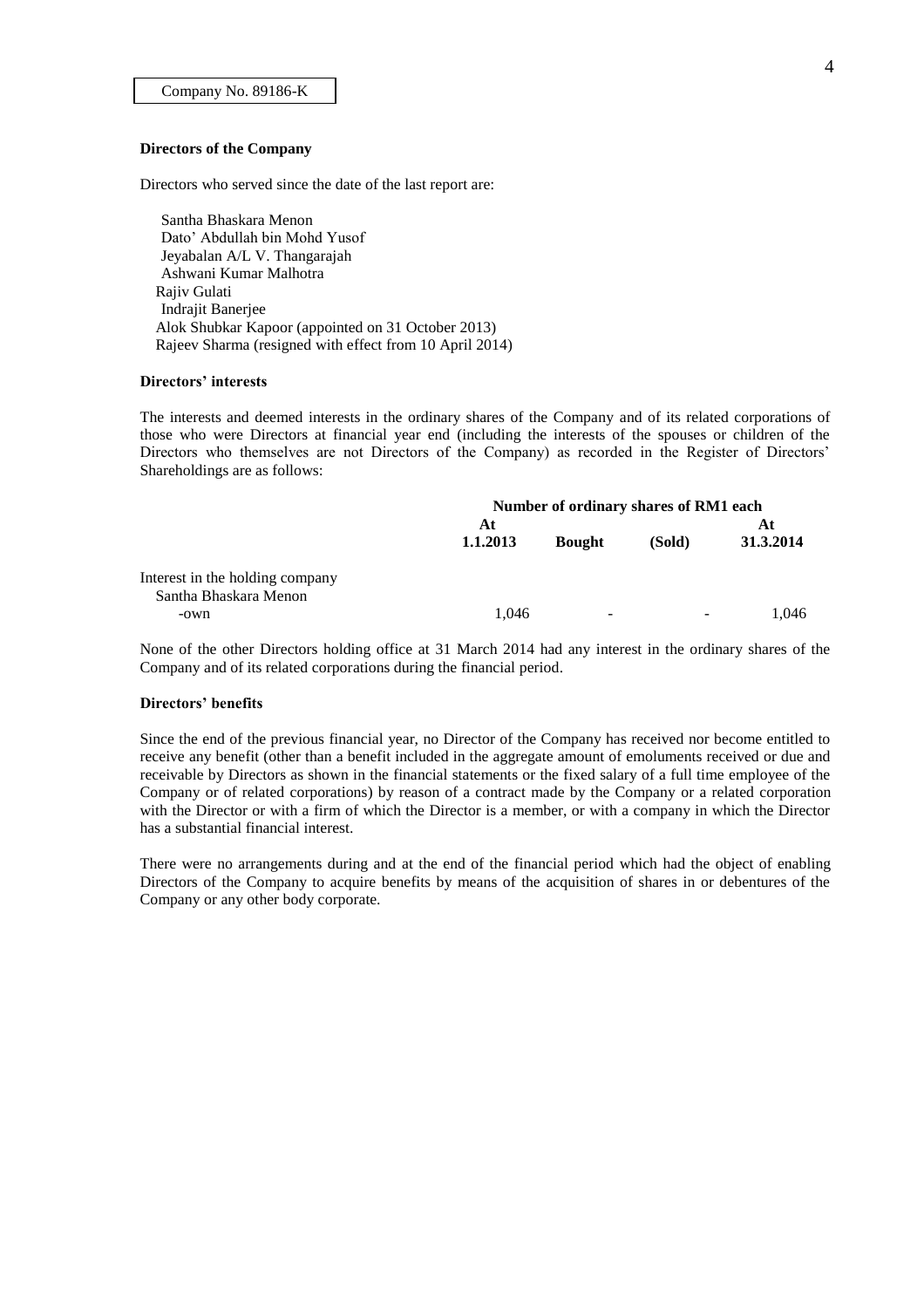#### **Issue of shares and debentures**

There were no changes in the authorised, issued and paid-up share capital of the Company during the financial period.

There were no debentures issued during the financial period.

#### **Options granted over unissued shares and debentures**

No options were granted to any person to take up unissued shares or debentures of the Company during the financial period.

## **Other statutory information**

Before the financial statements of the Company were made out, the Directors took reasonable steps to ascertain that:

- i) all known bad debts have been written off and adequate provision made for doubtful debts, and
- ii) any current assets which were unlikely to be realised in the ordinary course of business have been written down to an amount which they might be expected so to realise.

At the date of this report, the Directors are not aware of any circumstances:

- i) that would render the amount written off for bad debts, or the amount of the provision for doubtful debts in the Company inadequate to any substantial extent, or
- ii) that would render the value attributed to the current assets in the Company's financial statements misleading, or
- iii) which have arisen which render adherence to the existing method of valuation of assets or liabilities of the Company misleading or inappropriate, or
- iv) not otherwise dealt with in this report or in the financial statements, that would render any amount stated in the financial statements of the Company misleading.

At the date of this report, there does not exist:

- i) any charge on the assets of the Company that has arisen since the end of the financial year and which secures the liabilities of any other person, or
- ii) any contingent liability in respect of the Company that has arisen since the end of the financial year.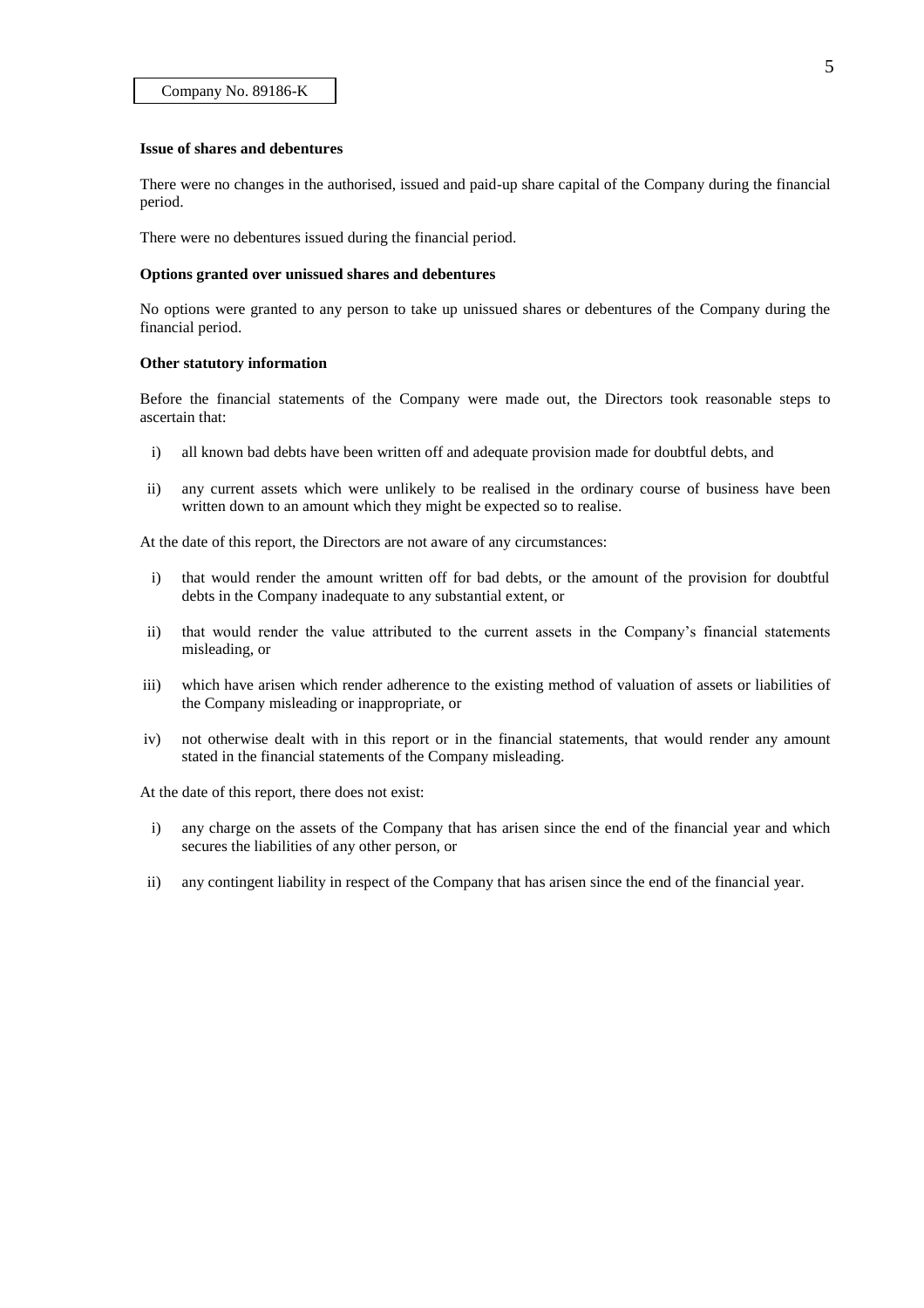## **Other statutory information (continued)**

No contingent liability or other liability of the Company has become enforceable, or is likely to become enforceable within the period of twelve months after the end of the financial period which, in the opinion of the Directors, will or may substantially affect the ability of the Company to meet its obligations as and when they fall due.

In the opinion of the Directors, the financial performance of the Company for the financial period ended 31 March 2014 have not been substantially affected by any item, transaction or event of a material and unusual nature nor has any such item, transaction or event occurred in the interval between the end of that financial year and the date of this report.

## **Significant events subsequent to reporting date**

The significant event subsequent to reporting date is as disclosed in Note 21 to the financial statements.

#### **Auditors**

The auditors, Messrs KPMG, have indicated their willingness to accept re-appointment.

Signed on behalf of the Board of Directors in accordance with a resolution of the Directors:

……….……………………………………………… **Dato' Abdullah bin Mohd Yusof**

……………………………………………………… **Jeyabalan A/L V. Thangarajah**

Date: 20 May 2014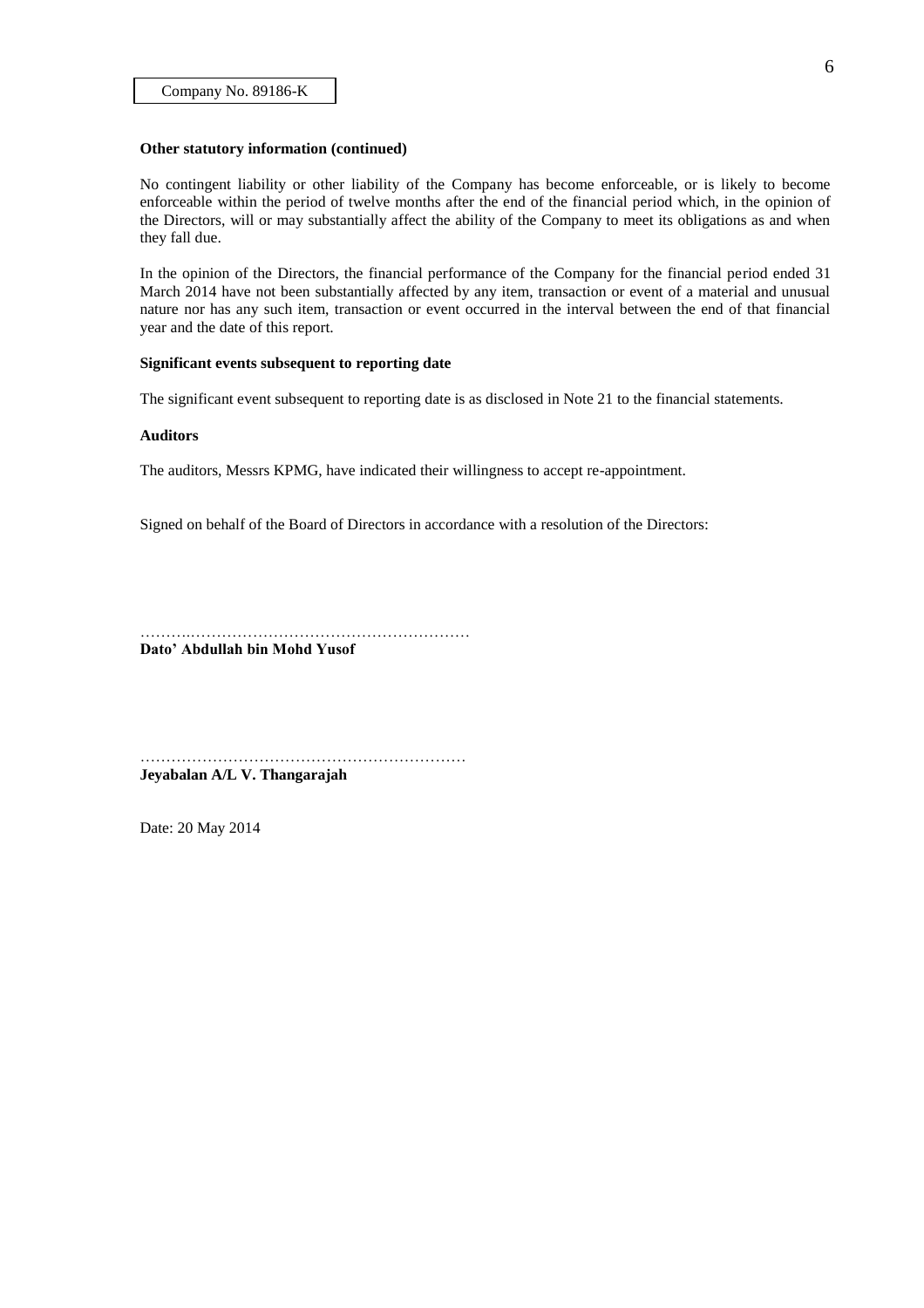# **Ranbaxy (Malaysia) Sdn. Bhd.**

(Company No. 89186-K) (Incorporated in Malaysia)

# **Statement of financial position as at 31 March 2014**

|                                               | <b>Note</b>    | 31.03.2014<br><b>RM'000</b>  | 31.12.2012<br><b>RM'000</b>  |
|-----------------------------------------------|----------------|------------------------------|------------------------------|
| <b>Asset</b><br>Property, plant and equipment | 3              | 38,094                       | 33,872                       |
| <b>Total non-current asset</b>                |                | 38,094                       | 33,872                       |
| Inventories                                   | 4              | 30,671                       | 27,585                       |
| Trade and other receivables                   | 5              | 43,974                       | 59,014                       |
| Tax recoverable<br>Cash and bank balances     |                | 703<br>411                   | 372<br>127                   |
| <b>Total current assets</b>                   |                | 75,759                       | 87,098                       |
| <b>Total assets</b>                           |                | 113,853                      | 120,970                      |
| <b>Equity</b><br>Share capital                | 6              | 8,000                        | 8,000                        |
| Share premium                                 |                | 300                          | 300                          |
| Retained earnings                             | 7              | 48,795                       | 72,501                       |
| <b>Total equity</b><br>Liability              |                | 57,095                       | 80,801                       |
| Deferred tax liabilities                      | 8              |                              | 1,311                        |
| <b>Total non-current liability</b>            |                |                              | 1,311                        |
| <b>Bank borrowings</b>                        | 9              | 26,142                       | 13,175                       |
| Provisions<br>Trade and other payables        | 10<br>11       | 659<br>29,957                | 145<br>25,538                |
| <b>Total current liabilities</b>              |                | 56,758                       | 38,858                       |
| <b>Total liabilities</b>                      |                | 56,758                       | 40,169                       |
| <b>Total equity and liabilities</b>           |                | 113,853                      | 120,970                      |
|                                               |                |                              |                              |
|                                               | Note           | 31.03.2014<br><b>INR'000</b> | 31.03.2012<br><b>INR'000</b> |
| Asset                                         |                |                              |                              |
| Property, plant and equipment                 | 3              | 695,146                      | 605,939                      |
| <b>Total non-current asset</b>                |                | 695,146                      | 605,939                      |
| Inventories                                   | $\overline{4}$ | 559,682                      | 493,470                      |
| Trade and other receivables                   | $\mathfrak s$  | 802,447                      | 1,055,707                    |
| Tax recoverable                               |                | 12,831                       | 6,655                        |
| Cash and bank balances                        |                | 7,498                        | 2,272                        |
| <b>Total current assets</b>                   |                | 1,382,458                    | 1,558,104                    |
| <b>Total assets</b>                           |                | 2,077,604                    | 2,164,043                    |
| Share capital                                 | $\sqrt{6}$     | 145,985                      | 143,113                      |
| Share premium                                 |                | 5,474                        | 5,367                        |
| Retained earnings                             | 7              | 890,426                      | 1,296,977                    |
|                                               |                | 1,041,886                    | 1,445,456                    |
| Liability                                     |                |                              |                              |
| Deferred tax liabilities                      | $\,8\,$        |                              | 23,453                       |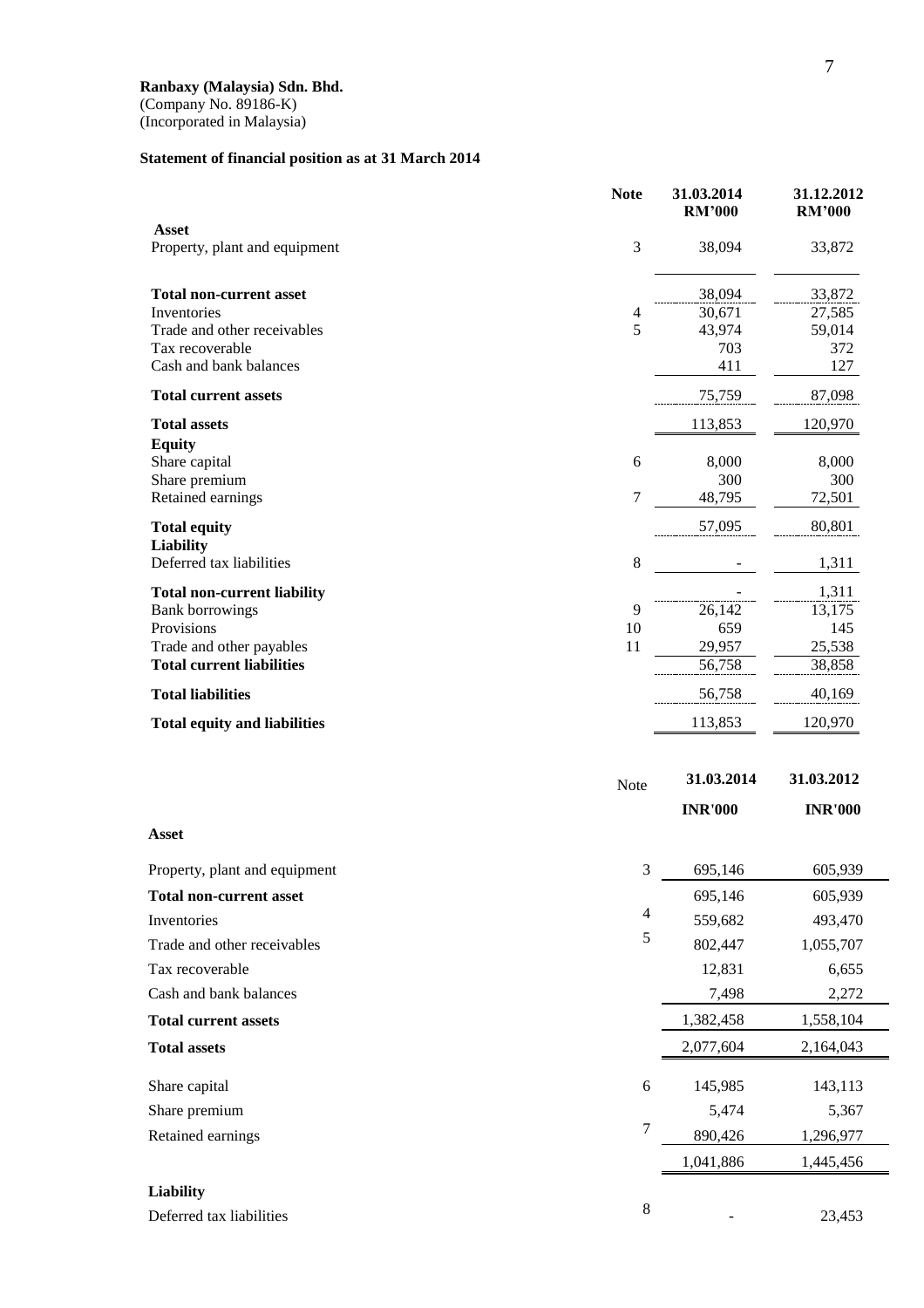|                                     |    |           | 8         |
|-------------------------------------|----|-----------|-----------|
| <b>Total non-current liability</b>  |    |           | 23,453    |
| <b>Bank borrowings</b>              | 9  | 477,043   | 235,689   |
| Provisions                          | 10 | 12,020    | 2,594     |
| Trade and other payables            | 11 | 546,654   | 456,852   |
| <b>Total current liabilities</b>    |    | 1,035,718 | 695,134   |
| <b>Total liabilities</b>            |    | 1,035,718 | 718,587   |
| <b>Total equity and liabilities</b> |    | 2,077,604 | 2,164,043 |
|                                     |    |           |           |

The notes on pages 9 to 39 are an integral part of these financial statements.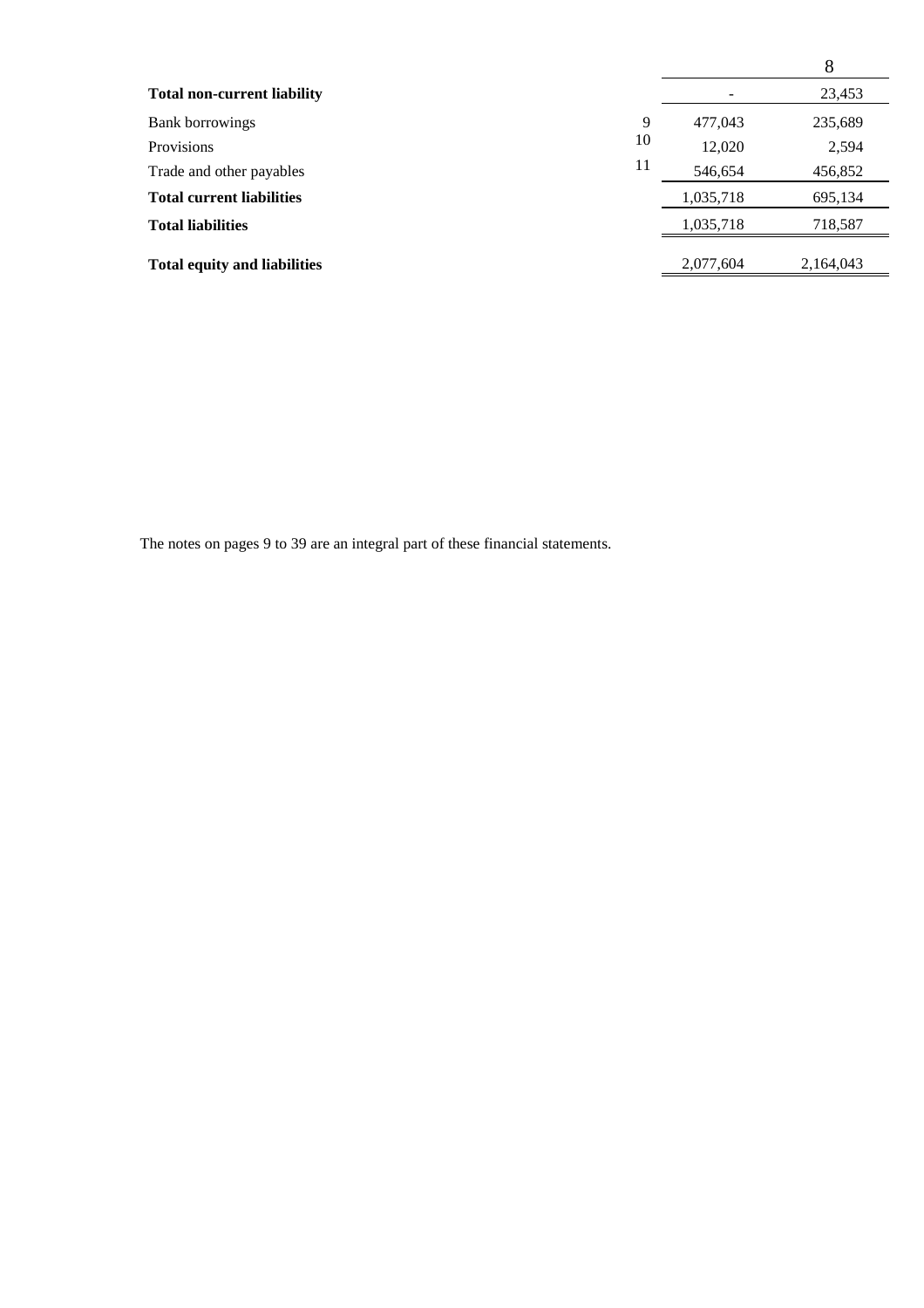## **Statement of profit or loss and other comprehensive income for the period from 1 January 2013 to 31 March 2014**

|                                                                                                                            |    | <b>Note</b> | 1.1.2013<br>to<br>31.03.2014<br><b>RM'000</b>     | 1.1.2012<br>to<br>31.12.2012<br><b>RM'000</b> |
|----------------------------------------------------------------------------------------------------------------------------|----|-------------|---------------------------------------------------|-----------------------------------------------|
| <b>Revenue</b><br>Cost of sales                                                                                            |    |             | 76,378<br>(71, 870)                               | 92,991<br>(61, 640)                           |
| <b>Gross profit</b><br>Other operating income<br>Distribution costs<br>Administrative expenses<br>Other operating expenses |    |             | 4,508<br>2,177<br>(17, 283)<br>(8,150)<br>(3,767) | 31,351<br>362<br>(13,983)<br>(7, 945)<br>(72) |
| <b>Result from operating activities</b><br>Finance costs                                                                   |    |             | (22, 515)<br>(2,124)                              | 9,713<br>(1, 138)                             |
| (Loss)/Profit before tax<br>Tax credit/(expense)                                                                           |    | 12<br>14    | (24, 639)<br>1,733                                | 8,575<br>(1,755)                              |
| (Loss)/Profit and total comprehensive<br>(expense)/income for the period/year                                              |    |             | (22,906)                                          | 6,820                                         |
|                                                                                                                            |    |             | 2014<br><b>INR '000</b>                           | 2012<br><b>INR '000</b>                       |
| Revenue                                                                                                                    |    |             | 1,422,308                                         | 1,608,841                                     |
| Cost of sales                                                                                                              |    |             | (1,338,360)                                       | (1,066,436)                                   |
| <b>Gross profit</b>                                                                                                        |    |             | 83,948                                            | 542,405                                       |
| Other operating income                                                                                                     |    |             | 40,540                                            | 6,263                                         |
| Distribution costs                                                                                                         |    |             | (321, 839)                                        | (241,920)                                     |
| Administrative expenses                                                                                                    |    |             | (151,768)                                         | (137, 457)                                    |
| Other operating expenses                                                                                                   |    |             | (70, 156)                                         | (1,246)                                       |
|                                                                                                                            |    |             |                                                   |                                               |
| <b>Result from operating activities</b>                                                                                    |    |             | (419, 276)                                        | 168,045                                       |
| Finance costs                                                                                                              |    |             | (39, 547)                                         | (19,689)                                      |
|                                                                                                                            |    |             |                                                   |                                               |
| Profit before tax                                                                                                          | 12 |             | (458, 823)                                        | 148,356                                       |
| Tax expense                                                                                                                | 14 |             | 32,277                                            | (30, 363)                                     |
| Profit for the year/Total comprehensive                                                                                    |    |             |                                                   |                                               |
| income for the year                                                                                                        |    |             | (426, 555)                                        | 117,993<br>=====                              |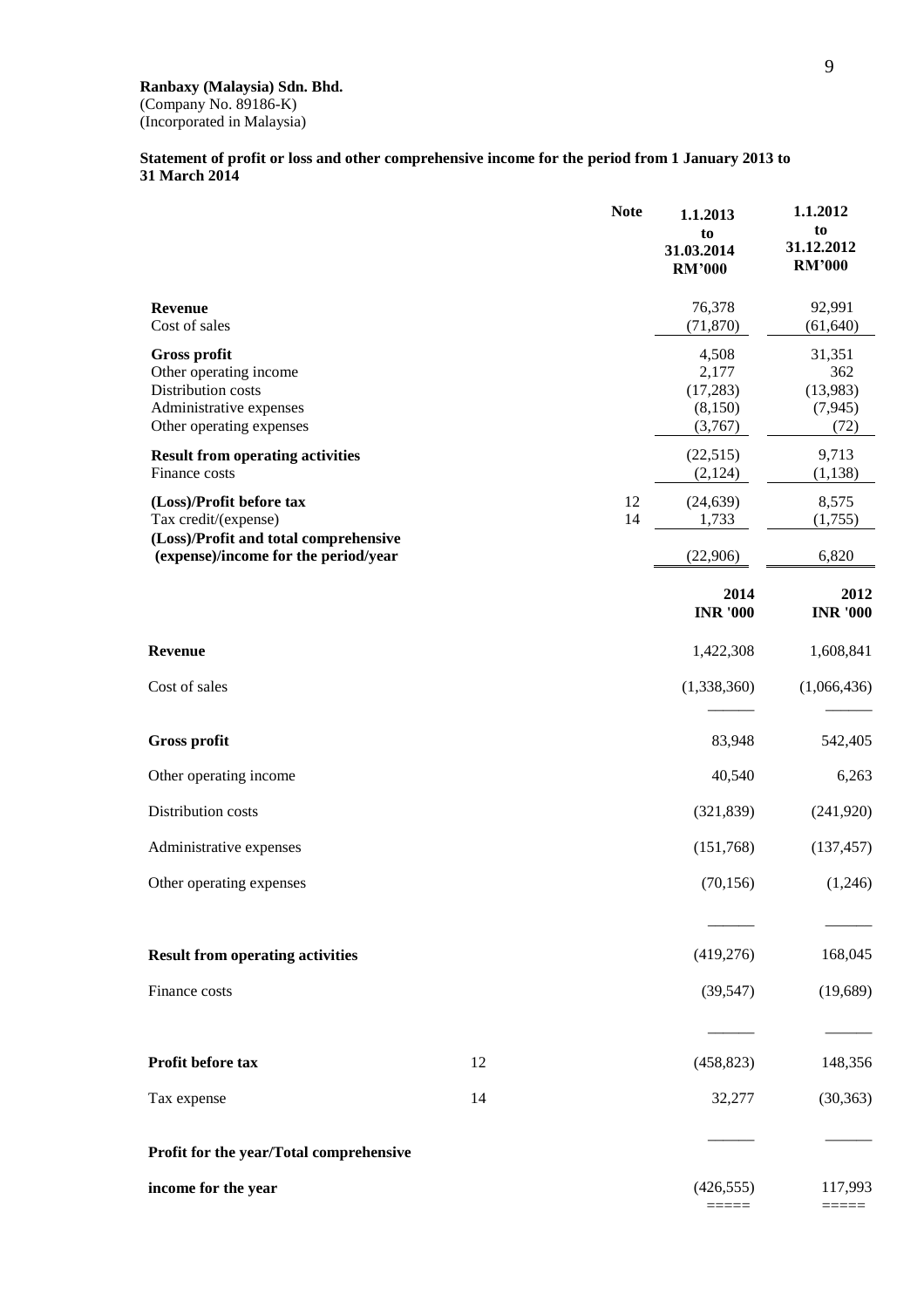**Ranbaxy (Malaysia) Sdn. Bhd.** (Company No. 89186-K) (Incorporated in Malaysia)

## **Statement of changes in equity for the period from 1 January 2013 to 31 March 2014**

|                                                     |             |                                          | Non distributable                        | Distributable                                |                               |
|-----------------------------------------------------|-------------|------------------------------------------|------------------------------------------|----------------------------------------------|-------------------------------|
|                                                     | <b>Note</b> | <b>Share</b><br>capital<br><b>RM'000</b> | <b>Share</b><br>premium<br><b>RM'000</b> | <b>Retained</b><br>earnings<br><b>RM'000</b> | <b>Total</b><br><b>RM'000</b> |
| At 1 January 2012<br>Profit and total comprehensive |             | 8,000                                    | 300                                      | 66,481                                       | 74,781                        |
| income for the year                                 |             |                                          |                                          | 6,820                                        | 6,820                         |
| Dividends                                           | 15          |                                          |                                          | (800)                                        | (800)                         |
| At 31 December 2012/                                |             |                                          |                                          |                                              |                               |
| 1 January 2013<br>Loss and total comprehensive      |             | 8,000                                    | 300                                      | 72,501                                       | 80,801                        |
| expense for the period                              |             |                                          |                                          | (22,906)                                     | (22,906)                      |
| Dividends                                           | 15          |                                          |                                          | (800)                                        | (800)                         |
| <b>At 31 March 2014</b>                             |             | 8,000                                    | 300                                      | 48,795                                       | 57,095                        |
|                                                     |             | Note 6                                   |                                          | Note 7                                       |                               |

|                                      |             | <b>Share</b>    | <b>Share</b>    | <b>Retained</b> |                 |
|--------------------------------------|-------------|-----------------|-----------------|-----------------|-----------------|
|                                      | <b>Note</b> | capital         | premium         | earnings        | <b>Total</b>    |
|                                      |             | <b>INR '000</b> | <b>INR '000</b> | <b>INR '000</b> | <b>INR '000</b> |
| At 1 January 2012                    |             | 134,003         | 5,025           | 1,113,585       | 1,252,613       |
| Profit for the year/Total            |             |                 |                 |                 |                 |
| comprehensive income                 |             |                 |                 |                 |                 |
| for the year                         |             |                 |                 | 117,993         | 117,993         |
| Dividends                            | 15          |                 |                 | (13, 841)       | (13, 841)       |
| <b>Translation of Exchange Rates</b> |             | 9,109           | 342             | 79,240          | 88,691          |
| At 31 December 2012/                 |             |                 |                 |                 |                 |
| $1-Jan-13$                           |             | 143,113         | 5,367           | 1,296,977       | 1,445,456       |
| $1-Jan-13$                           |             |                 |                 |                 |                 |
| Profit for the year/Total            |             |                 |                 |                 |                 |
| comprehensive income                 |             |                 |                 |                 |                 |
| for the year                         |             |                 |                 | (426, 555)      | (426, 555)      |
| Dividends                            | 15          |                 |                 | (14, 898)       | (14,898)        |
| <b>Translation of Exchange Rates</b> |             | 2,873           | 108             | 34,895          | 37,876          |
| <b>At 31 March 2014</b>              |             | 145,985         | 5,474           | 890,419         | 1,041,879       |

The notes on pages 9 to 39 are an integral part of these financial statements.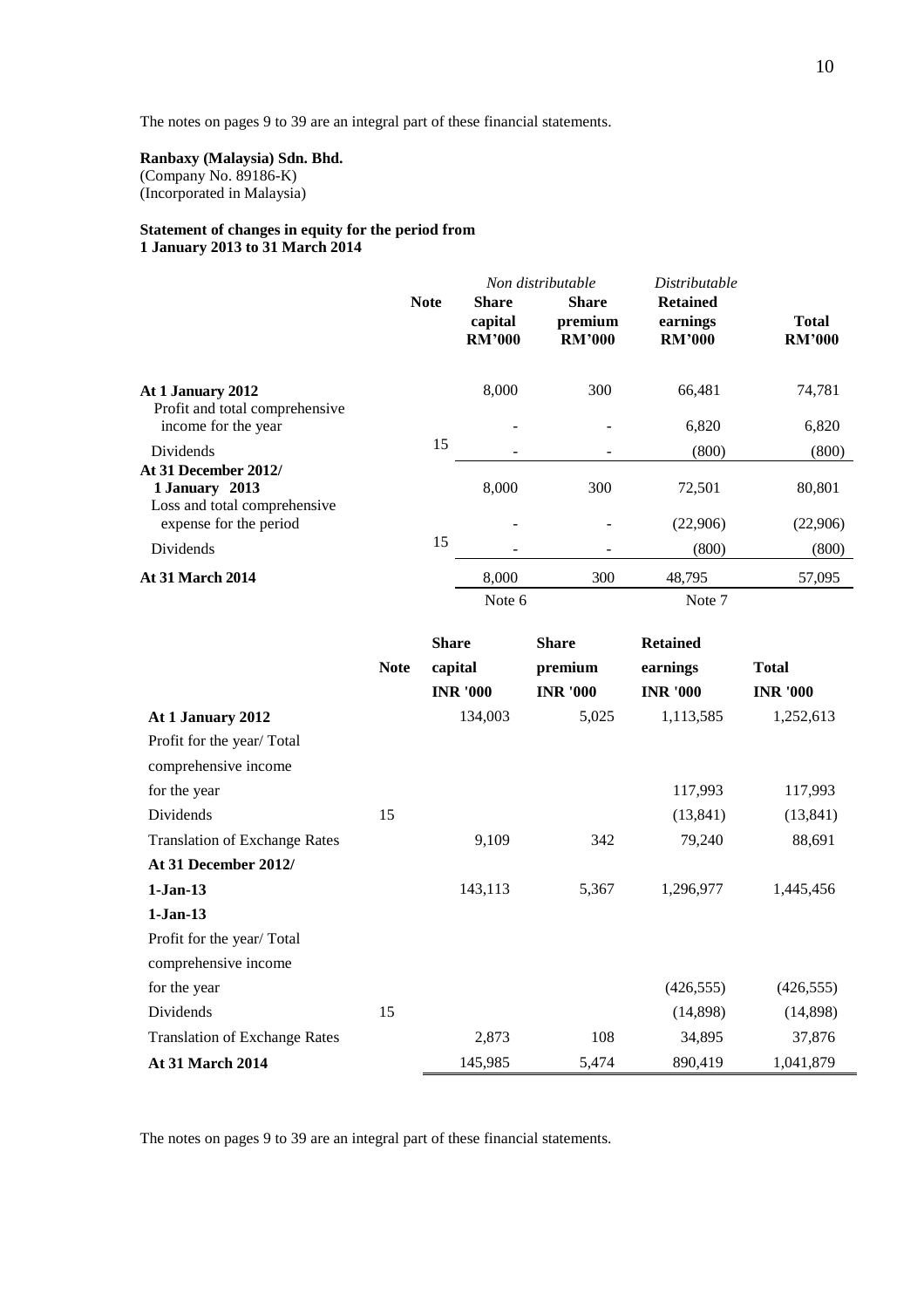**Ranbaxy (Malaysia) Sdn. Bhd.** (Company No. 89186-K) (Incorporated in Malaysia)

## **Statement of cash flows for the period from 1 January 2013 to 31 March 2014**

|                                                                                                       | 1.1.2013 to<br>31.03.2014<br><b>RM'000</b> | 1.1.2012 to<br>31.12.2012<br><b>RM'000</b> |
|-------------------------------------------------------------------------------------------------------|--------------------------------------------|--------------------------------------------|
| <b>Cash flows from operating activities</b>                                                           |                                            |                                            |
| (Loss)/Profit before tax                                                                              | (24, 639)                                  | 8,575                                      |
| Adjustments for:                                                                                      |                                            |                                            |
| Depreciation of property, plant and equipment                                                         | 3,918                                      | 2,376                                      |
| Impairment loss on trade receivables                                                                  | 508                                        | 70                                         |
| Interest expense                                                                                      | 2,124                                      | 1,138                                      |
| Loss/(Gain) on disposal of property, plant and equipment                                              | 18                                         | (27)                                       |
| Property, plant and equipment written off                                                             | 18                                         | 1                                          |
| Unrealised loss/(gain) on foreign exchange                                                            | 830                                        | (285)                                      |
| Operating (loss)/profit before changes in working capital                                             | (17,223)                                   | 11,848                                     |
| Change in inventories                                                                                 | (3,693)                                    | 3,365                                      |
| Change in trade and other receivables                                                                 | 15,404                                     | (4,074)                                    |
| Change in trade and other payables                                                                    | 2,717                                      | 1,579                                      |
| Change in provisions                                                                                  | 514                                        | 70                                         |
| Cash (used in)/generated from` operations                                                             | (2,281)                                    | 12,788                                     |
| Taxes paid                                                                                            | 90                                         | (1,667)                                    |
| Interest paid                                                                                         | (2,124)                                    | (1,138)                                    |
| Net cash (used in)/generated from operating activities<br><b>Cash flows from investing activities</b> | (4,315)                                    | 9,983                                      |
| Purchase of property, plant and equipment                                                             | (7,574)                                    | (11, 156)                                  |
| Proceeds from disposal of property, plant and equipment                                               | 6                                          | 27                                         |
| Net cash used in investing activities<br><b>Cash flows from financing activities</b>                  | (7, 568)                                   | (11, 129)                                  |
| Dividends paid                                                                                        | (800)                                      | (800)                                      |
| Drawdown of bank borrowings                                                                           | 12,967                                     | 1,607                                      |
| Net cash generated from financing activities                                                          | 12,167                                     | 807                                        |
| Net increase/(decrease) in cash and bank balances                                                     | 284                                        | (339)                                      |
| Cash and bank balances at 1 January                                                                   | 127                                        | 466                                        |
| Cash and bank balances at 31 March/December                                                           | 411                                        | 127                                        |

|                                                  | 2014            | 2012            |  |
|--------------------------------------------------|-----------------|-----------------|--|
|                                                  | <b>INR '000</b> | <b>INR '000</b> |  |
| Cash flows from operating activities             |                 |                 |  |
| Profit before tax                                | (458, 827)      | 148,356         |  |
| Adjustments for:                                 |                 |                 |  |
| Allowance for doubtful debts                     | 9.464           | 1.211           |  |
| Depreciation of property, plant and equipment    | 72,968          | 41,107          |  |
| Impairment loss/(Reversal of impairment loss) on |                 |                 |  |
| property, plant and equipment                    |                 |                 |  |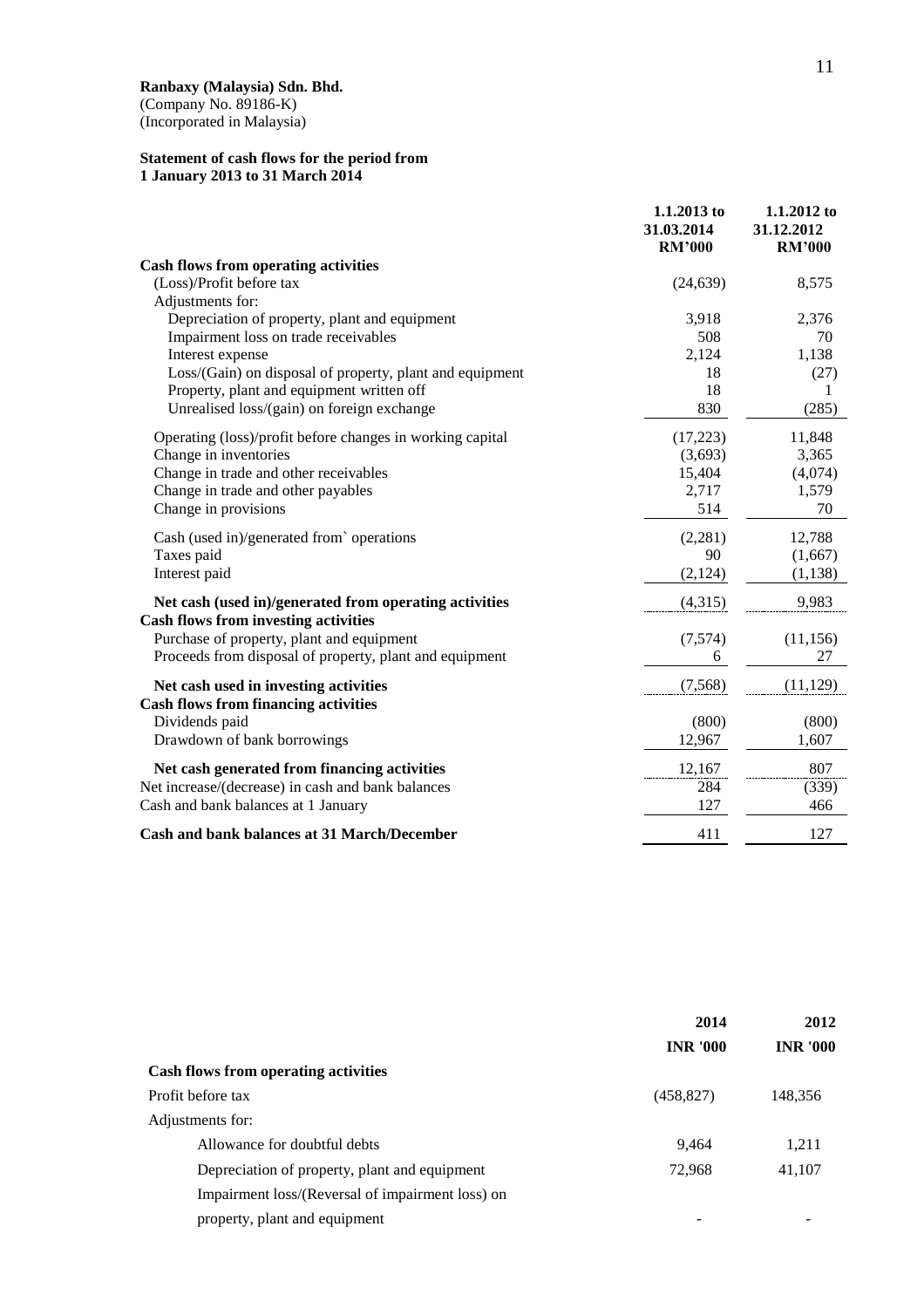|                                                           |                    | 14                      |
|-----------------------------------------------------------|--------------------|-------------------------|
| Interest expense                                          | 39,547             | 19,689                  |
| (Gain)/Loss on disposal of property, plant and equipment  | 335                | (467)                   |
| Property, plant and equipment written off                 | 335                | 17                      |
| Unrealised loss/(gain) on foreign exchange                | 15,464             | (4,931)                 |
| Forex on translation                                      | (79)               | 331                     |
| Operating (loss)/profit before changes in working capital | (320,793)          | 205,314                 |
| Change in inventories                                     | (68,771)           | 58,218                  |
| Change in trade and other receivables                     | 286,846            | (70, 484)               |
| Change in trade and other payables                        | 50,596             | 27,318                  |
| Change in provisions                                      | 9,571              | 1,211                   |
| Cash generated (used in)/from operations                  | (42,551)           | 221,577                 |
| Taxes refund/(paid)                                       | 1,676              | (28, 841)               |
| Interest paid                                             | (39, 547)          | (19,689)                |
| Net cash generated from/(used in) operating activities    |                    | $(80,421)$ 173,048      |
|                                                           |                    |                         |
| <b>Cash flows from investing activities</b>               |                    |                         |
| Purchase of property, plant and equipment                 | (141, 043)         | (193,010)               |
| Proceeds from disposal of property, plant and equipment   | 116                | 467                     |
| Net cash used in investing activities                     |                    | $(140,927)$ $(192,543)$ |
|                                                           |                    |                         |
| <b>Cash flows from financing activities</b>               |                    |                         |
| Dividends paid                                            | (14,898)           | (13, 841)               |
| Drawndown of bank borrowings                              | 241,476            | 27,803                  |
| Repayment of bank borrowings                              |                    |                         |
| Net cash (used in)/generated from financing activities    | 226,578            | 13,962                  |
| Net increase/(decrease) in cash and bank balances         | ---------<br>5,230 | (5,534)                 |
| Cash and bank balances at 1 January                       | 2,272              | 7,806                   |
| Cash and bank balances at 31 December                     | 7,502              | 2,272                   |
|                                                           |                    |                         |

 $12$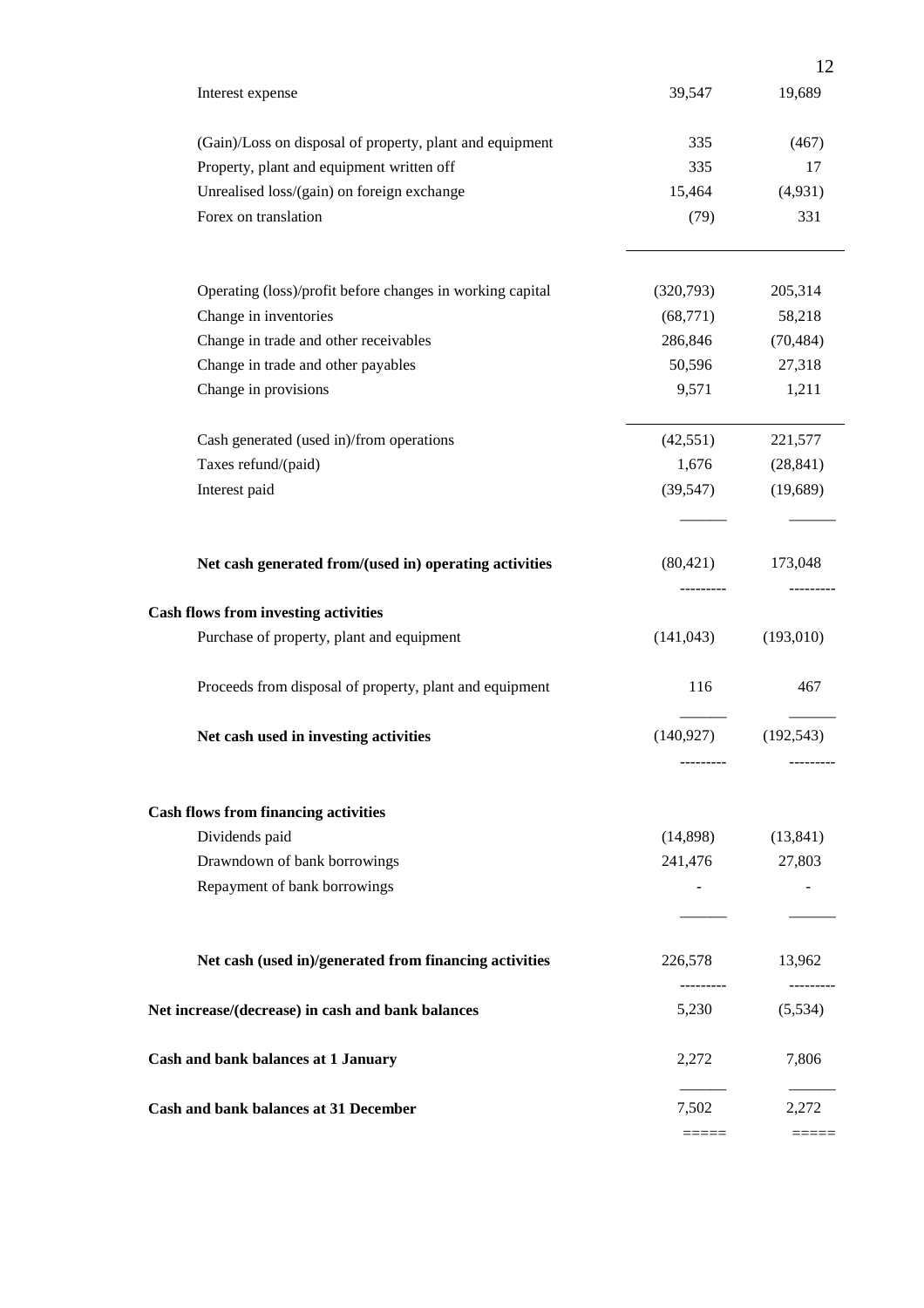The notes on pages 9 to 39 are an integral part of these financial statements.

**Ranbaxy (Malaysia) Sdn. Bhd.** (Company No. 89186-K) (Incorporated in Malaysia)

## **Notes to the financial statements**

Ranbaxy (Malaysia) Sdn. Bhd. is a private limited liability company, incorporated and domiciled in Malaysia. The addresses of the principal place of business and registered office of the Company are as follows:

# **Principal place of business**

Peti #8, Wisma Selangor Dredging 5<sup>th</sup> Floor, South Block 142-A, Jalan Ampang 50450 Kuala Lumpur

# **Registered office**

Lot 6.05, Level 6, KPMG Tower 8 First Avenue, Bandar Utama 47800 Petaling Jaya Selangor Darul Ehsan

The Company is principally engaged in manufacturing and distributing of pharmaceutical products.

The immediate holding company is Ranbaxy Laboratories Limited, a company incorporated in India and listed in Mumbai Stock Exchange, National Stock Exchange of India and Luxembourg Stock Exchange.

The ultimate holding company is Daiichi Sankyo Company Limited, a corporation incorporated in Japan and listed in Tokyo Stock Exchange, Osaka Securities Exchange and Nagoya Stock Exchange.

The financial statements were authorised for issue by the Board of Directors on 20 May 2014.

# **1. Basis of preparation**

#### **(a) Statement of compliance**

The financial statements of the Company have been prepared in accordance with Malaysian Financial Reporting Standards ("MFRS"), International Financial Reporting Standards and the requirements of the Companies Act, 1965 in Malaysia.

The following are accounting standards, amendments and interpretations of the MFRS framework that have been issued by the Malaysian Accounting Standards Board ("MASB") but have not been adopted by the Company.

Company No. 89186-K

#### **1. Basis of preparation (continued)**

#### **(a) Statement of compliance (continued)**

*MFRSs, Interpretations and amendments effective for annual periods beginning on or after 1 January 2014*

- Amendments to MFRS 10, *Consolidated Financial Statements: Investment Entities.*
- Amendments to MFRS 12, *Disclosure of Interest in Other Entities : Investment Entities*
- Amendments to MFRS 127, *Separate Financial Statements (2011) : Investment Entities*
- Amendments to MFRS 132*, Financial Instruments: Presentation Offsetting Financial Assets and Financial Liabilities*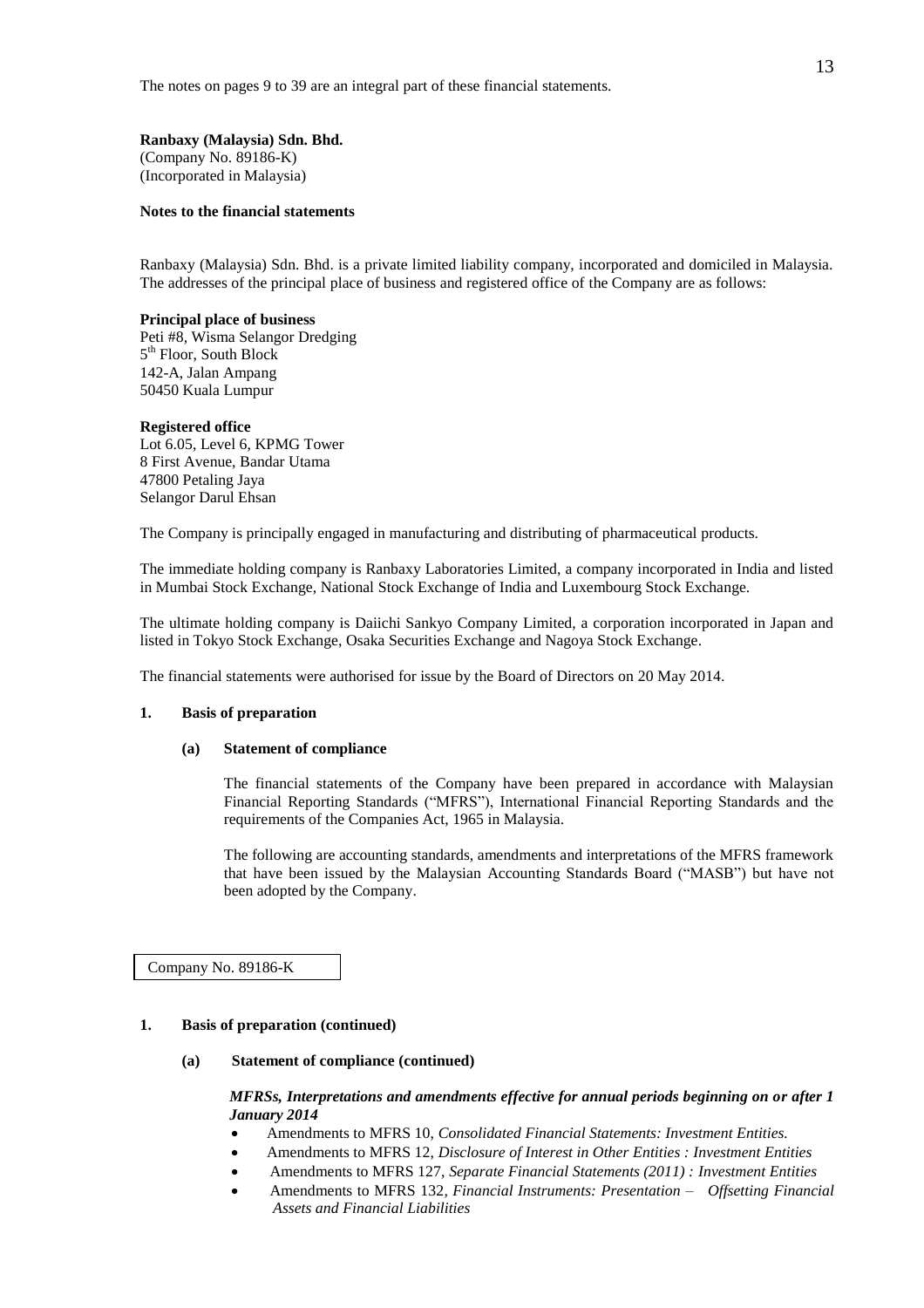- Amendments to MFRS 136, *Impairment of Assets – Recoverable Amount Disclosures for Non-Financial Assets*
- Amendments to MFRS 139, *Financial Instruments: Recognition and Measurement – Novation of Derivatives and Continuation of Hedge Accounting*
- IC Interpretation 21, *Levies*

*MFRS, Interpretations and amendments effective for annual periods beginning on or after 1 July 2014*

- Amendments to MFRS 1*, First-Time Adoption of Malaysian Financial Reporting Standards (Annual Improvements 2011-2013 Cycle)*
- Amendments to MFRS 2, *Share-based Payments (Annual Improvements 2010- 2012 Cycle)*
- Amendments to MFRS 3, *Business Combinations (Annual Improvements 2010-2012 Cycle and 2011-2013 Cycle)*
- Amendments to MFRS 8*, Operating Segments (Annual Improvements 2010-2012 cycle)*
- Amendments to MFRS 13*, Fair Value Measurement (Annual Improvements 2010-2012 Cycle and 2011-2013 Cycle)*
- Amendments to MFRS 116*, Property, Plant and Equipment (Annual Improvements 2010- 2012 Cycle)*
- Amendments to MFRS 119*, Employee Benefits – Defined Benefit Plans: Employee Contribution*
- Amendments to MFRS 124*, Related Party Disclosures (Annual Improvements 2010-2012 Cycle)*
- Amendments to MFRS 138*, Intangible Assets (Annual Improvements 2010-2012 Cycle)*
- Amendments to MFRS 140*, Investment Property (Annual Improvements 2011-2013 Cycle)*

Company No. 89186-K

# **1. Basis of preparation (continued)**

**(a) Statement of compliance (continued)**

## *MFRS, Interpretations and amendments effective for a date yet to be confirmed*

- MFRS 9, *Financial Instruments (2009)*
- MFRS 9, *Financial Instruments (2010)*
- MFRS 9, *Financial Instruments-Hedge Accounting and amendments to MFRS 9, MFRS 7 and MFRS 139*
- Amendments to MFRS 7, *Financial Instruments: Disclosures – Mandatory Effective Date of MFRS 9 and Transition Disclosures*

The Company plans to apply the abovementioned accounting standards, amendments and interpretations:

- From the annual period beginning on 1 April 2014 for those accounting standards, amendments or interpretations that are effective for annual periods beginning on or after 1 January 2014, except for MFRS 10, 12, 127 and IC Interpretation 21 which are not applicable to the Company.
- From the annual period beginning on 1 April 2015 for those accounting standards, amendments or interpretations that are effective for annual periods beginning on or after 1 July 2014, except for MFRS 1, 2, 3, 8, 119, 138 and 140 which are not applicable to the Company.

The initial application of the accounting standards, amendments and interpretations are not expected to have any material financial impacts to the current period and prior period financial statements of the company except as mentioned below: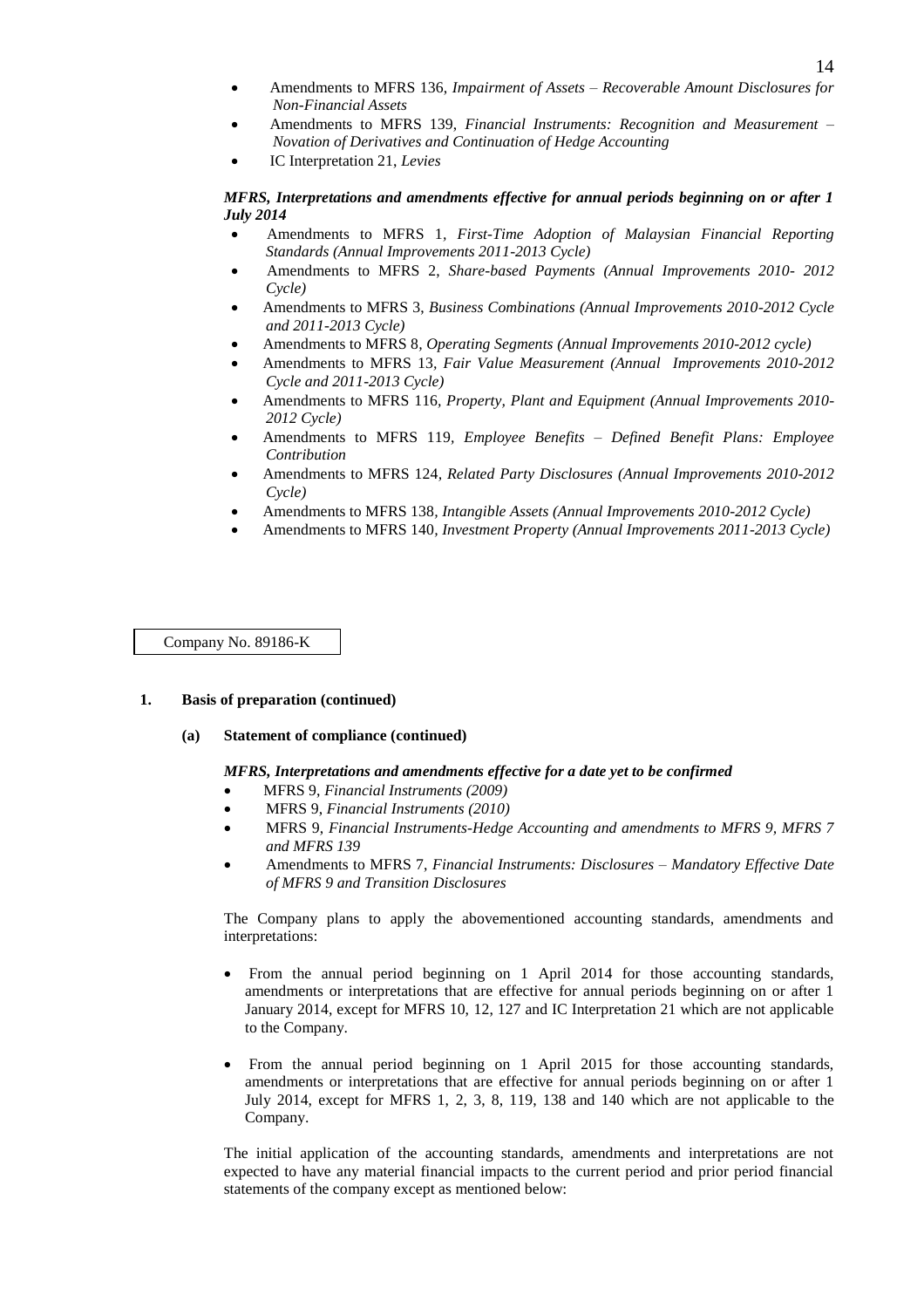#### *MFRS 9, Financial Instruments*

MFRS 9 replaces the guidance in MFRS 139, Financial Instrument: *Recognition and Measurement* on the classification and measurement of financial assets. Upon adoption of MFRS 9, financial assets will be measured at either fair value or amortised cost.

The adoption of MFRS 9 will result in a change in accounting policy. The Company is currently assessing the financial impact of adopting MFRS 9.

## **(b) Basis of measurement**

The financial statements of the Company have been prepared on the historical cost basis, except as disclosed in Note 2.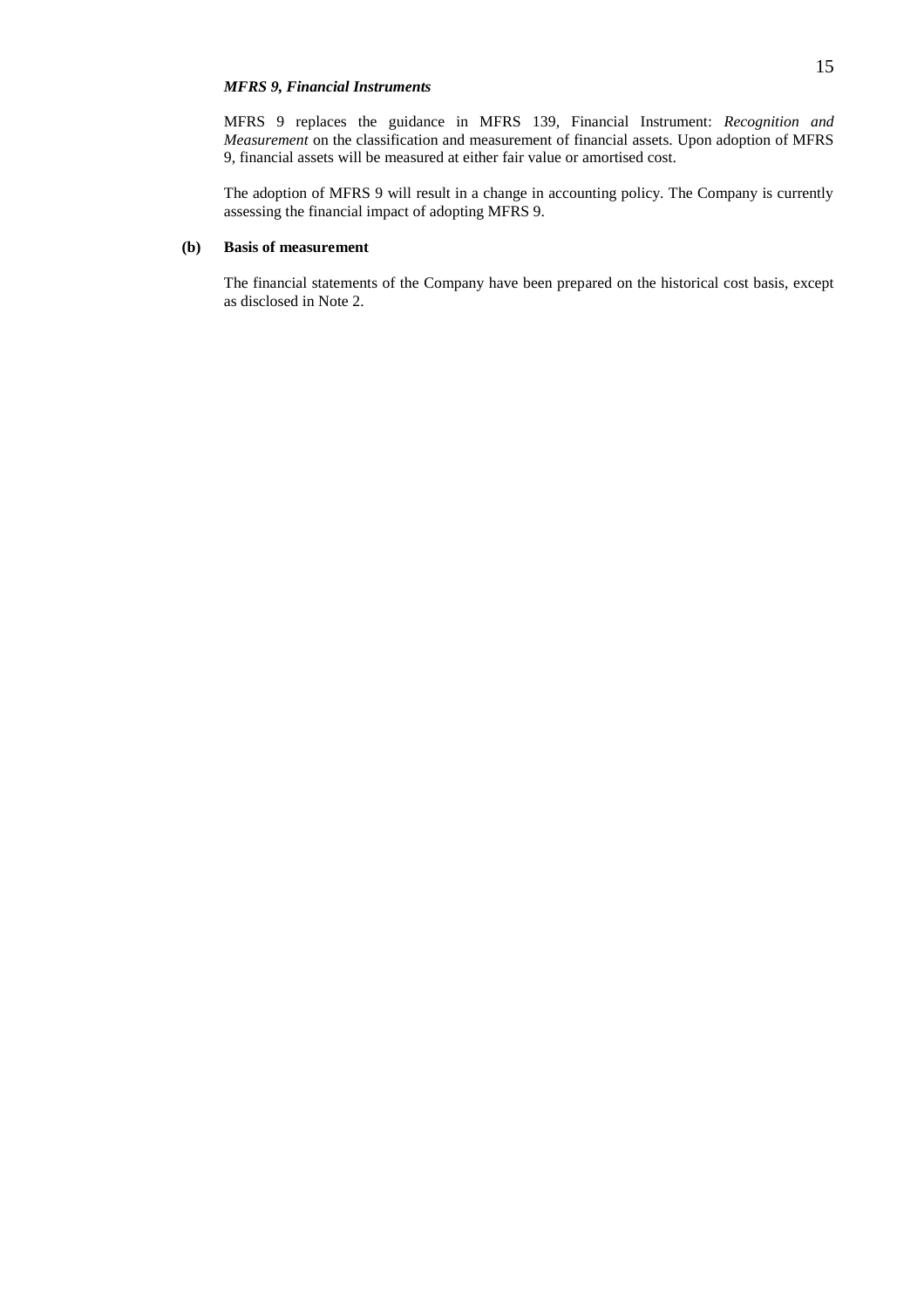## **1. Basis of preparation (continued)**

#### **(c) Functional and presentation currency**

These financial statements are presented in Ringgit Malaysia (RM), which is the Company's functional currency. All financial information is presented in RM and has been rounded to the nearest thousand, unless otherwise stated.

## **(d) Use of estimates and judgements**

The preparation of financial statements in conformity with MFRSs requires management to make judgements, estimates and assumptions that affect the application of accounting policies and the reported amounts of assets, liabilities, income and expenses. Actual results may differ from these estimates.

Estimates and underlying assumptions are reviewed on an ongoing basis. Revisions to accounting estimates are recognised in the period in which the estimate is revised and in any future periods affected.

There are no significant areas of estimation uncertainty and critical judgements in applying accounting policies that have significant effect on the amounts recognised in the financial statements other than those disclosed in Note 10, *Provisions*.

# **2. Significant accounting policies**

The accounting policies set out below have been applied consistently to the period presented in these financial statements, unless otherwise stated.

## **(a) Foreign currency**

#### **Foreign currency transactions**

Transactions in foreign currencies are translated to the functional currency of the Company at exchange rates at the dates of the transactions.

Monetary assets and liabilities denominated in foreign currencies at the reporting date are retranslated to the functional currency at the exchange rate at that date.

Non-monetary assets and liabilities denominated in foreign currencies are not retranslated at the end of the reporting date except for those that are measured at fair value are retranslated to the functional currency at the exchange rate at the date that the fair value was determined.

Foreign currency differences arising on retranslation are recognised in profit or loss.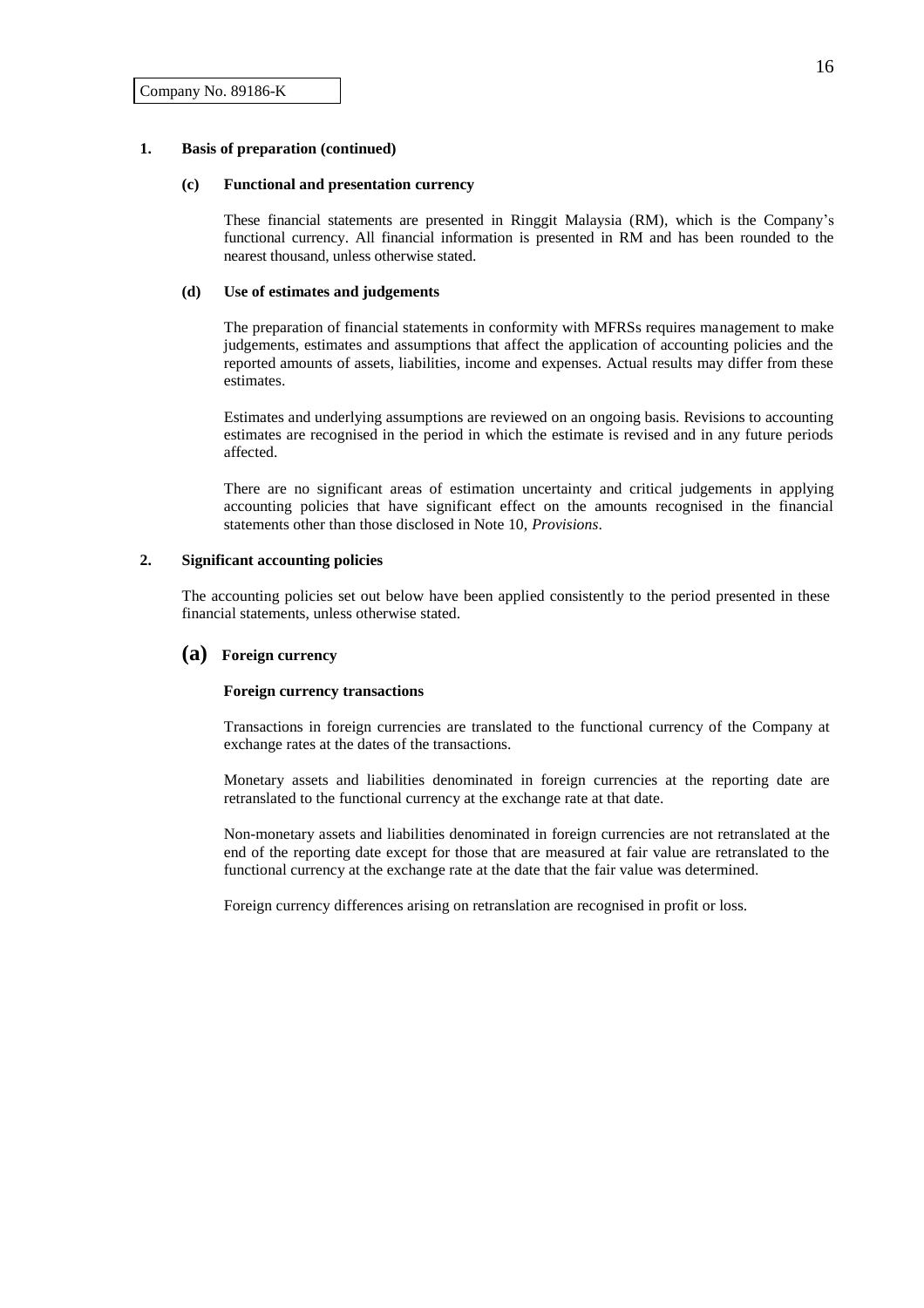#### **(b) Property, plant and equipment**

#### **(i) Recognition and measurement**

Items of property, plant and equipment are stated at cost less any accumulated depreciation and any accumulated impairment losses.

Cost includes expenditures that are directly attributable to the acquisition of the asset and any other costs directly attributable to bringing the asset to working condition for its intended use, and the costs of dismantling and removing the items and restoring the site on which they are located. The cost of self-constructed assets includes the cost of materials and direct labour. Purchased software that is integral to the functionality of the related equipment is capitalised as part of that equipment.

When significant parts of an item of property, plant and equipment have different useful lives, they are accounted for as separate items (major components) of property, plant and equipment.

The gain or loss on disposal of an item of property, plant and equipment is determined by comparing proceeds from disposal with the carrying amount of property, plant and equipment and is recognised net within "other income" and "other expenses" respectively in profit or loss.

#### **(ii) Subsequent costs**

The cost of replacing a component of an item of property, plant and equipment is recognised in the carrying amount of the item if it is probable that the future economic benefits embodied within the part will flow to the Company, and its cost can be measured reliably. The carrying amount of the replaced part is derecognised to profit or loss. The costs of the day-to-day servicing of property, plant and equipment are recognised in profit or loss as incurred.

#### **(iii) Depreciation**

Depreciation is based on the cost of an asset less its residual value. Significant components of individual assets are assessed, and if a component has a useful life that is different from the remainder of that asset, then that component are depreciated separately.

Depreciation is recognised in profit or loss on a straight-line basis over the estimated useful lives of each component of an item of property, plant and equipment. Leased assets are depreciated over the shorter of the lease term and their useful lives unless it is reasonably certain that the Company will obtain ownership by the end of the lease term. Capital work-in-progress are not depreciated until the assets are ready for their intended use.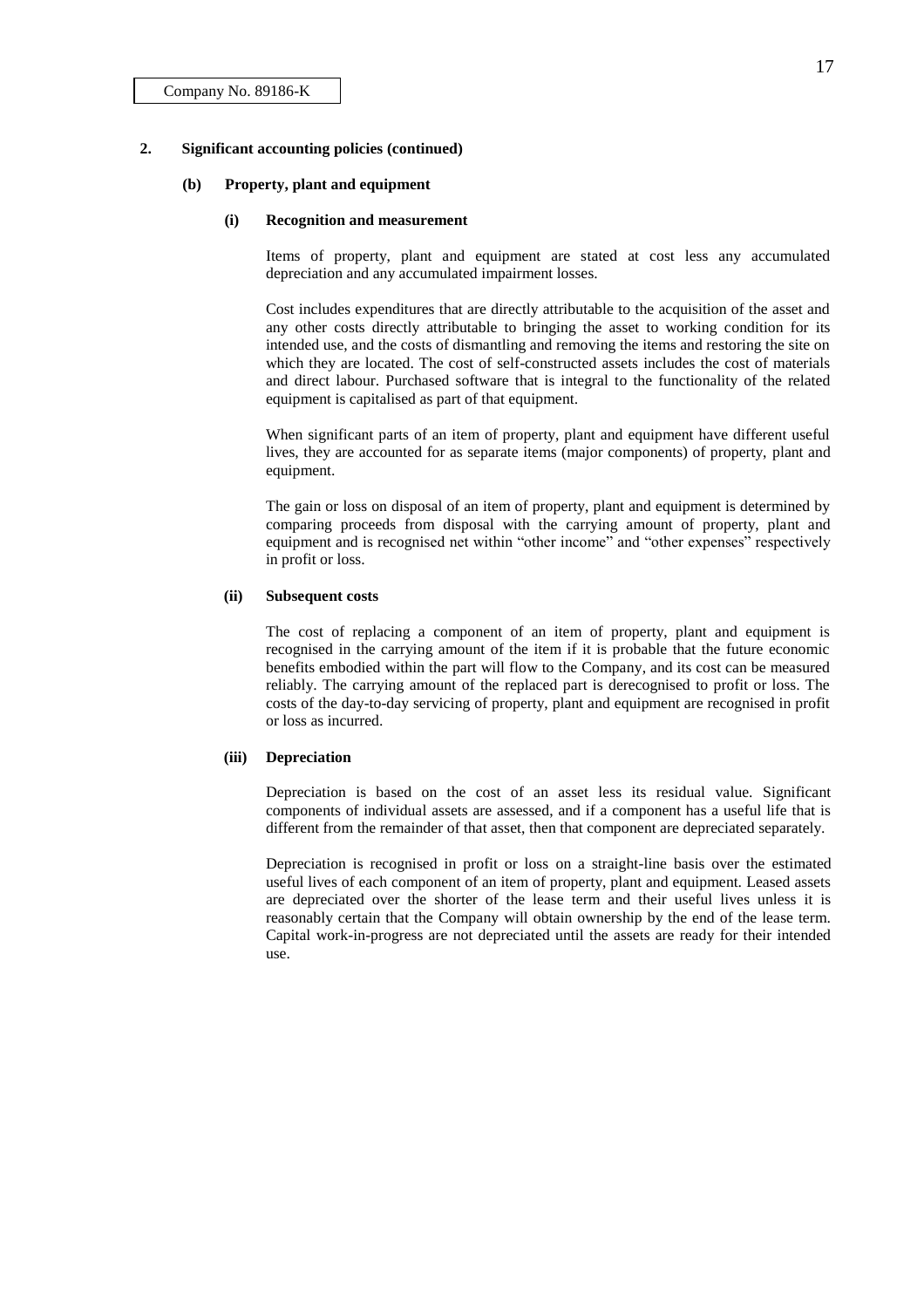#### **(b) Property, plant and equipment (continued)**

#### **(iii) Depreciation (continued)**

The estimated useful lives for the current and comparative periods are as follows:

| Leasehold land                                           | Amortised over the lease term of 60 years |
|----------------------------------------------------------|-------------------------------------------|
| Factory building                                         | Amortised over the lease term of 60 years |
| Office equipment and renovations                         | $3 - 10$ years                            |
| Furniture and fittings                                   | 10 years                                  |
| Motor vehicles                                           | 6.7 years                                 |
| Plant and machinery                                      | 10 years                                  |
| Spare parts, stand-by equipment and servicing equipment. | 4 years                                   |

Depreciation methods, useful lives and residual values are reviewed at the end of the reporting period, and adjusted as appropriate.

#### **(c) Leased assets**

## **Operating lease**

Lease, where the Company does not assume substantially, all the risks and rewards of the ownership are classified as operating lease and the leased assets are not recognised in the statement of financial position of the Company.

Payments made under operating leases are recognised in profit or loss on a straight-line basis over the term of the lease. Lease incentives received are recognised in profit or loss as an integral part of the total lease expense, over the term of the lease.

Leasehold land which in substance is an operating lease is classified as prepaid lease payments.

#### **(d) Inventories**

Inventories are measured at the lower of cost and net realisable value. The cost of inventories is based on the weighted average cost formula, and includes expenditure incurred in acquiring the inventories, production or conversion costs and other costs incurred in bringing them to their existing location and condition. The cost of raw materials and indirect materials comprises the original purchase price plus incidentals in bringing these inventories to their present location and condition. In the case of work-in-progress and finished goods, cost includes an appropriate share of production overheads based on normal operating capacity.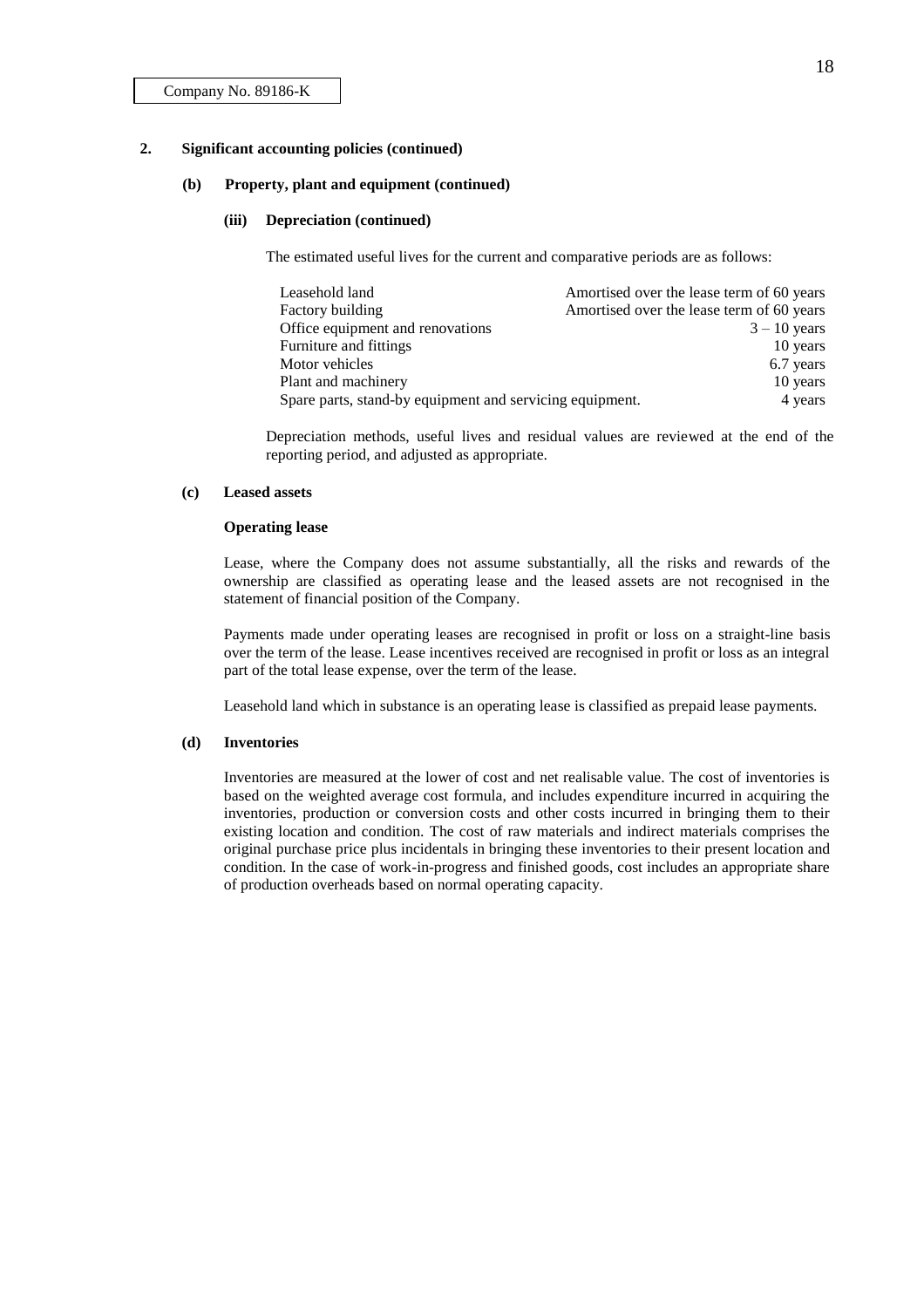#### **(d) Inventories (continued)**

Net realisable value is the estimated selling price in the ordinary course of business, less the estimated cost of completion and estimated costs necessary to make the sale.

#### **(e) Financial instruments**

## **(i) Initial recognition and measurement**

A financial asset or a financial liability is recognised in the statement of financial position when, and only when, the Company becomes a party to the contractual provisions of the instrument.

A financial instrument is recognised initially, at its fair value plus, in the case of a financial instrument not at fair value through profit or loss, transaction costs that are directly attributable to the acquisition or issue of the financial instrument.

An embedded derivative is recognised separately from the host contract and accounted for as a derivative if, and only if, it is not closely related to the economic characteristics and risks of the host contract and the host contract is not categorised at fair value through profit or loss. The host contract, in the event an embedded derivative is recognised separately, is accounted for in accordance with policy applicable to the nature of the host contract.

#### **(ii) Financial instrument categories and subsequent measurement**

The Company categorise financial instruments as follows:

#### *Financial assets*

#### *Loans and receivables*

Loans and receivables category comprises debt instruments that are not quoted in an active market, trade and other receivables and cash and cash equivalents.

Financial assets categorised as loan and receivables are subsequently measured at amortised cost using effective interest method.

All financial assets are subject to review for impairment (see note  $2(g)(i)$ ).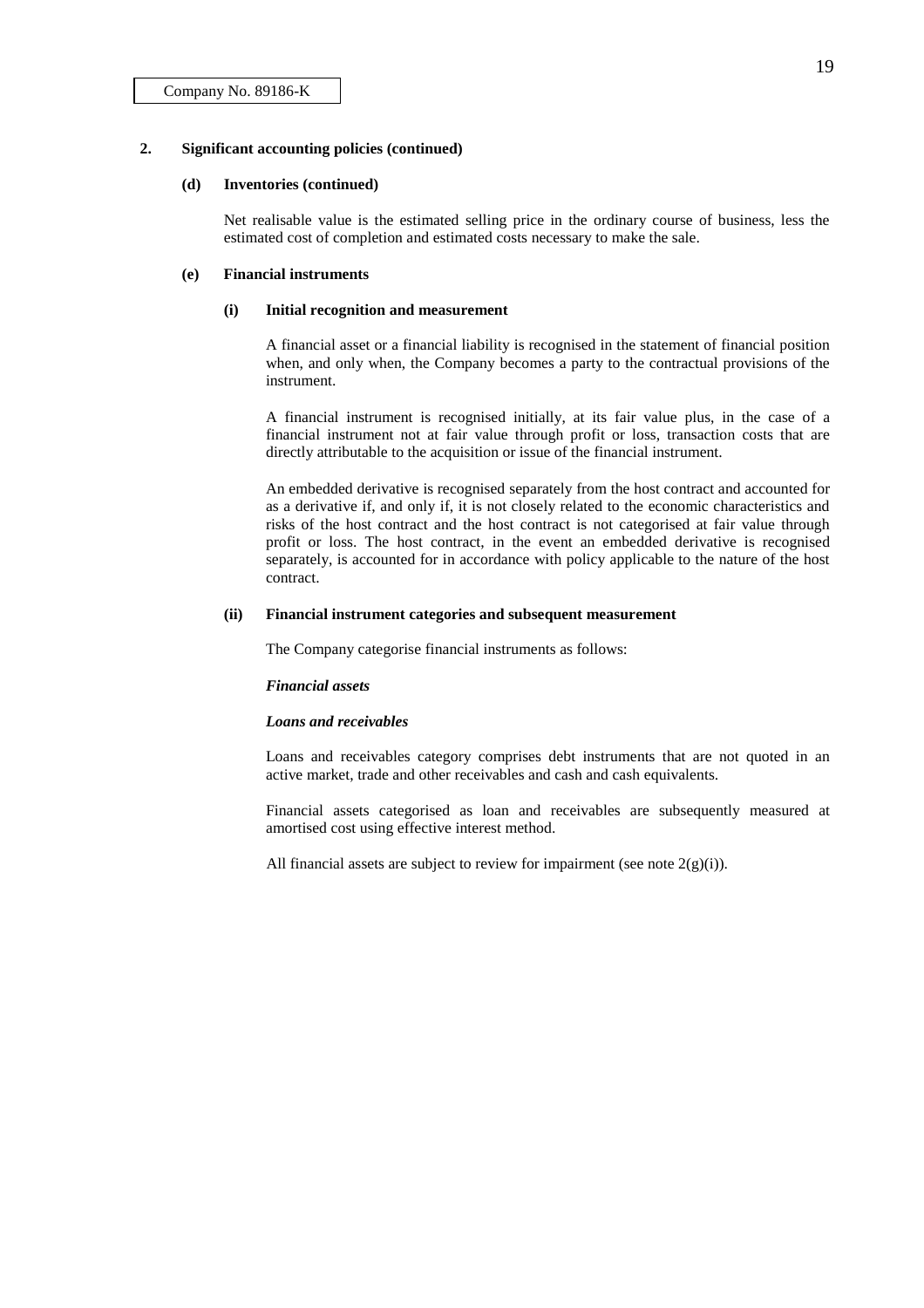#### **(e) Financial instruments (continued)**

#### **(ii) Financial instrument categories and subsequent measurement (continued)**

#### *Financial liabilities*

All financial liabilities are subsequently measured at amortised cost other than those categorised as fair value through profit or loss.

Fair value through profit or loss category comprises financial liabilities that are held for trading, derivatives (except for a derivative that is a financial guarantee contract or a designated and effective hedging instrument) or financial liabilities that are specifically designated into this category upon initial recognition.

Derivatives that are linked to and must be settled by delivery of unquoted equity instruments whose fair values cannot be reliably measured are measured at cost.

Other financial liabilities including trade and other payables and bank borrowings, categorised as fair value through profit or loss are subsequently measured at their fair value with the gain or loss recognised in profit or loss.

#### **(iii) Derecognition**

A financial asset or part of it is derecognised when, and only when the contractual rights to the cash flows from the financial asset expire or the financial asset is transferred to another party without retaining control or substantially all risks and rewards of the asset. On derecognition of a financial asset, the difference between the carrying amount and the sum of the consideration received (including any new asset obtained less any new liability assumed) and any cumulative gain or loss that had been recognised in equity is recognised in profit or loss.

A financial liability or a part of it is derecognised when, and only when, the obligation specified in the contract is discharged or cancelled or expires. On derecognition of a financial liability, the difference between the carrying amount of the financial liability extinguished or transferred to another party and the consideration paid, including any noncash assets transferred or liabilities assumed, is recognised in profit or loss.

# **(f) Cash and bank balances**

Cash and bank balances consist of cash on hand and bank balances.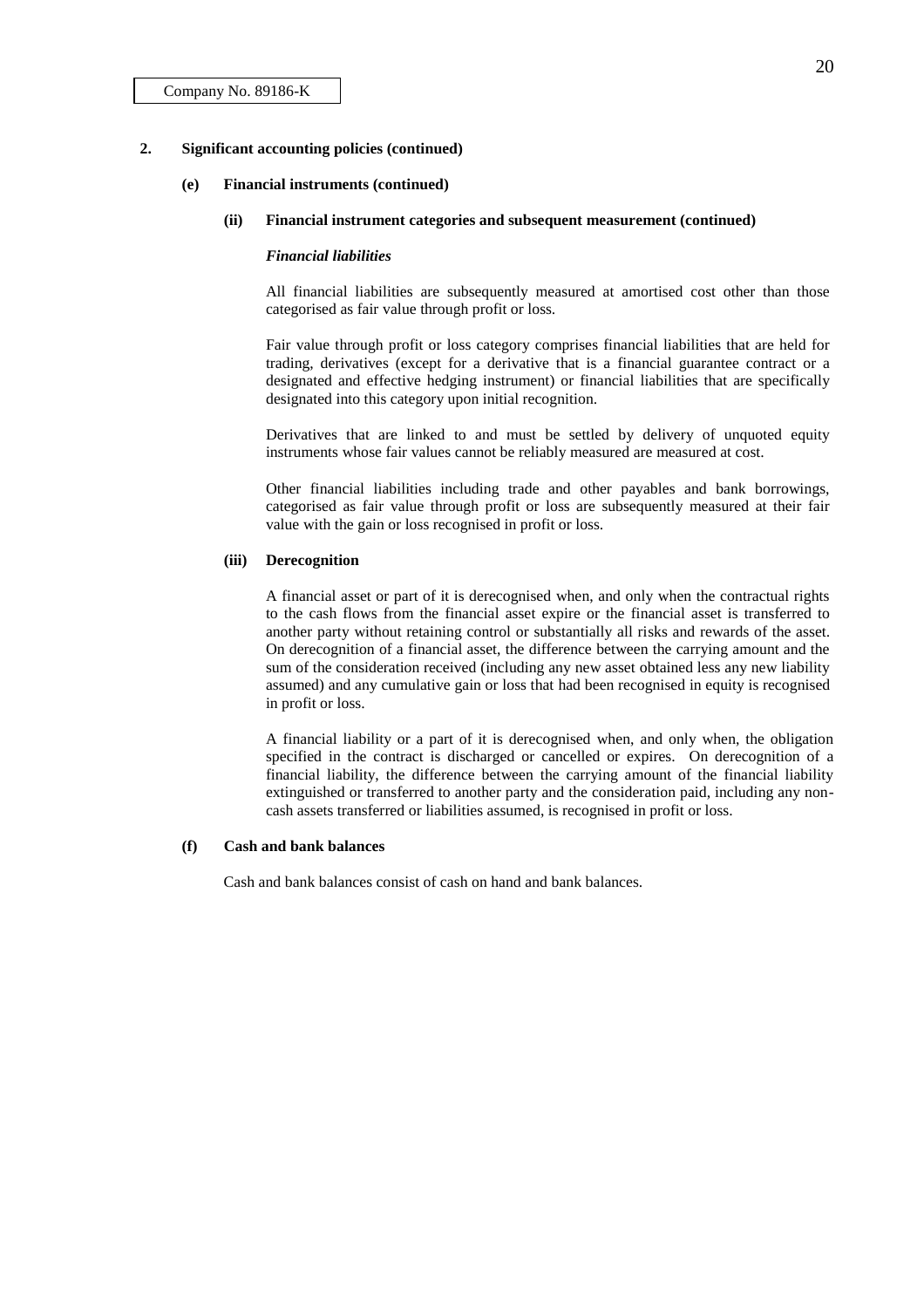#### **(g) Impairment**

#### **(i) Financial assets**

All financial assets are assessed at each reporting date whether there is any objective evidence of impairment as a result of one or more events having an impact on the estimated future cash flows of the asset. Losses expected as a result of future events, no matter how likely, are not recognised. For an equity instrument, a significant or prolonged decline in the fair value below its cost is an objective evidence of impairment. If any such objective evidence exists, then the financial assets recoverable amount is estimated.

An impairment loss in respect of loans and receivables and held-to-maturity investments is recognised in profit or loss and is measured as the difference between the asset's carrying amount and the present value of estimated future cash flows discounted at the asset's original effective interest rate. The carrying amount of the asset is reduced through the use of an allowance account.

If, in a subsequent period, the fair value of a debt instrument increases and the increase can be objectively related to an event occurring after the impairment loss was recognised in profit or loss, the impairment loss is reversed, to the extent that the asset's carrying amount does not exceed what the carrying amount would have been had the impairment not been recognised at the date the impairment is reversed. The amount of the reversal is recognised in profit or loss.

## **(ii) Other assets**

The carrying amounts of other assets (except for inventories) are reviewed at the end of each reporting period to determine whether there is any indication of impairment. If any such indication exists, then the asset's recoverable amount is estimated.

For the purpose of impairment testing, assets are grouped together into the smallest group of assets that generates cash inflows from continuing use that are largely independent of the cash inflows of other assets or cash-generating units.

The recoverable amount of an asset or cash-generating unit is the greater of its value in use and its fair value less costs of disposal. In assessing value in use, the estimated future cash flows are discounted to their present value using a pre-tax discount rate that reflects current market assessments of the time value of money and the risks specific to the asset or cash generating unit.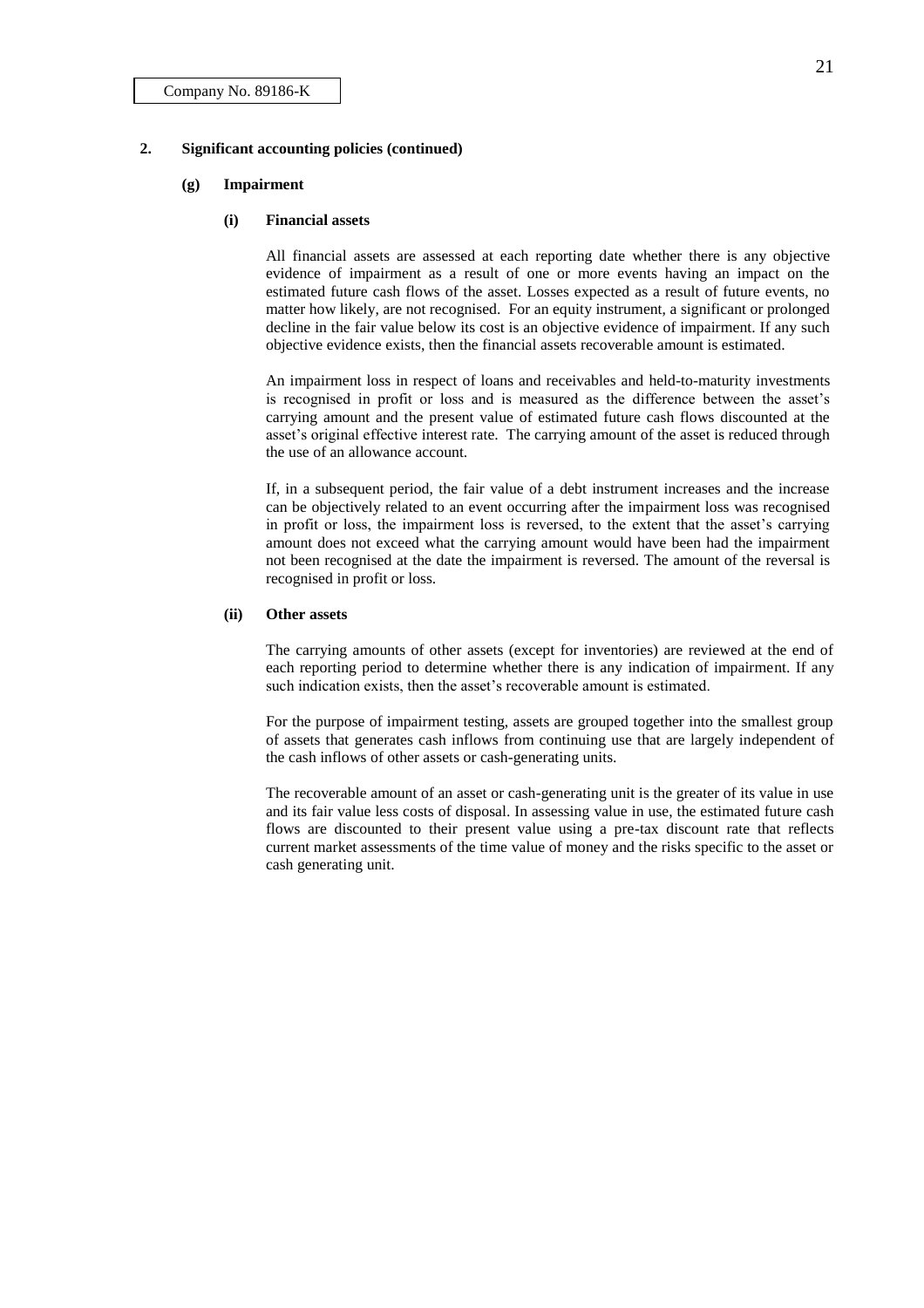#### **(g) Impairment (continued)**

#### **(ii) Other assets (continued)**

An impairment loss is recognised if the carrying amount of an asset or its cash-generating unit exceeds its recoverable amount. Impairment losses are recognised in profit or loss.

Impairment losses recognised in prior periods are assessed at the end of each reporting period for any indications that the loss has decreased or no longer exists. An impairment loss is reversed if there has been a change in the estimates used to determine the recoverable amount since the last impairment loss was recognised. An impairment loss is reversed only to the extent that the asset's carrying amount does not exceed the carrying amount that would have been determined, net of depreciation or amortisation, if no impairment loss had been recognised. Reversals of impairment losses are credited to profit or loss in the year in which the reversals are recognised.

#### **(h) Provisions**

A provision is recognised if, as a result of a past event, the Company has a present legal or constructive obligation that can be estimated reliably, and it is probable that an outflow of economic benefits will be required to settle the obligation. Provisions are determined by discounting the expected future cash flows at a pre-tax rate that reflects current market assessments of the time value of money and the risks specific to the liability. The unwinding of the discount is recognised as finance cost.

#### **Contingent liabilities**

Where it is not probable that an outflow of economic benefits will be required, or the amount cannot be estimated reliably, the obligation is disclosed as a contingent liability, unless the probability of outflow of economic benefits is remote. Possible obligations, whose existence will only be confirmed by the occurrence or non-occurrence of one or more future events, are also disclosed as contingent liabilities unless the probability of outflow of economic benefits is remote.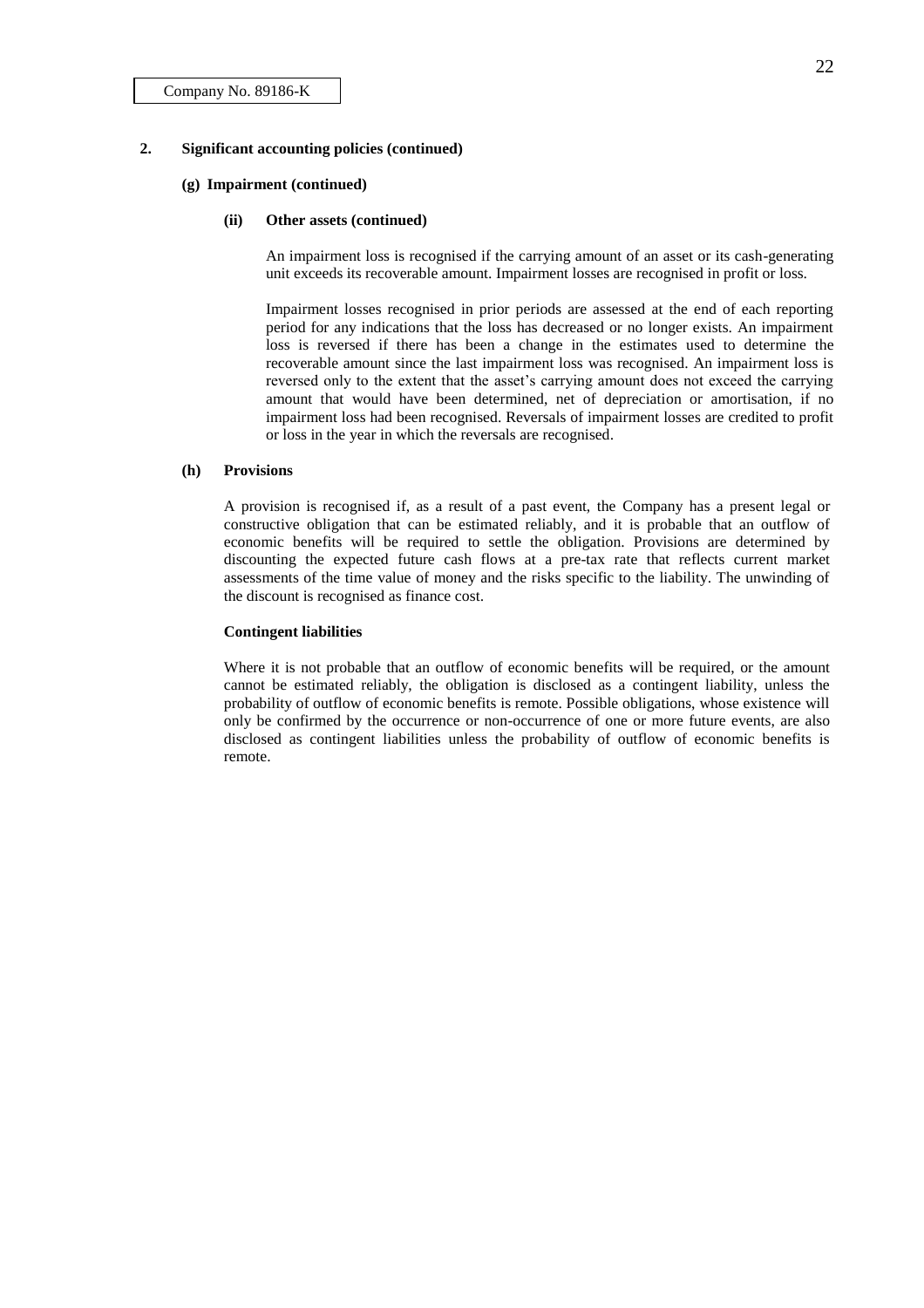#### **(i) Employee benefits**

#### **(i) Short-term employee benefits**

Short-term employee benefit obligations in respect of salaries, annual bonuses, paid annual leave and sick leave are measured on an undiscounted basis and are expensed as the related service is provided.

A liability is recognised for the amount expected to be paid under short-term cash bonus or profit-sharing plans if the Company has a present legal or constructive obligation to pay this amount as a result of past service provided by the employee and the obligation can be estimated reliably.

#### **(ii) State plans**

The Company's contributions to the statutory pension funds are charged to profit or loss in the period to which they relate. Prepaid contributions are recognised as an asset to the extent that a cash refund or a reduction in future is available.

#### **(j) Equity instruments**

Instruments classified as equity are measured at cost on initial recognition and are not remeasured subsequently.

#### **(i) Issue expenses**

Costs directly attributable to the issue of instruments classified as equity are recognised as a deduction from equity.

# **(ii) Ordinary shares**

Ordinary shares are classified as equity.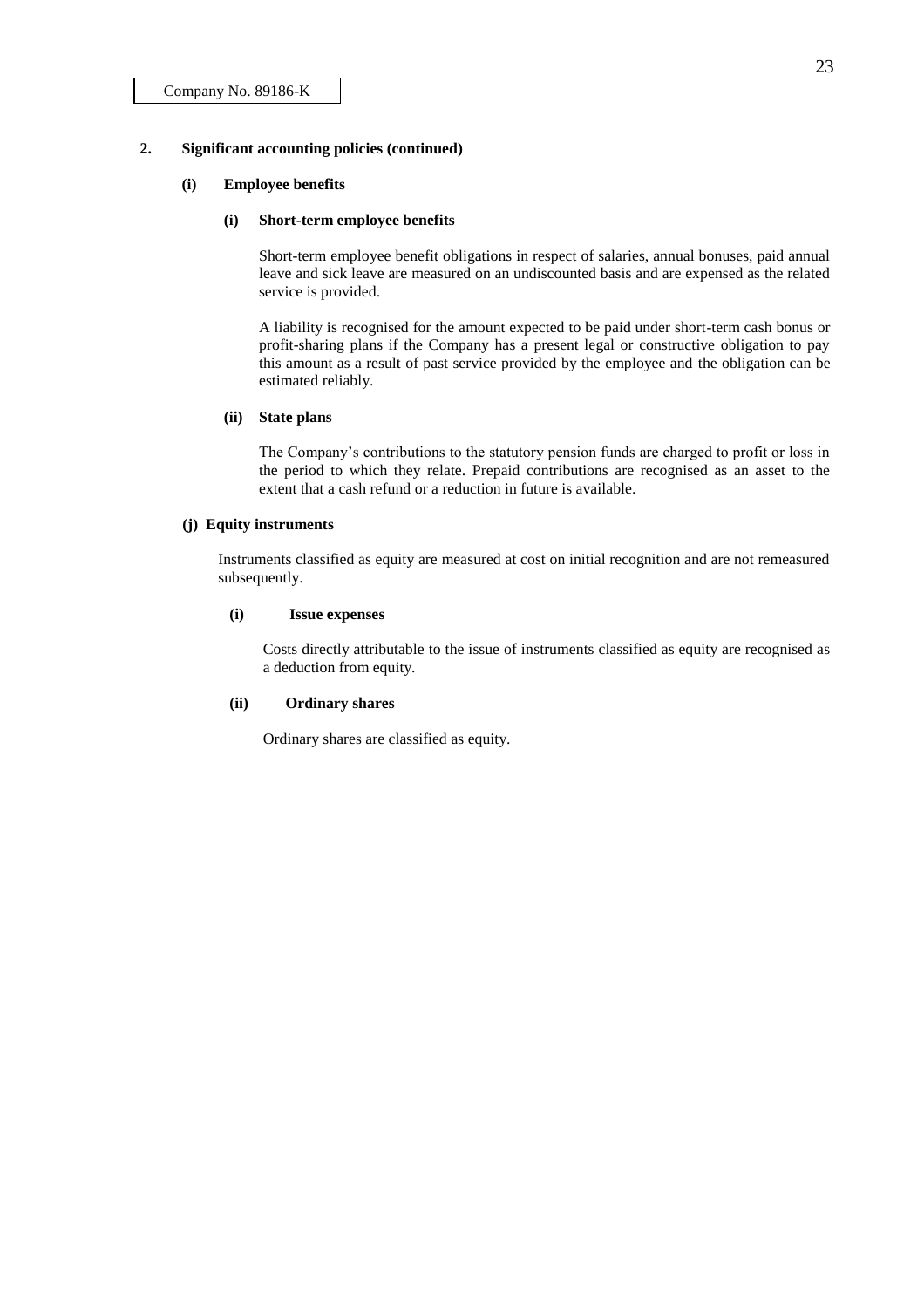#### **(k) Revenue recognition**

#### **Goods sold**

Revenue from the sale of goods in the course of ordinary activities is measured at fair value of the consideration received or receivable, net of returns and allowances, trade discounts and volume rebates.

Revenue is recognised when persuasive evidence exists, usually in the form of an executed sales agreement, that the significant risks and rewards of ownership have been transferred to the customer, recovery of the consideration is probable, the associated costs and possible return of goods can be estimated reliably, and there is no continuing management involvement with the goods, and the amount of revenue can be measured reliably. If it is probable that discounts will be granted and the amount can be measured reliably, then the discount is recognised as a reduction of revenue as the sales are recognised.

#### **(l) Borrowing costs**

Borrowing costs that are not directly attributable to the acquisition, construction or production of a qualifying asset are recognised in profit or loss using the effective interest method.

Borrowing costs directly attributable to the acquisition, construction or production of qualifying assets, which are assets that necessarily take a substantial period of time to get ready for their intended use or sale, are capitalised as part of the cost of those assets.

The capitalisation of borrowing costs as part of the cost of a qualifying asset commences when expenditure for the asset is being incurred, borrowing costs are being incurred and activities that are necessary to prepare the asset for its intended use or sale are in progress. Capitalisation of borrowing costs is suspended or ceases when substantially all the activities necessary to prepare the qualifying asset for its intended use or sale are interrupted or completed.

Company No. 89186-K

## **2. Significant accounting policies (continued)**

## **(m) Income tax**

Income tax expense comprises current and deferred tax. Income tax expense is recognised in profit or loss except to the extent that it relates to a business combination or items recognised directly in equity or other comprehensive income.

Current tax is the expected tax payable on the taxable income for the year, using tax rates enacted or substantively enacted by the end of the reporting period, and any adjustment to tax payable in respect of previous financial years.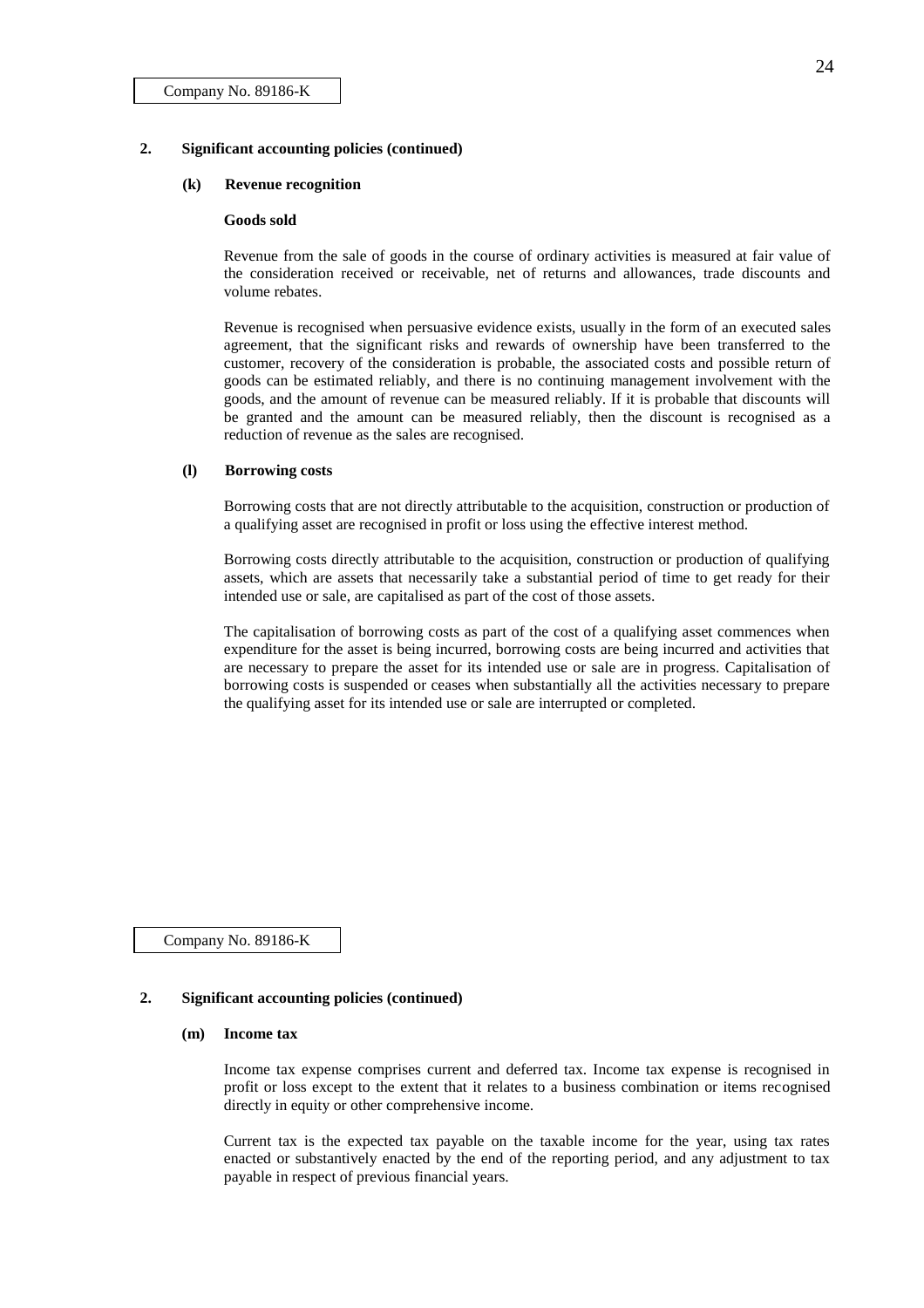Deferred tax is recognised using the liability method, providing for temporary differences between the carrying amounts of assets and liabilities in the statement of financial position and their tax bases. Deferred tax is not recognised for the temporary differences that affects neither accounting nor taxable profit nor loss. Deferred tax is measured at the tax rates that are expected to apply to the temporary differences when they reverse, based on the laws that have been enacted or substantively enacted by the end of the reporting period.

The amount of deferred tax recognised is measured based on the expected manner of realisation or settlement of the carrying amount of the assets and liabilities, using tax rates enacted or substantively enacted at the reporting date. Deferred tax assets and liabilities are not discounted.

Deferred tax assets and liabilities are offset if there is a legally enforceable right to offset current tax liabilities and assets, and they relate to income taxes levied by the same tax authority on the same taxable entity, or on different tax entitites, but they intend to settle current tax liabilities and assets on a net basis or their tax assets and liabilities will be realised simultaneously.

A deferred tax asset is recognised to the extent that it is probable that future taxable profits will be available against which the temporary difference can be utilised. Deferred tax assets are reviewed at the end of each reporting period and are reduced to the extent that it is no longer probable that the related tax benefit will be realised.

A tax incentive that is not a tax base of an asset is recognised as a reduction of tax expense in profit or loss as and when it is granted and claimed. Any unutilised portion of the tax incentive is recognised as a deferred tax asset to the extent that it is probable that future taxable profits will be available against which the unutilised tax incentive can be utilised.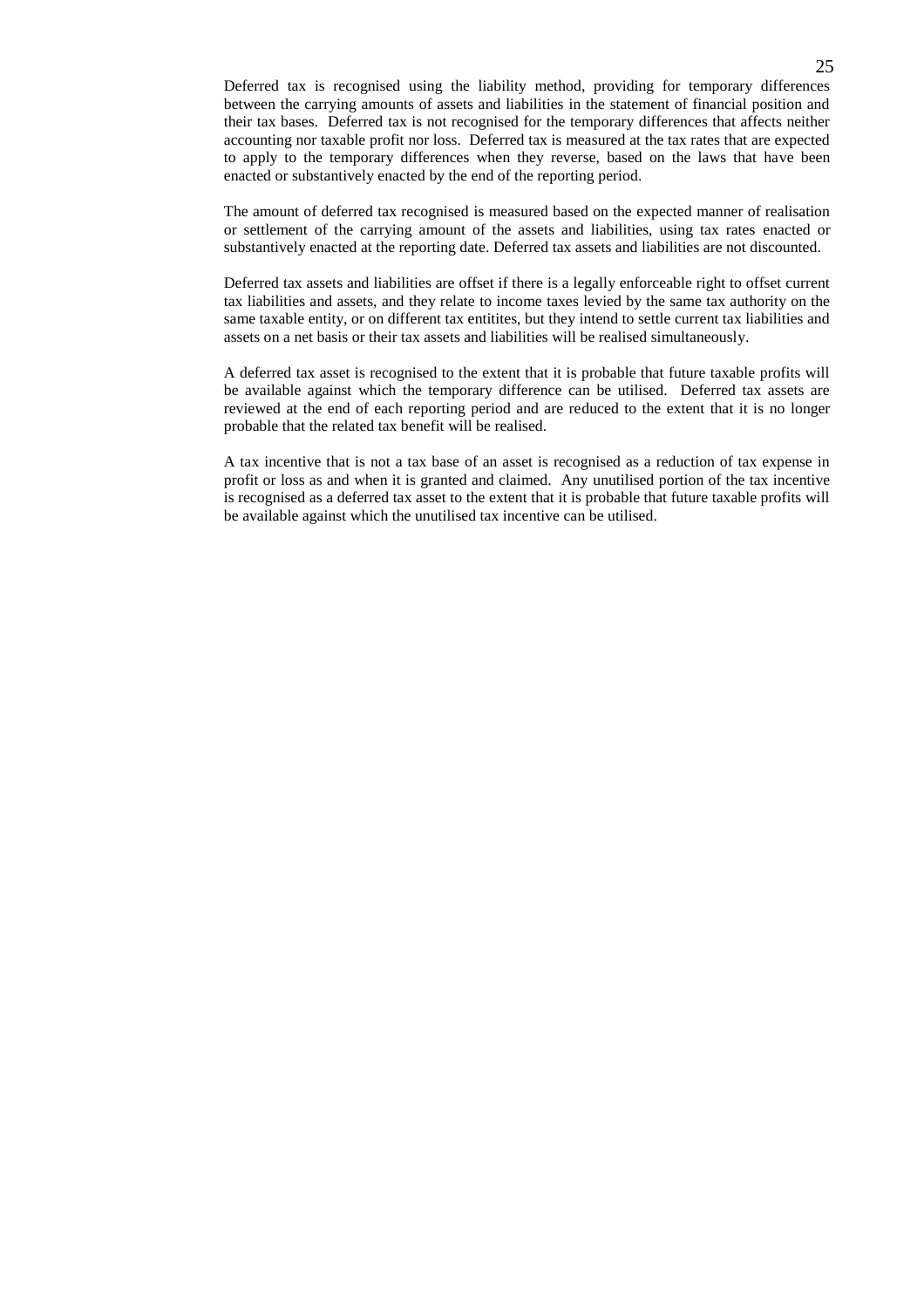#### **(n) Fair value measurements**

From 1 January 2013, the Company adopted MFRS 13, *Fair Value Measurement* which prescribed that fair value of an asset or a liability, except for share-based payment and lease transactions, is determined as the price that would be received to sell an asset or paid to transfer a liability in an orderly transaction between market participants at the measurement date. The measurement assumes that the transaction to sell the asset or transfer the liability takes place either in the principal market or in the absence of a principal market, in the most advantageous market.

For non-financial asset, the fair value measurement takes into account a market participant's ability to generate economic benefits by using the asset in its highest and best use or by selling it to another market participant that would use the asset in its highest and best use.

In accordance with the transitional provision of MFRS 13, the Company applied the new fair value measurement guidance prospectively, and has not provided any comparative fair value information for new disclosures. The adoption of MFRS 13 has not significantly affected the measurements of the Company's assets or liabilities.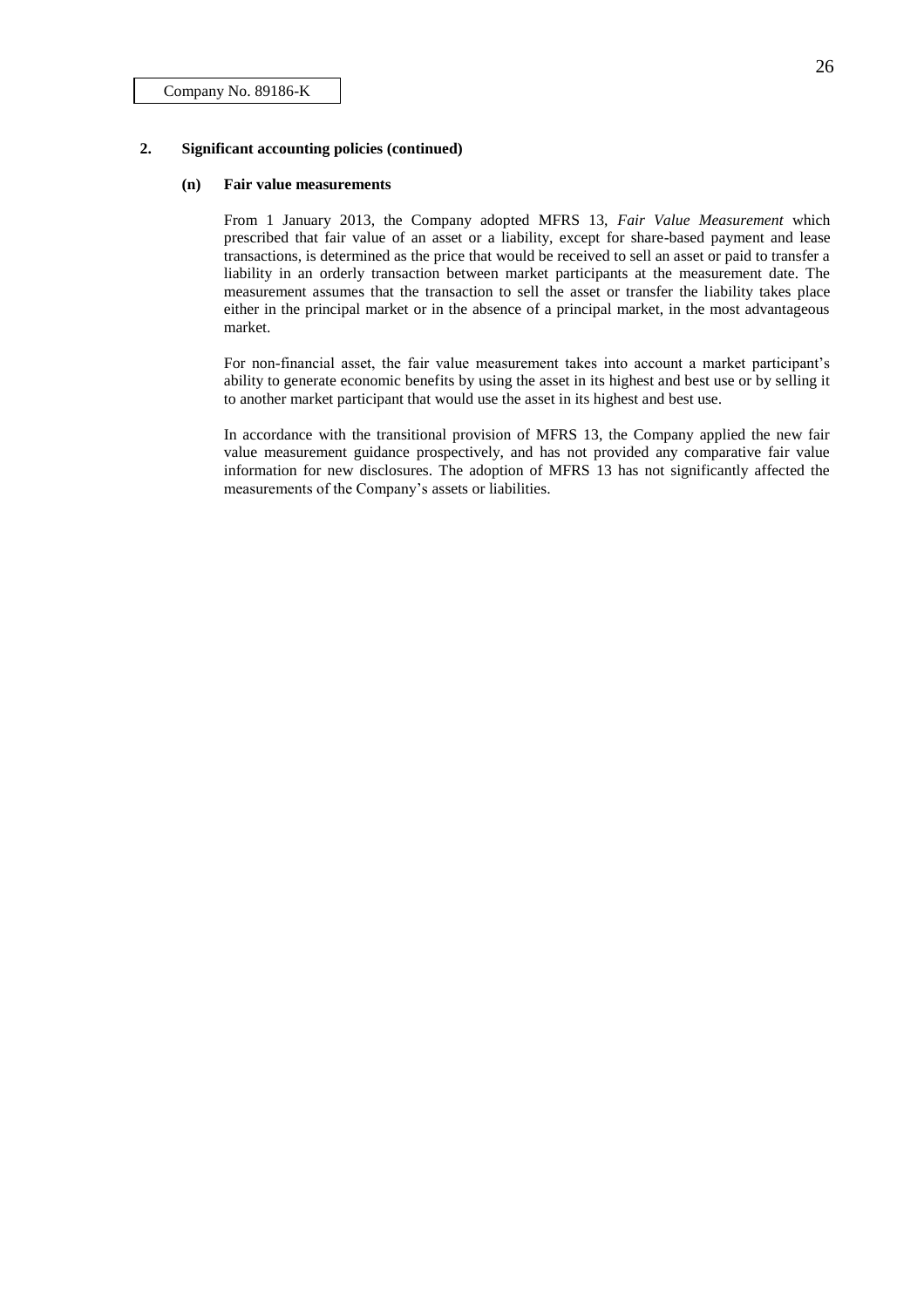# **3. Property, plant and equipment**

|                       | Leasehold<br>Land<br><b>RM'000</b> | <b>Factory</b><br>building<br><b>RM'000</b> | <b>Office</b><br>equipment and<br>renovations<br><b>RM'000</b> | <b>Furniture</b><br>and<br>fittings<br><b>RM'000</b> | <b>Motor</b><br>vehicles<br><b>RM'000</b> | <b>Plant</b><br>and<br>machinery<br><b>RM'000</b> | Spare parts,<br>standby<br>equipment and<br>servicing<br>equipment<br><b>RM'000</b> | Capital<br>work in<br>progress<br><b>RM'000</b> | <b>Total</b><br><b>RM'000</b> |
|-----------------------|------------------------------------|---------------------------------------------|----------------------------------------------------------------|------------------------------------------------------|-------------------------------------------|---------------------------------------------------|-------------------------------------------------------------------------------------|-------------------------------------------------|-------------------------------|
| Cost                  |                                    |                                             |                                                                |                                                      |                                           |                                                   |                                                                                     |                                                 |                               |
| At 1 January 2012     | 226                                | 15,445                                      | 2,442                                                          | 351                                                  | 63                                        | 19,592                                            | $\overline{\phantom{a}}$                                                            | 995                                             | 39,114                        |
| Additions             |                                    | 10                                          | 3                                                              | 15                                                   | $\overline{\phantom{a}}$                  | 12                                                | $\qquad \qquad -$                                                                   | 11,116                                          | 11,156                        |
| Transfers             |                                    | 6,713                                       | 473                                                            | 193                                                  | $\overline{\phantom{a}}$                  | 2,736                                             | $\overline{\phantom{a}}$                                                            | (10, 115)                                       |                               |
| Disposal              | $\overline{\phantom{a}}$           |                                             | $\overline{a}$                                                 | $\overline{\phantom{a}}$                             | $\sim$                                    | (429)                                             | $\overline{\phantom{a}}$                                                            | $\overline{\phantom{a}}$                        | (429)                         |
| Written off           |                                    |                                             | (20)                                                           | ۰                                                    | $\overline{\phantom{a}}$                  |                                                   |                                                                                     | $\overline{\phantom{a}}$                        | (20)                          |
| At 31 December 2012/  |                                    |                                             |                                                                |                                                      |                                           |                                                   |                                                                                     |                                                 |                               |
| 1 January 2013        | 226                                | 22,168                                      | 2,898                                                          | 559                                                  | 63                                        | 21,911                                            |                                                                                     | 1,996                                           | 49,821                        |
| Additions             | $\overline{\phantom{a}}$           |                                             | $\overline{\phantom{0}}$                                       | $\overline{\phantom{a}}$                             | $\overline{\phantom{a}}$                  |                                                   | $\overline{\phantom{a}}$                                                            | 7,574                                           | 7,574                         |
| Written off           |                                    |                                             | (174)                                                          | $\equiv$                                             | $\overline{\phantom{a}}$                  | (373)                                             |                                                                                     |                                                 | (547)                         |
| Disposals             |                                    |                                             | (20)                                                           | $\overline{\phantom{a}}$                             | $\overline{\phantom{a}}$                  | (165)                                             | $\overline{\phantom{a}}$                                                            | $\overline{\phantom{a}}$                        | (185)                         |
| Transfers             |                                    | 148                                         | 562                                                            | 212                                                  | $\overline{\phantom{a}}$                  | 7,265                                             | $\overline{\phantom{a}}$                                                            | (8,187)                                         |                               |
| Reclassification from |                                    |                                             |                                                                |                                                      |                                           |                                                   |                                                                                     |                                                 |                               |
| Inventories           |                                    |                                             | $\overline{\phantom{a}}$                                       | ۰                                                    |                                           |                                                   | 608                                                                                 | ٠                                               | 608                           |
| At 31 March 2014      | 226                                | 22,316                                      | 3,266                                                          | 771                                                  | 63                                        | 28,638                                            | 608                                                                                 | 1,383                                           | 57,271                        |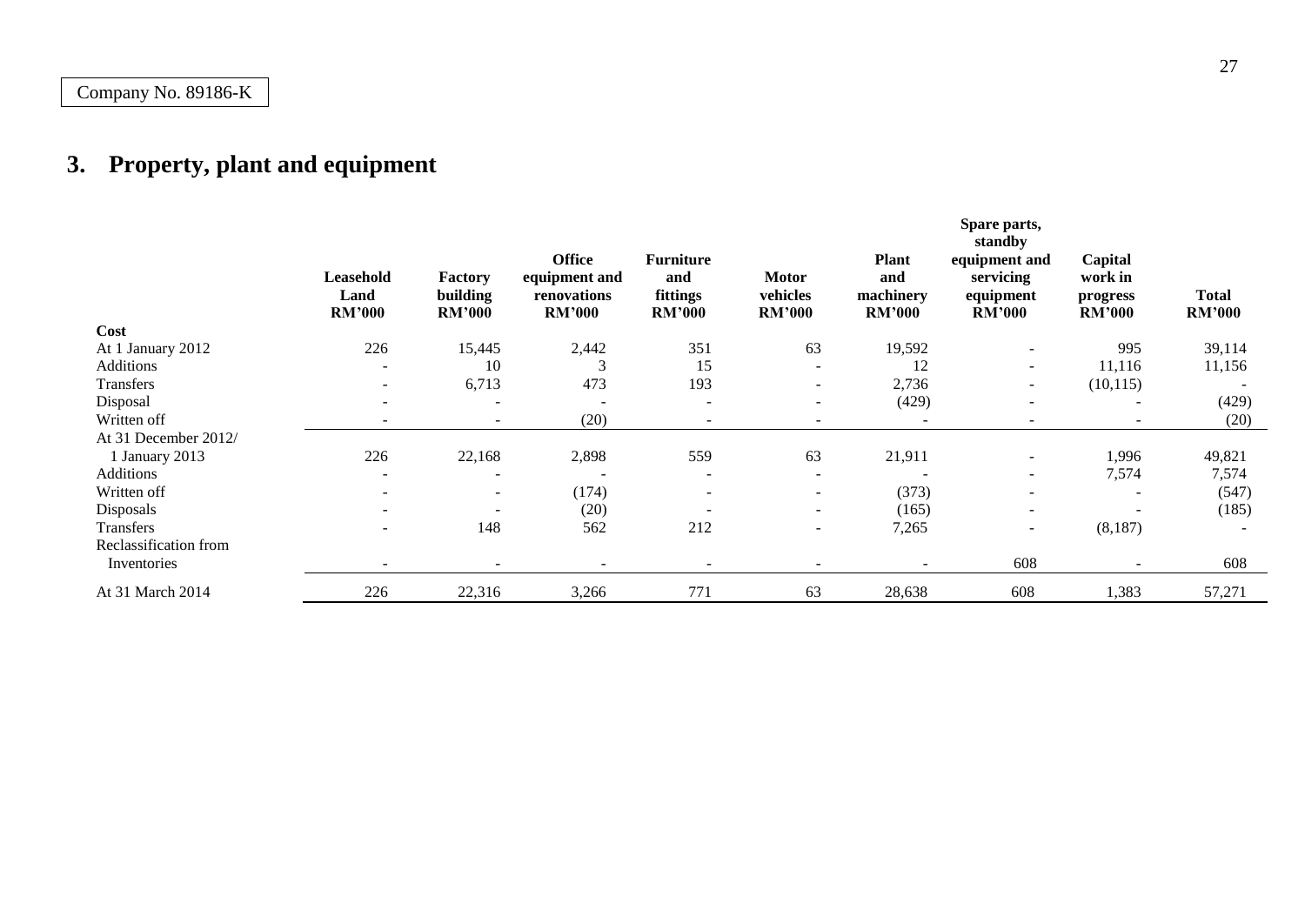# **3. Property, plant and equipment (continued)**

|                                                         | Leasehold<br>land<br><b>RM'000</b> | Factory<br>building<br><b>RM'000</b> | <b>Office</b><br>equipment and<br>renovations<br><b>RM'000</b> | <b>Furniture</b><br>and<br>fittings<br><b>RM'000</b> | <b>Motor</b><br>vehicles<br><b>RM'000</b> | <b>Plant</b><br>and<br>machinery<br><b>RM'000</b> | Spare parts,<br>standby<br>equipment and<br>servicing<br>equipment<br><b>RM'000</b> | Capital<br>work in<br>progress<br><b>RM'000</b> | <b>Total</b><br><b>RM'000</b> |
|---------------------------------------------------------|------------------------------------|--------------------------------------|----------------------------------------------------------------|------------------------------------------------------|-------------------------------------------|---------------------------------------------------|-------------------------------------------------------------------------------------|-------------------------------------------------|-------------------------------|
| <b>Accumulated depreciation</b><br>At 1 January 2012    |                                    |                                      |                                                                |                                                      |                                           |                                                   |                                                                                     |                                                 |                               |
| Accumulated depreciation<br>Accumulated impairment loss | 95<br>$\sim$                       | 2,286                                | 1,833<br>7                                                     | 158<br>$\overline{2}$                                | 63<br>$\sim$                              | 9,298<br>279                                      | $\blacksquare$                                                                      | $\blacksquare$<br>$\sim$                        | 13,733<br>288                 |
| Depreciation for the year                               | 95<br>3                            | 2,286<br>326                         | 1,840<br>289                                                   | 160<br>38                                            | 63                                        | 9,577<br>1,720                                    |                                                                                     |                                                 | 14,021<br>2,376               |
| Disposal<br>Written off                                 |                                    |                                      | (19)                                                           |                                                      |                                           | (429)                                             |                                                                                     |                                                 | (429)<br>(19)                 |
| At 31 December 2012/<br>1 January 2013                  |                                    |                                      |                                                                |                                                      |                                           |                                                   |                                                                                     |                                                 |                               |
| Accumulated depreciation<br>Accumulated impairment loss | 98                                 | 2,612                                | 2,103<br>$\overline{7}$                                        | 196<br>$\overline{2}$                                | 63<br>$\sim$                              | 10,589<br>279                                     | $\sim$                                                                              | $\blacksquare$<br>$\overline{\phantom{a}}$      | 15,661<br>288                 |
| Depreciation for the period                             | 98<br>$\mathfrak s$                | 2,612<br>535                         | 2,110<br>419                                                   | 198<br>80                                            | 63                                        | 10,868<br>2,866                                   | $\overline{\phantom{a}}$<br>13                                                      |                                                 | 15,949<br>3,918               |
| Disposal<br>Written off                                 |                                    |                                      | (20)<br>(167)                                                  |                                                      |                                           | (141)<br>(362)                                    |                                                                                     |                                                 | (161)<br>(529)                |
| At 31 March 2014<br>Accumulated depreciation            | 103                                | 3,147                                | 2,335                                                          | 276                                                  | 63                                        | 12,952                                            | $\overline{13}$                                                                     |                                                 | 18,889                        |
| Accumulated impairment loss                             |                                    |                                      | $\overline{7}$                                                 | $\overline{2}$                                       | $\overline{\phantom{a}}$                  | 279                                               | $\overline{\phantom{a}}$                                                            | $\overline{\phantom{a}}$                        | 288                           |
| <b>Carrying amounts</b>                                 | 103                                | 3,147                                | 2,342                                                          | 278                                                  | 63                                        | 13,231                                            | 13                                                                                  |                                                 | 19,177                        |
| At 1 January 2012<br>At 31 December 2012/               | 131                                | 13,159                               | 602                                                            | 191                                                  | $\blacksquare$                            | 10,015                                            | $\blacksquare$                                                                      | 995                                             | 25,093                        |
| 1 January 2013                                          | 128                                | 19,556                               | 788                                                            | 361                                                  | $\sim$                                    | 11,043                                            |                                                                                     | 1,996                                           | 33,872                        |
| At 31 March 2014                                        | 123                                | 19,169                               | 924                                                            | 493                                                  |                                           | 15,407                                            | 595                                                                                 | 1,383                                           | 38,094                        |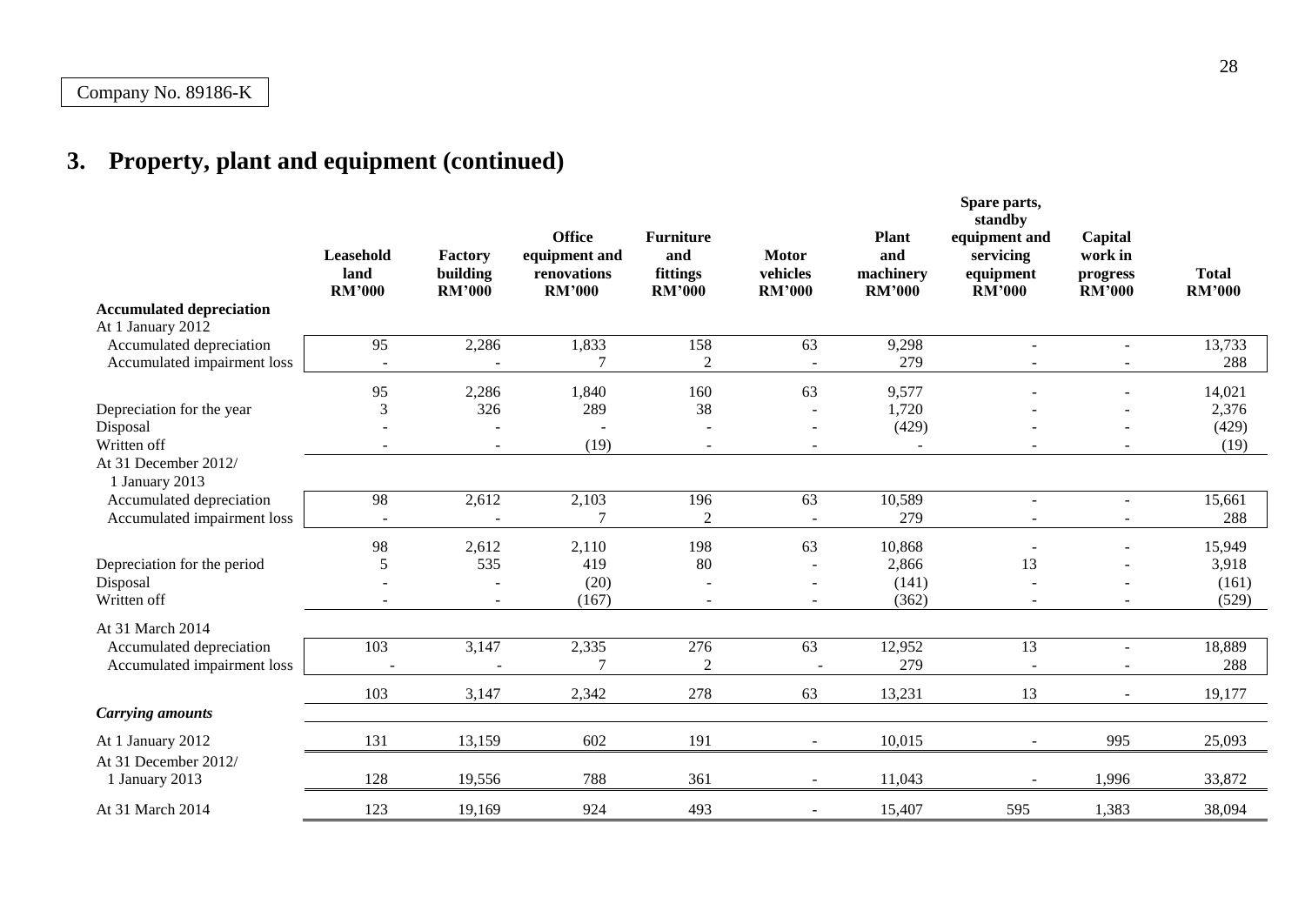|                                             | Leasehold<br>Land | Factory<br>building | <b>Office</b><br>equipment<br>and<br>renovations | <b>Furniture</b><br>and<br>fittings | <b>Motor</b><br>vehicles | <b>Plant</b> and<br>machinery | <b>Spare</b><br>parts,<br>standby<br>equipment<br>and<br>servicing<br>equipment | Capital<br>work-in-<br>progress | <b>Total</b>    |
|---------------------------------------------|-------------------|---------------------|--------------------------------------------------|-------------------------------------|--------------------------|-------------------------------|---------------------------------------------------------------------------------|---------------------------------|-----------------|
| Cost                                        | <b>INR '000</b>   | <b>INR '000</b>     | <b>INR '000</b>                                  | <b>INR '000</b>                     | <b>INR '000</b>          | <b>INR '000</b>               | <b>INR '000</b>                                                                 | <b>INR '000</b>                 | <b>INR '000</b> |
| January<br>At<br>1<br>2012                  | 3,786             | 258,710             | 40,905                                           | 5,879                               | 1,055                    | 328,174                       |                                                                                 | 16,667                          | 655,176         |
| <b>Additions</b>                            |                   |                     | 52                                               | 260                                 | $\overline{a}$           | 208                           |                                                                                 | 192,318                         | 192,837         |
| Transfer<br>from/(to)                       |                   |                     | 8,183                                            | 3,339                               | $\overline{\phantom{a}}$ | 47,336                        |                                                                                 | (175,000)                       | (116, 142)      |
| Disposals                                   |                   |                     | $\overline{a}$                                   |                                     | $\qquad \qquad -$        | (7, 422)                      |                                                                                 |                                 | (7, 422)        |
| Written off                                 |                   |                     | (346)                                            |                                     |                          |                               |                                                                                 |                                 | (346)           |
| Forex translation                           | 257               | 137,873             | 3,049                                            | 522                                 | 72                       | 23,672                        |                                                                                 | 1,721                           | 167,166         |
| At 31 December<br>2012/1<br>January<br>2013 | 4,043             | 396,565             | 51,843                                           | 10,000                              | 1,127                    | 391,968                       |                                                                                 | 35,707                          | 891,269         |
| Additions                                   |                   |                     |                                                  |                                     |                          | $\overline{\phantom{a}}$      |                                                                                 | 141,035                         | 141,035         |
| Transfer<br>from/(to)                       |                   |                     | 10,459                                           | 3,948                               |                          | 135,291                       |                                                                                 | (152, 456)                      | (2,758)         |
| Disposals                                   |                   |                     |                                                  |                                     | $\qquad \qquad -$        | (3,066)                       |                                                                                 |                                 | (3,066)         |
| Written off<br>Reclassification             |                   |                     | (3,242)                                          |                                     |                          | (6,944)                       |                                                                                 |                                 | (10, 186)       |
| from Inventories                            |                   |                     |                                                  |                                     |                          |                               | 11,322                                                                          |                                 | 11,322          |
| Forex translation                           | 81                | 10,661              | 531                                              | 122                                 | $23\,$                   | 5,353                         | (227)                                                                           | 945                             | 17,489          |
| 31<br>March<br>At<br>2014                   | 4,124             | 407,226             | 59,590                                           | 14,069                              | 1,150                    | 522,602                       | 11,095                                                                          | 25,232                          | 1,045,105       |

|                                                               |                 |                 | <b>Office</b><br>equipment | <b>Furniture</b> |                        |                  | standby<br>equipment<br>and | Capital<br>work-       |                            |
|---------------------------------------------------------------|-----------------|-----------------|----------------------------|------------------|------------------------|------------------|-----------------------------|------------------------|----------------------------|
|                                                               | Leasehold       | Factory         | and                        | and              | <b>Motor</b>           | <b>Plant</b> and | servicing                   | in-                    |                            |
|                                                               | land            | building        | renovations                | fittings         | vehicles<br><b>INR</b> | machinery        | equipment                   | progress<br><b>INR</b> | <b>Total</b><br><b>INR</b> |
| Cost                                                          | <b>INR '000</b> | <b>INR '000</b> | <b>INR '000</b>            | <b>INR '000</b>  | '000'                  | <b>INR '000</b>  | <b>INR '000</b>             | '000'                  | '000'                      |
| Property, plant and<br>equipment (continued)                  |                 |                 |                            |                  |                        |                  |                             |                        |                            |
| Accumulated<br>depreciation<br>and impairment loss            |                 |                 |                            |                  |                        |                  |                             |                        |                            |
| At 1 January 2012                                             |                 |                 |                            |                  |                        |                  |                             |                        |                            |
| Accumulated depreciation<br>Accumulated<br>impairment<br>loss | 1,591           | 38,291          | 30,704                     | 2,647            | 1,055                  | 155,745          |                             |                        |                            |
|                                                               |                 |                 | 30,821                     |                  |                        |                  | $\overline{\phantom{a}}$    |                        |                            |
|                                                               |                 |                 |                            |                  |                        |                  |                             |                        |                            |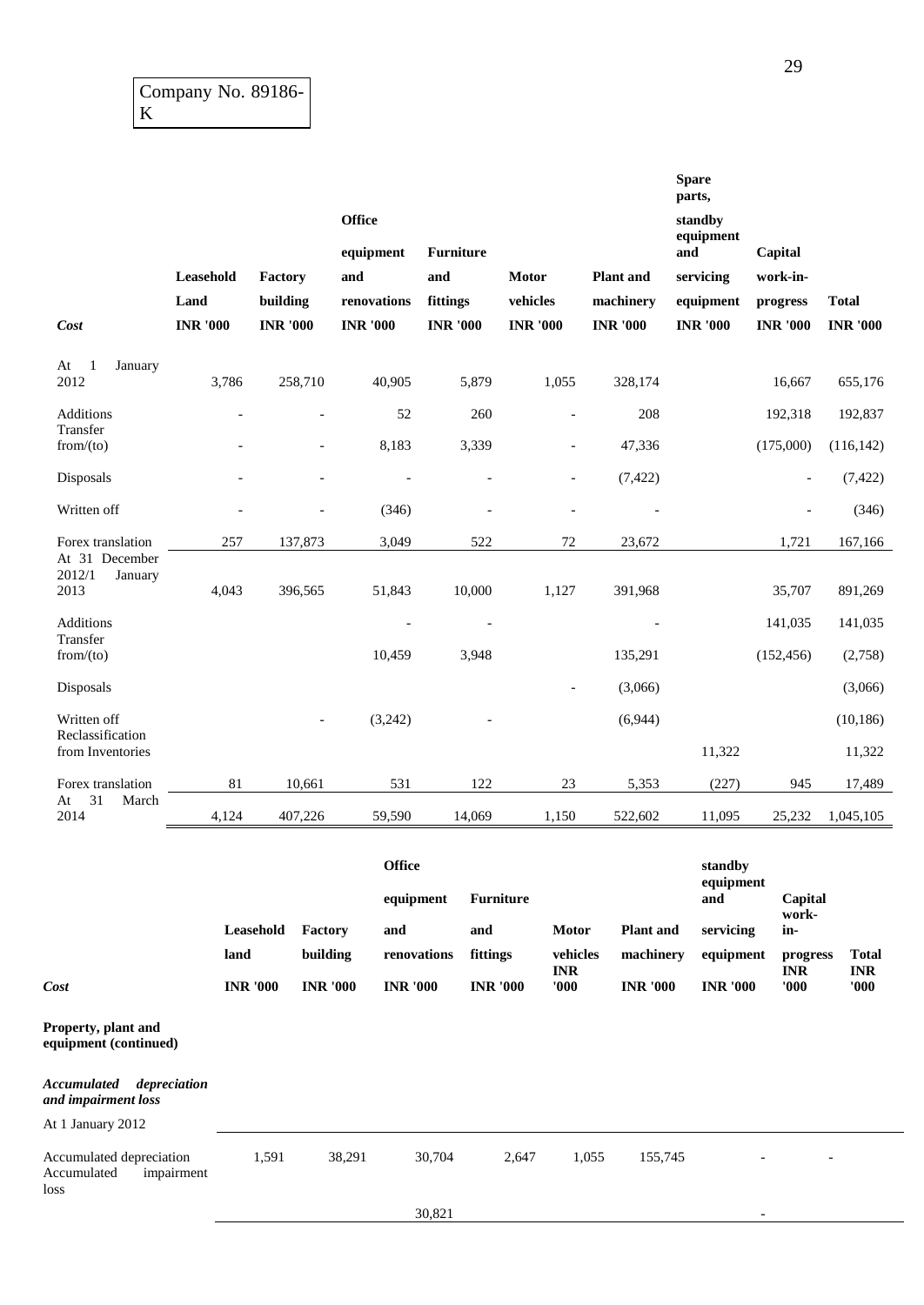|                                                               |       |     |                |         |       |                |          |                | 30             |          |
|---------------------------------------------------------------|-------|-----|----------------|---------|-------|----------------|----------|----------------|----------------|----------|
|                                                               | 1,591 |     | 38,291         |         | 2,680 | 1,055          | 160,419  |                | $\overline{a}$ | 234,858  |
| Depreciation for the year                                     |       | 52  | 5,640          | 5,000   | 657   |                | 29,758   |                |                | 41,107   |
| <b>Impairment</b> loss                                        |       |     |                |         |       |                |          |                |                |          |
| Disposals                                                     |       |     |                |         |       |                | (7, 422) |                |                | (7, 422) |
| Written off                                                   |       |     |                | (329)   |       |                |          |                |                | (329)    |
| Forex translation<br>At 31 December<br>2012/1<br>January 2013 |       | 110 | 2,795          | 2,254   | 205   | $72\,$         | 11,664   |                |                | 17,099   |
| Accumulated depreciation                                      | 1,753 |     | 46,726         | 37,621  | 3,506 | 1,127          | 189,428  |                | $\overline{a}$ | 280,161  |
| Accumulated<br>impairment<br>loss                             |       |     |                | 125     | 36    |                | 4,991    | $\blacksquare$ |                | 5,152    |
|                                                               | 1,753 |     | 46,726         | 37,746  | 3,542 | 1,127          | 194,419  |                |                | 285,313  |
| Depreciation for the year                                     |       | 88  | 9,963          | 7,794   | 1,488 | $\overline{a}$ | 53,371   | 242            |                | 72,945   |
| <b>Impairment</b> loss                                        |       |     |                |         |       |                |          |                |                |          |
| Disposals                                                     |       |     |                | (372)   |       |                | (2,629)  |                |                | (3,002)  |
| Written off                                                   |       |     | $\overline{a}$ | (3,107) |       |                | (6,741)  |                |                | (9, 849) |
| Forex translation                                             |       | 33  | 738            | 671     | 41    | $23\,$         | 3,037    | (5)            |                | 4,538    |
| At 31 March 2014                                              |       |     |                |         |       |                |          |                |                |          |
| Accumulated depreciation<br>Accumulated<br>impairment         | 1,874 |     | 57,427         | 42,603  | 5,035 | 1,150          | 236,347  | 237            |                | 344,673  |
| loss                                                          |       |     |                | 128     | 36    |                | 5,109    |                |                | 5,273    |
|                                                               | 1,874 |     | 57,427         | 42,731  | 5,072 | 1,150          | 241,456  | 237            |                | 349,947  |
| <b>Carrying amounts</b>                                       |       |     |                |         |       |                |          |                |                |          |
| At 1 January 2012<br>At 31 December 2012/1                    | 2,194 |     | 220,419        | 10,084  | 3,199 | $\sim$         | 167,755  |                | 16,667         | 420,318  |
| January 2013                                                  | 2,290 |     | 349,839        | 14,097  | 6,458 |                | 197,549  |                | 35,707         | 605,939  |
| At 31 March 2014                                              | 2,250 |     | 349,799        | 16,859  | 8,998 |                | 281,146  | 10,858         | 25,232         | 695,141  |

# **3. Property, plant and equipment (continued)**

# **3.1 Land**

Leasehold land comprises land with an unexpired period of more than 50 years.

# **4. Inventories**

|                          | 31.03.2014<br><b>RM'000</b> | 31.12.2012<br><b>RM'000</b> |
|--------------------------|-----------------------------|-----------------------------|
| Raw materials            | 9,010                       | 8,323                       |
| Work-in-progress         | 565                         | 1.927                       |
| Finished goods           | 14.992                      | 10,733                      |
| Packaging materials      | 2,917                       | 2,542                       |
| Supplies and consumables | 3,187                       | 4,060                       |
|                          | 30,671                      | 27.585                      |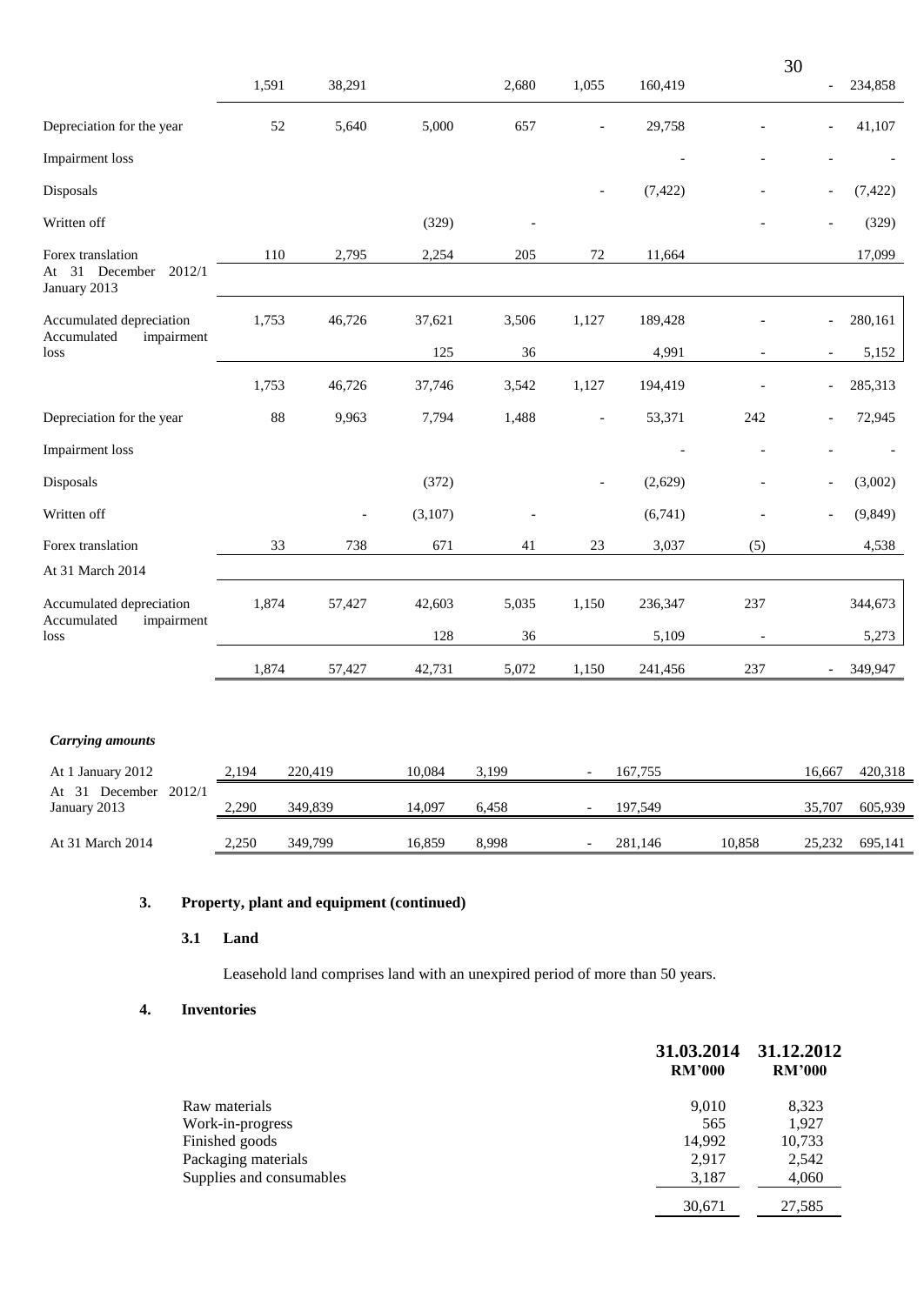| Recognised in profit or loss:<br>Inventories recognised as cost of sales | (3,693) | 3.365 |
|--------------------------------------------------------------------------|---------|-------|
| Write down                                                               | 276     | 1.617 |

The reversal of write down is included in cost of sales.

|                                         | 2014            | 2012            |
|-----------------------------------------|-----------------|-----------------|
|                                         | <b>INR '000</b> | <b>INR '000</b> |
| Raw materials                           | 164,416         | 148,891         |
| Work-in-progress                        | 10,311          | 34,472          |
| Finished goods                          | 273,577         | 192,004         |
| Packaging materials                     | 53,227          | 45,474          |
| Spare parts                             | 58,151          | 72,630          |
|                                         | 559,682         | 493,470         |
|                                         |                 |                 |
| Recognised in profit or loss:           |                 |                 |
| Inventories recognised as cost of sales | (68, 771)       | 58,218          |
| Reversal of write down                  | 5,140           | 27,976          |
|                                         |                 |                 |

# **5. Trade and other receivables**

|                                                                                          | <b>Note</b> | 31.03.2014<br><b>RM'000</b> | 31.12.2012<br><b>RM'000</b> |
|------------------------------------------------------------------------------------------|-------------|-----------------------------|-----------------------------|
| Trade                                                                                    |             |                             |                             |
| Trade receivables<br>Less: Impairment loss                                               |             | 38,001<br>(868)             | 52,280<br>(360)             |
| Amount due from immediate holding company                                                | 5.1         | 37,133<br>3,021             | 51,920<br>4,449             |
| Non-trade                                                                                |             | 40,154                      | 56,369                      |
| Amount due from immediate holding company<br>Other receivables, deposits and prepayments | 5.2         | 417<br>3,403                | 503<br>2,142                |
|                                                                                          |             | 3,820                       | 2,645                       |
| Total trade and other receivables                                                        |             | 43,974                      | 59,014                      |

|                                           | <b>Note</b> | 2014            | 2012            |
|-------------------------------------------|-------------|-----------------|-----------------|
|                                           |             | <b>INR</b> '000 | <b>INR '000</b> |
| Trade                                     |             |                 |                 |
| Trade receivables                         |             | 693,449         | 935,242         |
| Less: Allowance for doubtful debts        |             | (15,839)        | (6, 440)        |
|                                           |             | 677,609         | 928,801         |
| Amount due from immediate holding company | $\cdot$ 1   | 55,126          | 79,589          |

 $\overline{\phantom{a}}$  , and the set of  $\overline{\phantom{a}}$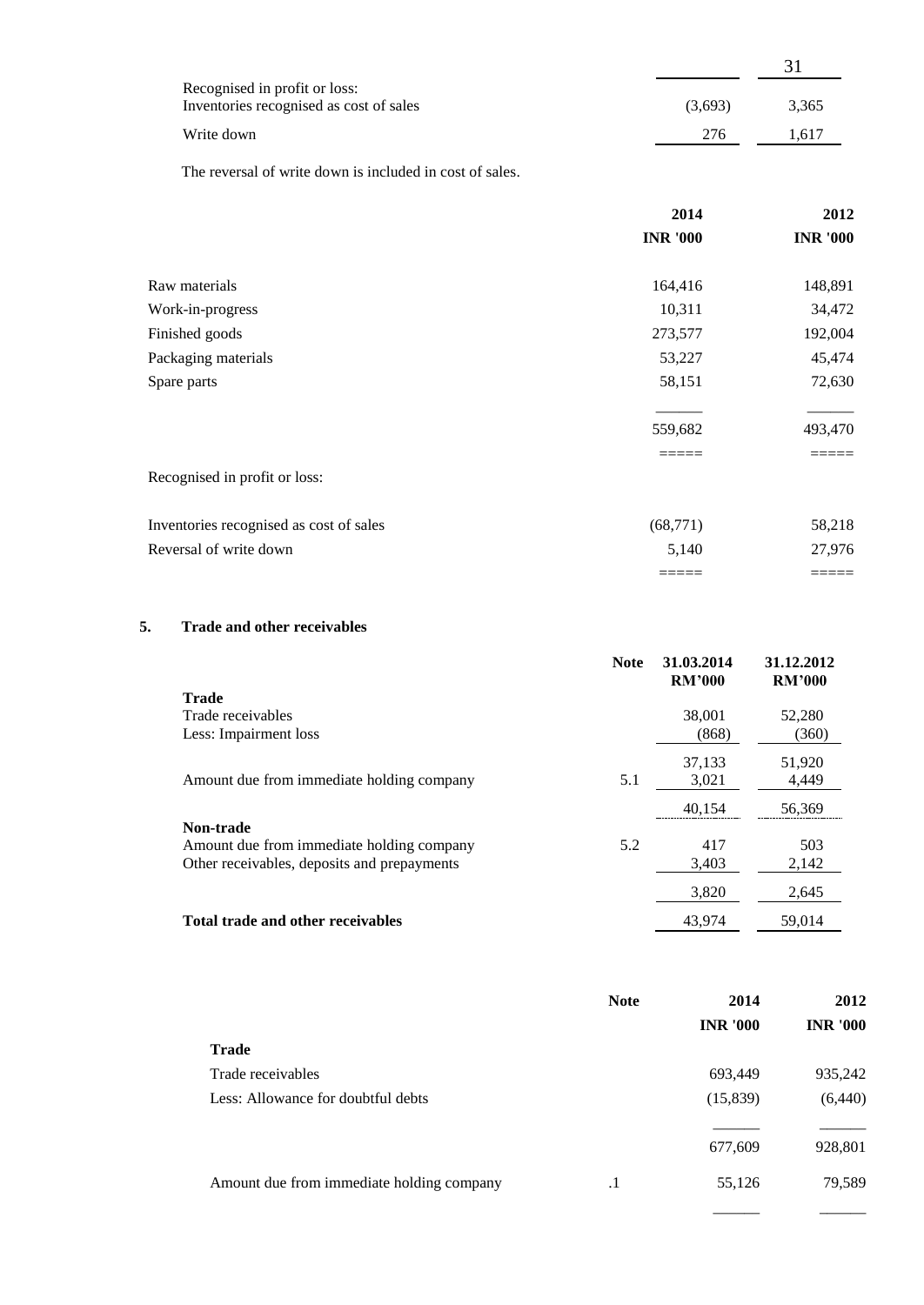|                                             |    |         | 32        |
|---------------------------------------------|----|---------|-----------|
|                                             |    | 732,736 | 1,008,390 |
|                                             |    |         |           |
| Non-trade                                   |    |         |           |
| Amount due from immediate holding company   | .2 | 7,613   | 8,998     |
| Other receivables, deposits and prepayments |    | 62,094  | 38,318    |
|                                             |    |         |           |
|                                             |    | 69,707  | 47,317    |
|                                             |    |         |           |
| Total trade and other receivables           |    | 802,443 | 1,055,707 |
|                                             |    |         |           |

- 5.1 The trade amount due from immediate holding company is denominated in US Dollars and subject to the normal trade terms.
- 5.2 The non-trade amount due from immediate holding company is denominated in US Dollars, unsecured, interest free and repayable on demand.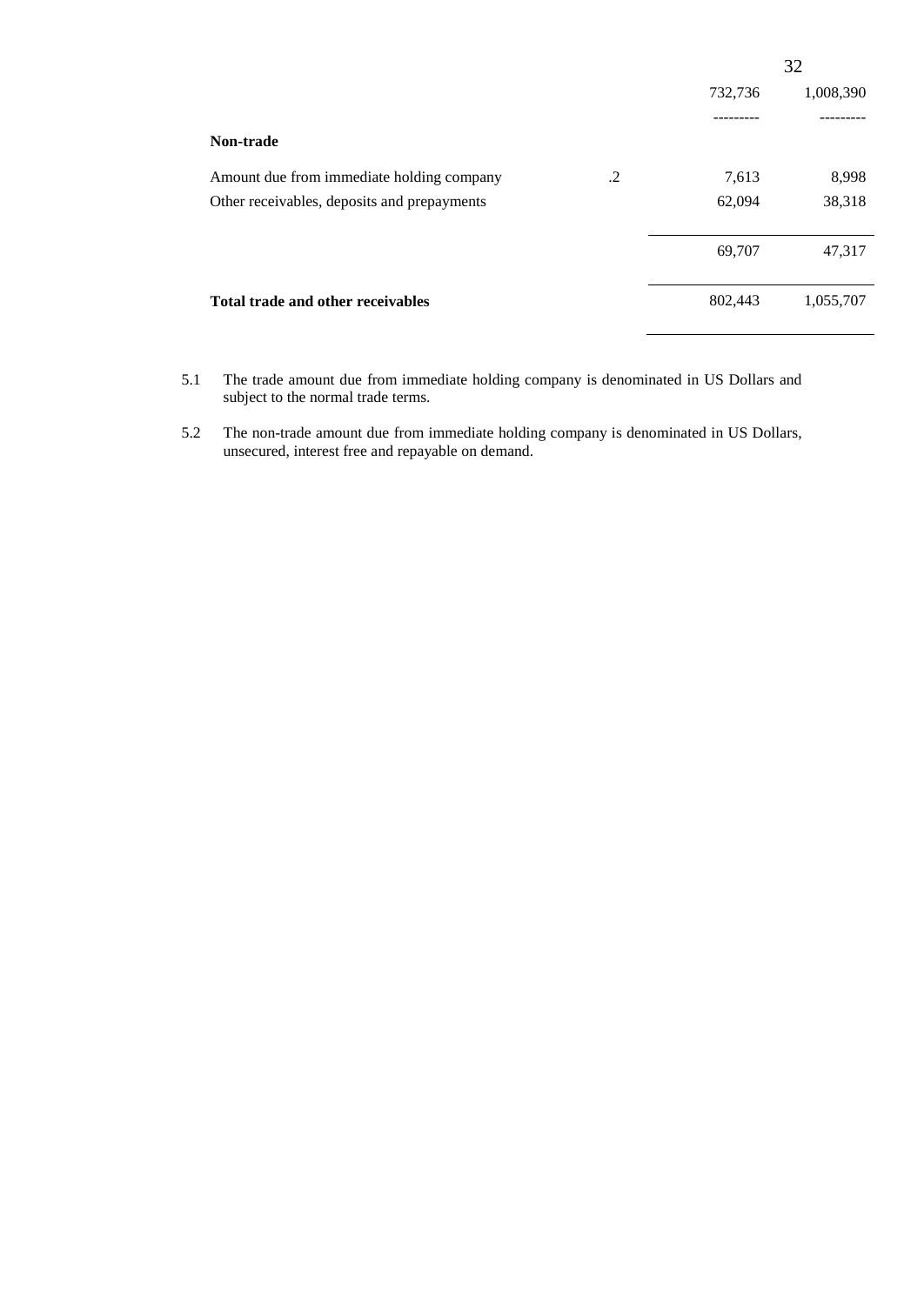# **6. Share capital**

|                              |                     | <b>Amount</b><br>31.03.2014<br><b>RM'000</b> | <b>Number</b><br>of shares<br>31.03.2014<br>000 | <b>Amount</b><br>31.12.2012<br><b>RM'000</b> | <b>Number</b><br>of shares<br>31.12.2012<br>000 |
|------------------------------|---------------------|----------------------------------------------|-------------------------------------------------|----------------------------------------------|-------------------------------------------------|
| Ordinary shares of RM1 each  |                     |                                              |                                                 |                                              |                                                 |
| Authorised                   |                     | 12,000                                       | 12,000                                          | 12,000                                       | 12,000                                          |
| Issued and fully paid        |                     | 8,000                                        | 8,000                                           | 8,000                                        | 8,000                                           |
|                              | 2014                |                                              |                                                 | 2012                                         |                                                 |
|                              | <b>Number</b>       |                                              |                                                 | <b>Number</b>                                |                                                 |
|                              | of shares           |                                              | <b>Amount</b>                                   | of shares                                    | <b>Amount</b>                                   |
|                              | 000                 |                                              | <b>INR '000</b>                                 | 000                                          | <b>INR '000</b>                                 |
| Ordinary shares of RM1 each: |                     |                                              |                                                 |                                              |                                                 |
| Authorised                   | 12,000              |                                              | 218,978                                         | 12,000                                       | 214,669                                         |
|                              | =====               |                                              | $=$ $=$ $=$ $=$ $=$                             | =====                                        |                                                 |
| Issued and fully paid        | 8,000               |                                              | 145,985                                         | 8,000                                        | 143,113                                         |
|                              | $=$ $=$ $=$ $=$ $=$ |                                              | $=$ $=$ $=$ $=$ $=$                             | $=$ $=$ $=$ $=$ $=$                          | $=$ $=$ $=$ $=$ $=$                             |

# **7. Retained earnings**

The Finance Act 2007 introduced a single tier dividend system with effect from 1 January 2008. As such, the Company may distribute single tier dividends to its shareholders out of its entire retained earnings as at 31 December 2013.

# **8. Deferred tax liabilities**

Deferred tax assets and liabilities are attributable to the following:

|                                  | <b>Assets</b>               |                             | <b>Liabilities</b>          |                             | <b>Net</b>                   |                             |
|----------------------------------|-----------------------------|-----------------------------|-----------------------------|-----------------------------|------------------------------|-----------------------------|
|                                  | 31.03.2014<br><b>RM'000</b> | 31.12.2012<br><b>RM'000</b> | 31.03.2014<br><b>RM'000</b> | 31.12.2012<br><b>RM'000</b> | 31.03.2014<br><b>RM'000</b>  | 31.12.2012<br><b>RM'000</b> |
| Property, plant<br>and equipment | -                           | $\overline{\phantom{0}}$    | $\overline{\phantom{a}}$    | 2,833                       | $\qquad \qquad \blacksquare$ | 2,833                       |
| Provisions                       |                             | (1,522)                     | $\overline{\phantom{a}}$    | -                           | $\qquad \qquad \blacksquare$ | (1,522)                     |
| Net tax                          |                             |                             |                             |                             |                              |                             |
| liabilities                      |                             | (1,522)                     | $\overline{\phantom{a}}$    | 2,833                       | $\qquad \qquad \blacksquare$ | 1,311                       |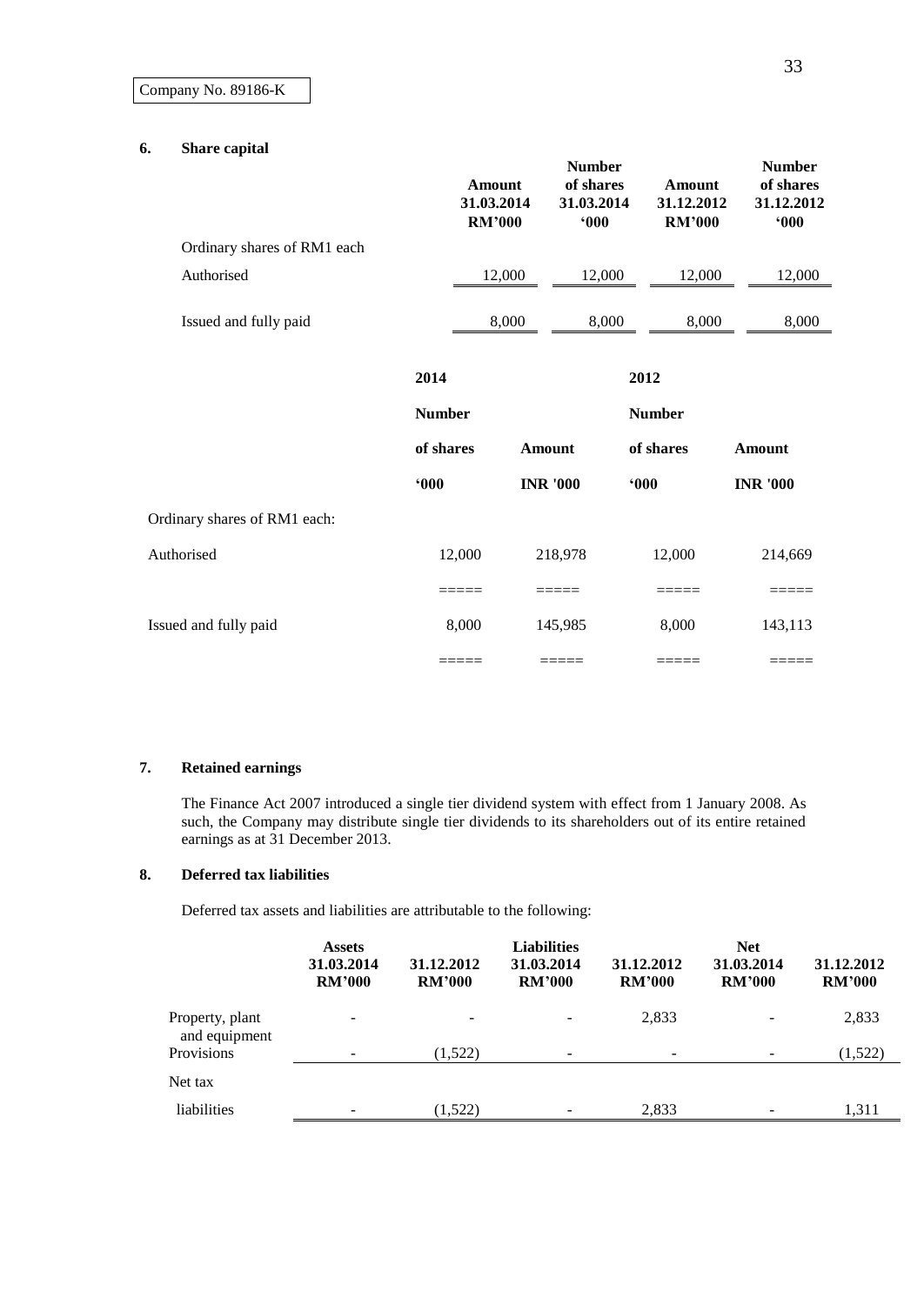Movement in temporary differences during the financial period:

|                                                 | At<br>1.1.2012<br><b>RM'000</b> |                 | Recognised<br>in profit<br>or loss<br>(Note 14)<br><b>RM'000</b> | At<br>31.12.2012/<br>1.1.2013<br><b>RM'000</b> | Recognised<br>in profit<br>or loss<br>(Note 14)<br><b>RM'000</b> | At<br>31.3.2014<br><b>RM'000</b> |
|-------------------------------------------------|---------------------------------|-----------------|------------------------------------------------------------------|------------------------------------------------|------------------------------------------------------------------|----------------------------------|
| Property, plant, and<br>equipment<br>Provisions |                                 | 2,125<br>(993)  | 708<br>(529)                                                     | 2,833<br>(1,522)                               | (2,833)<br>1,522                                                 |                                  |
|                                                 |                                 | 1,132           | 179                                                              | 1,311                                          | (1,311)                                                          |                                  |
|                                                 | <b>Asset</b>                    |                 | <b>Liability</b>                                                 |                                                | <b>Net</b>                                                       |                                  |
|                                                 | 2014                            | 2012            | 2014                                                             | 2012                                           | 2014                                                             | 2012                             |
|                                                 | <b>INR '000</b>                 | <b>INR '000</b> | <b>INR '000</b>                                                  | <b>INR '000</b>                                | <b>INR '000</b>                                                  | <b>INR</b><br>'000               |
| Property, plant                                 |                                 |                 |                                                                  |                                                |                                                                  |                                  |
| and equipment                                   |                                 |                 |                                                                  | 50,680<br>$\overline{\phantom{0}}$             | $\overline{\phantom{a}}$                                         | 50,680                           |
| Provisions                                      |                                 | $-27,227$       |                                                                  |                                                | -                                                                | $-27,227$                        |
| Net tax liabilities                             | $\overline{\phantom{a}}$        | $-27,227$       |                                                                  | 50,680<br>$\overline{\phantom{a}}$             | $\overline{\phantom{a}}$                                         | 23,453                           |

Movement in temporary differences during the year

|                        |       |     | At                                 | Recognised<br>in profit<br>or loss  | At                                   | Recognised<br>in profit<br>or loss  | At                        |
|------------------------|-------|-----|------------------------------------|-------------------------------------|--------------------------------------|-------------------------------------|---------------------------|
|                        |       |     | 1.1.2012<br><b>Rupees</b><br>'000' | (Note 14)<br><b>Rupees</b><br>'000' | 31.12.2012<br><b>Rupees</b><br>'000' | (Note 14)<br><b>Rupees</b><br>'000' | 31.03.2014<br>Rupees '000 |
| Property,<br>equipment | plant | and | 35,595                             | 12,249                              | 50,680                               | (52,756)                            |                           |
| Provisions             |       |     | (16, 633)                          | (9,152)                             | (27, 227)                            | 28,343                              |                           |
|                        |       |     | 18,961                             | 3,097                               | 23,453                               | (24, 413)                           |                           |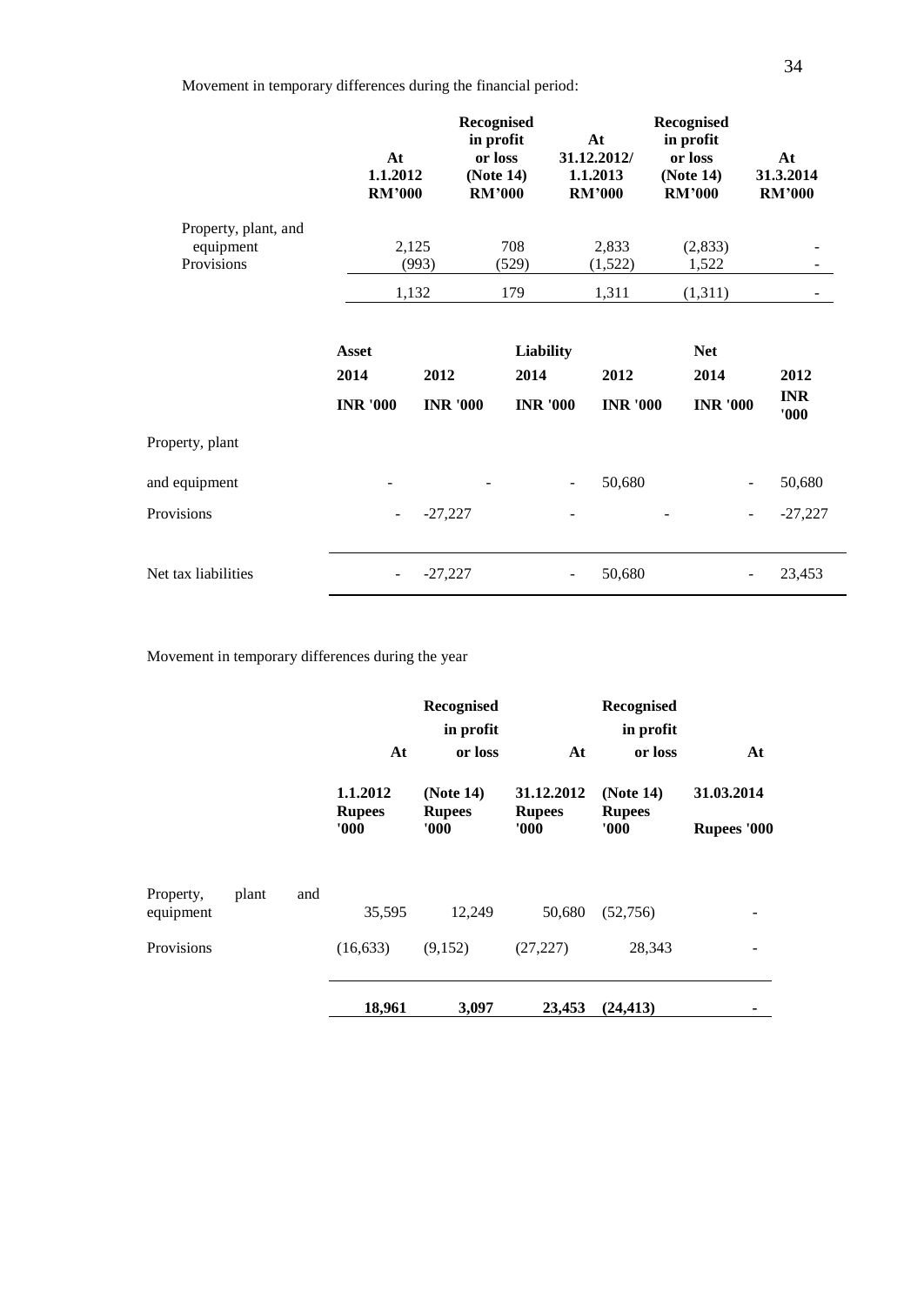# **8. Deferred tax liabilities (continued)**

# *Unrecognised deferred tax assets*

|                                           | 31.03.2014<br><b>RM'000</b>  | 31.12.2012<br><b>RM'000</b>  |
|-------------------------------------------|------------------------------|------------------------------|
| Deductible temporary differences          | 24,615                       |                              |
| Deferred tax assets not recognised at 25% | 6,154                        |                              |
|                                           | 31.03.2014<br><b>INR'000</b> | 31.12.2012<br><b>INR'000</b> |
| Deductible temporary differences          | 449,179                      |                              |
| Deferred tax assets not recognised at 25% | 112,299                      |                              |

Deferred tax assets have not been recognised in respect of the above item because it is not probable that near future taxable profit will be available against which the Company can utilise the benefits there from.

# **9. Bank borrowings**

|                                  | <b>Note</b> | 31.03.2014<br><b>RM'000</b> |                         | 31.12.2012<br><b>RM'000</b> |
|----------------------------------|-------------|-----------------------------|-------------------------|-----------------------------|
| <b>Current</b><br>Bank overdraft | 9.1         |                             | 26,142                  | 13,175                      |
|                                  |             | <b>Note</b>                 | 2014<br><b>INR '000</b> | 2012<br><b>INR</b> '000     |
| <b>Current</b>                   |             |                             |                         |                             |
| Bank overdraft                   |             | 9.1                         | 477,043                 | 235,689                     |

# *9.1 Bank overdraft*

The bank overdraft is subject to interest rate of 8.00% (31.12.2012:8.00%) per annum.

# **10. Provisions**

|                                       | 31.03.2014<br><b>RM'000</b> | 31.12.2012<br><b>RM'000</b> |
|---------------------------------------|-----------------------------|-----------------------------|
| At 1 January                          | 145                         | 75                          |
| Provision made during the period/year | 514                         | 70                          |
| At 31 March/December                  | 659                         | 145                         |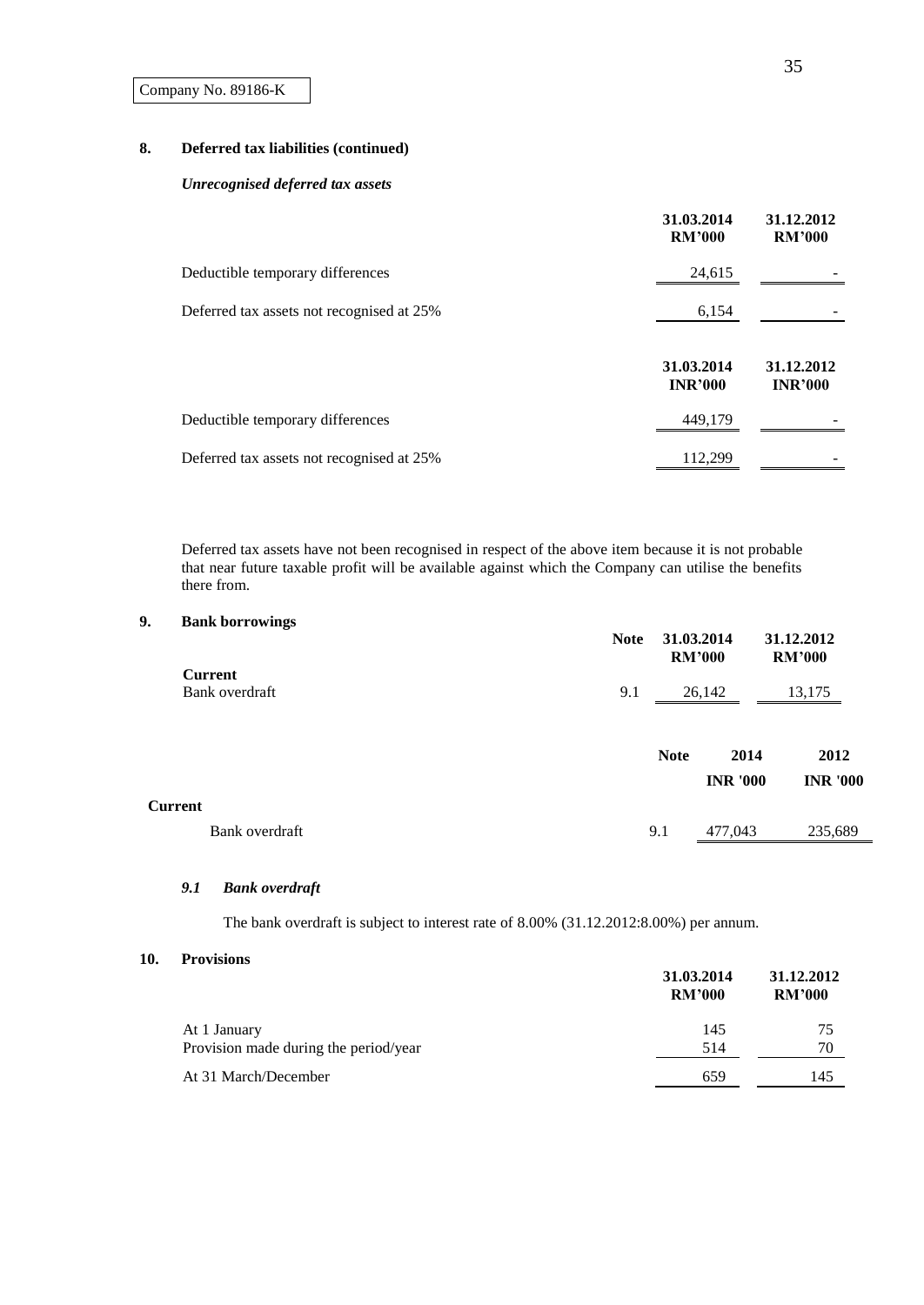|                                           | 36              |                 |  |
|-------------------------------------------|-----------------|-----------------|--|
|                                           | 2014            | 2012            |  |
|                                           | <b>INR '000</b> | <b>INR '000</b> |  |
| At 1 January                              | 2,458           | 1,256           |  |
| (Reversal)/Provision made during the year | 9,571           | 1,211           |  |
| Forex translation                         |                 |                 |  |
|                                           |                 |                 |  |
| At 31 December                            | 12,025          | 2,594           |  |

Provisions relate to returnable obsolete inventories held by the customers as at financial year end. The provisions were estimated based on historical data and past trends of obsolete inventories held by the customers. The Company expects to incur majority of the recognised liability over the next twelve months.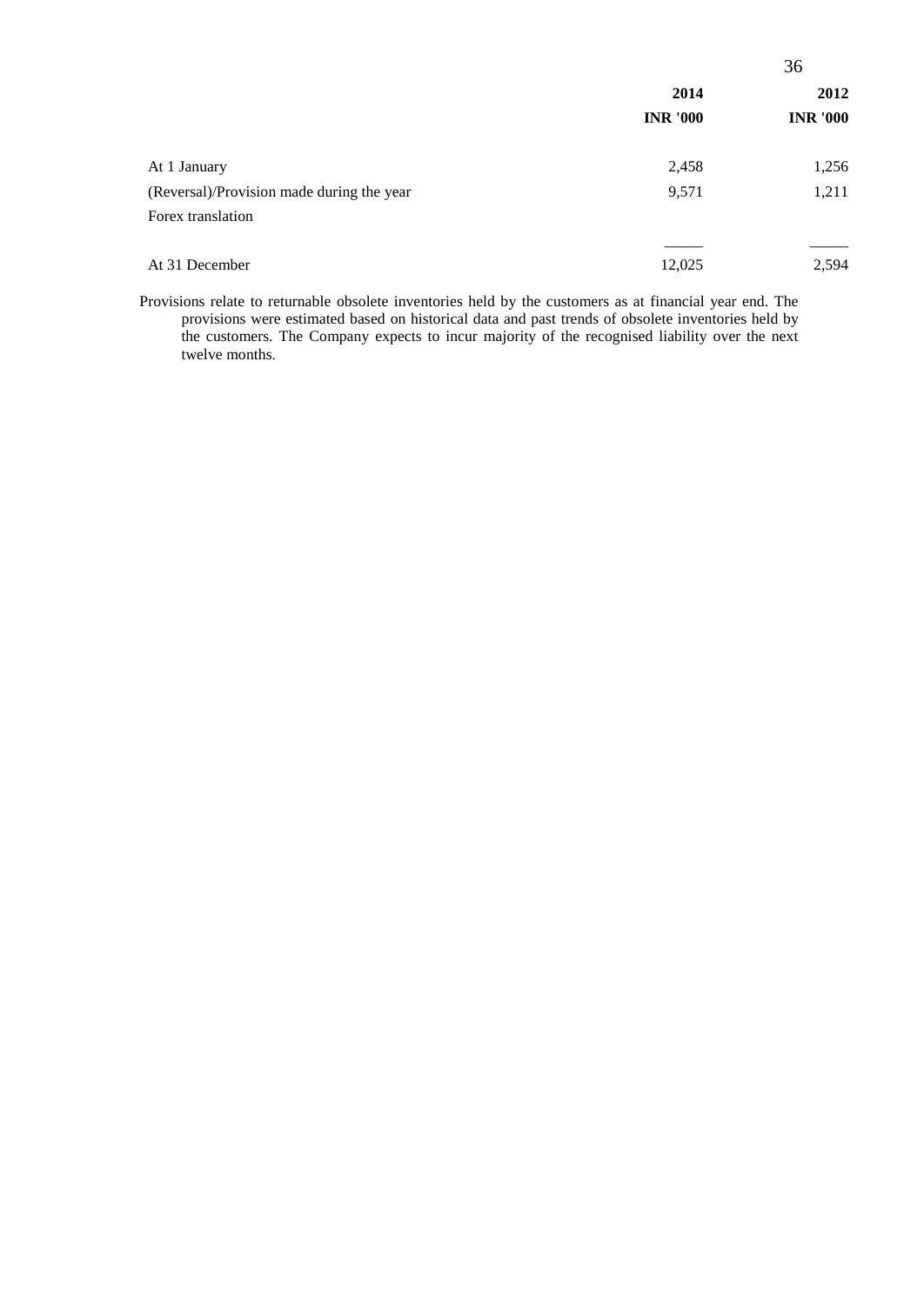# **11. Trade and other payables**

|                                                           | <b>Note</b> | 31.03.2014<br><b>RM'000</b> | 31.12.2012<br><b>RM'000</b> |
|-----------------------------------------------------------|-------------|-----------------------------|-----------------------------|
| <b>Trade</b>                                              |             |                             |                             |
| Trade payables<br>Amount due to immediate holding company | 11.1        | 3,348<br>17,319             | 7,152<br>11,248             |
|                                                           |             |                             |                             |
| Non-trade                                                 |             | 20,667                      | 18,400                      |
| Amount due to immediate holding company                   | 11.2        | 3,103                       | 2,689                       |
| Other payables                                            |             | 3,153                       | 1,226                       |
| Accruals                                                  |             | 3,034                       | 3,223                       |
|                                                           |             | 9,290                       | 7,138                       |
| Total trade and other payables                            |             | 29,957                      | 25,538                      |
|                                                           |             | 2014                        | 2012                        |
|                                                           |             | <b>INR '000</b>             | <b>INR '000</b>             |
| <b>Trade</b>                                              |             |                             |                             |
| Trade payables                                            |             | 61,101                      | 127,943                     |
| Amount due to immediate holding company                   | 11.1        | 316,032                     | 201,216                     |
|                                                           |             | 377,133                     | 329,159                     |
| Non-trade                                                 |             |                             |                             |
| Amount due to immediate holding company                   | 11.2        | 56,616                      | 48,104                      |
| Other payables                                            |             | 57,536                      | 21,932                      |
| Accruals                                                  |             | 55,372                      | 57,657                      |
|                                                           |             | 169,524                     | 127,692                     |
| Total trade and other payables                            |             | 546,657                     | 456,852                     |

- 11.1 The trade amount due to immediate holding company is denominated in US Dollars and subject to the normal trade terms.
- 11.2 The non-trade amount due to immediate holding company is denominated in US Dollars, unsecured, interest free and repayable on demand.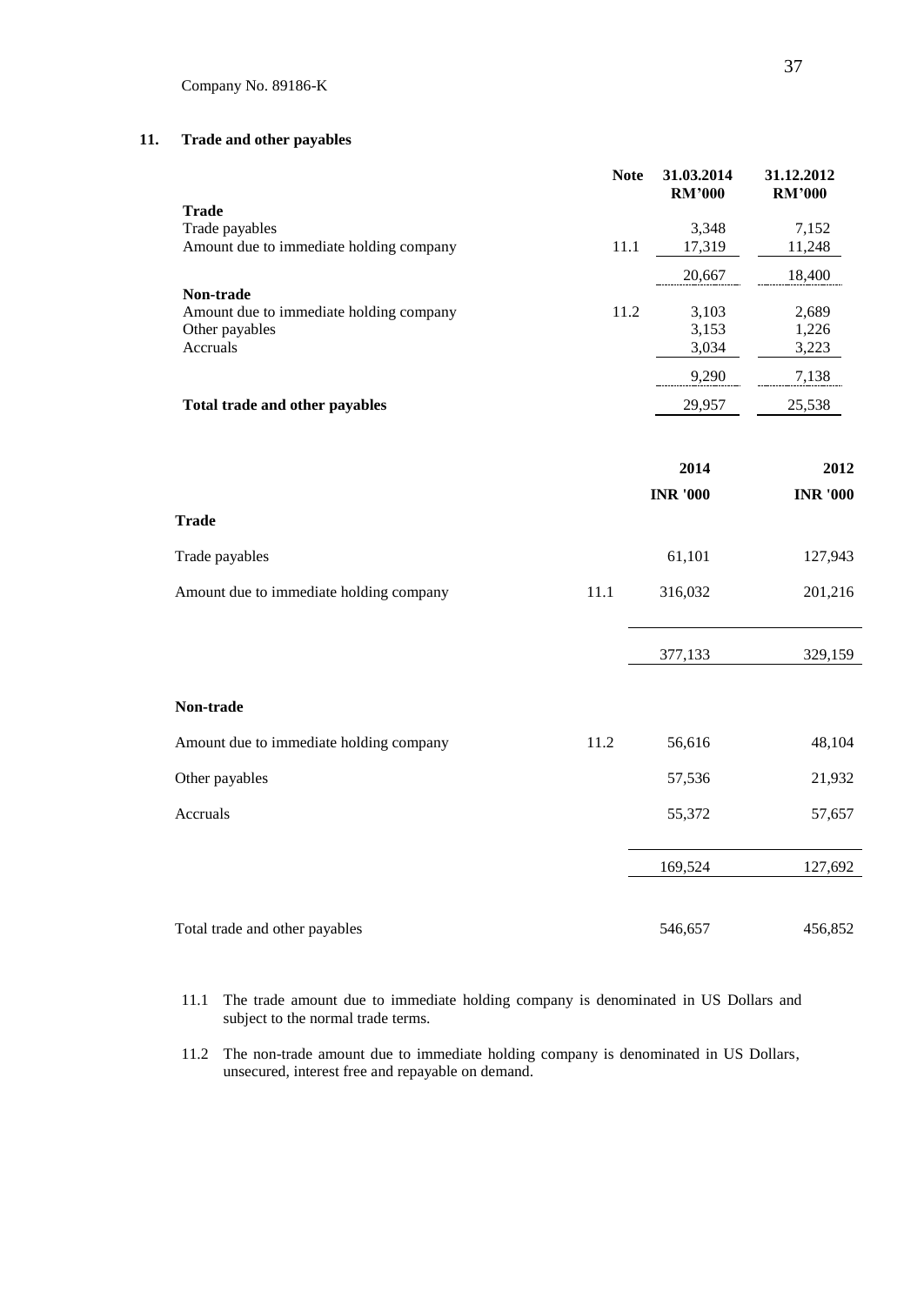**12.** 

| (Loss)/Profit before tax                               |               |               |
|--------------------------------------------------------|---------------|---------------|
|                                                        | 1.1.2013      | 1.1.2012      |
|                                                        | to            | to            |
|                                                        | 31.03.2014    | 31.12.2012    |
|                                                        | <b>RM'000</b> | <b>RM'000</b> |
| (Loss)/Profit before tax is arrived at after charging: |               |               |
| Auditors' fee                                          |               |               |
| - statutory                                            | 89            | 89            |
| - others                                               | 64            | 48            |
| Depreciation on property, plant and equipment          | 3,918         | 2,376         |
| Impairment loss on trade receivables                   | 508           | 70            |
| Interest expense                                       |               |               |
| -bank overdraft                                        | 2,124         | 1,138         |
| Personnel expenses (including key management           |               |               |
| personnel):                                            |               |               |
| - contributions to Employees Provident Fund            | 1,972         | 1,366         |
| - wages, salaries and others                           | 22,490        | 16,940        |
| Property, plant and equipment written off              | 18            | 1             |
| Loss on disposal of property, plant and equipment      | 18            |               |
| Rental of premises                                     | 819           | 650           |
| Realised loss on foreign exchange                      | 330           | 7             |
| Unrealised loss on foreign exchange                    | 830           |               |
| Write down of inventories                              | 276           | 1,617         |
| and crediting:                                         |               |               |
| Gain on disposal of property, plant and equipment      |               | (27)          |
| Unrealised gain on foreign exchange                    |               | (285)         |

|                                                    |             | 2014<br><b>INR '000</b> | 2012<br><b>INR '000</b> |
|----------------------------------------------------|-------------|-------------------------|-------------------------|
| Profit before tax is arrived at after<br>charging: |             |                         |                         |
| Allowance for doubtful debts                       |             | 9,464                   | 1,211                   |
| Auditors' fee                                      | - statutory | 1,657                   | 1,540                   |
|                                                    | - others    | 1,192                   | 830                     |
| Depreciation on property, plant and equipment      |             | 72,961                  | 41,107                  |
| Impairment loss on property, plant and equipment   |             |                         |                         |
| Interest expense                                   |             |                         |                         |
| - bankers' acceptance                              |             |                         |                         |
| - bank overdraft                                   |             | 39,547                  | 19,689                  |
| Loss on disposal of property, plant and equipment  |             | 335                     |                         |
| Personnel expenses (including key                  |             |                         |                         |
| management personnel):                             |             |                         |                         |
|                                                    |             | 36,723                  | 23,633                  |
|                                                    |             | 418,808                 | 293,080                 |
| Property, plant and equipment written off          |             | 335                     | 17                      |
| Rental of premises                                 |             | 15,246                  | 11,246                  |
| Realised loss on foreign exchange                  |             | 6,145                   | 121                     |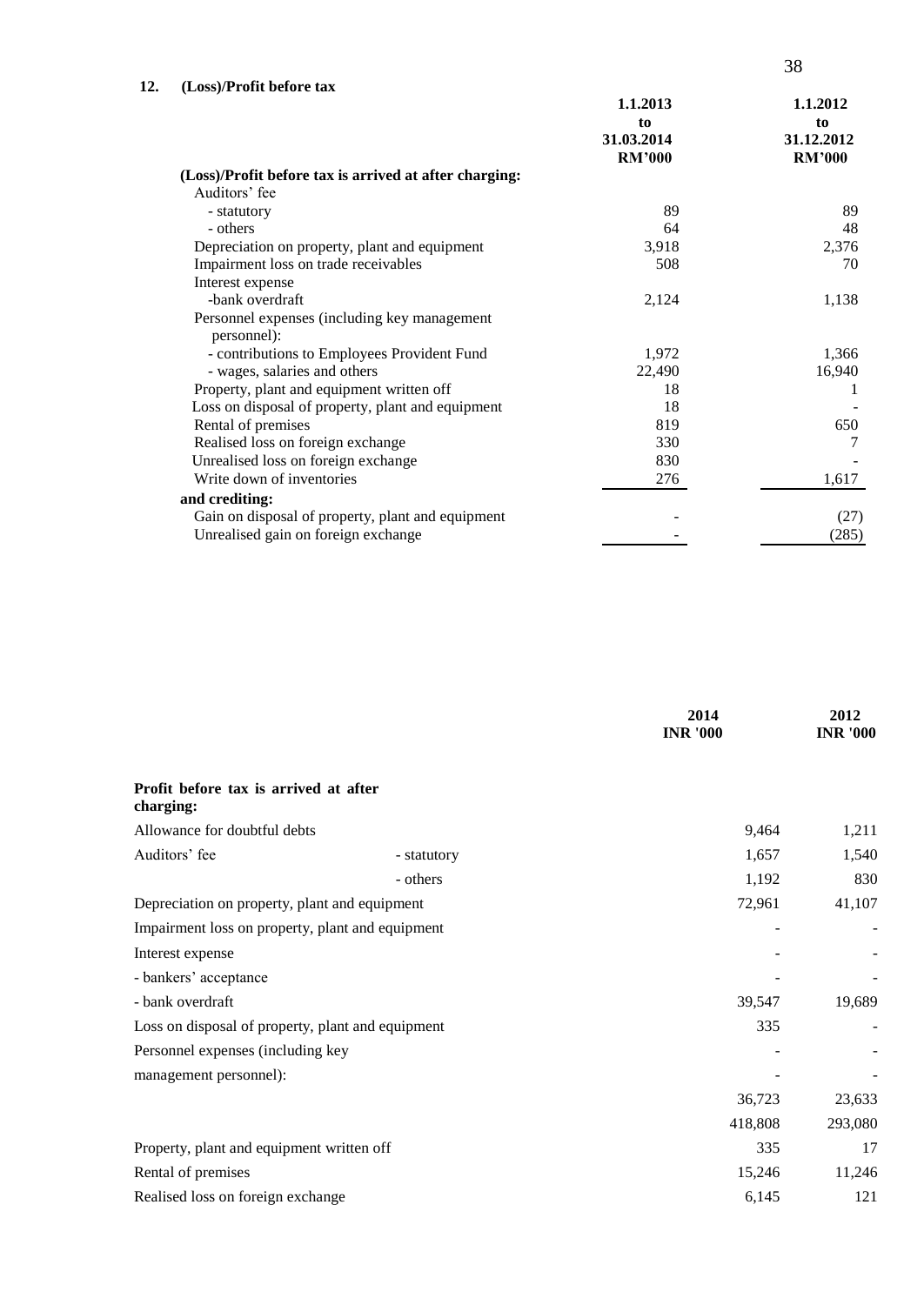|                                                              | 39     |         |
|--------------------------------------------------------------|--------|---------|
| Unrealised loss on foreign exchange                          | 15,456 |         |
| Write down of inventories                                    |        | 27,976  |
| and crediting:                                               |        |         |
| Allowance for doubtful debts no longer required              |        |         |
| Gain on disposal of property, plant and equipment            |        | (467)   |
| Reversal of write down of inventories                        |        |         |
| Realised gain on foreign exchange                            |        |         |
| Unrealised gain on foreign exchange                          |        | (4,931) |
|                                                              |        |         |
| Reversal of impairment loss on property, plant and Equipment |        |         |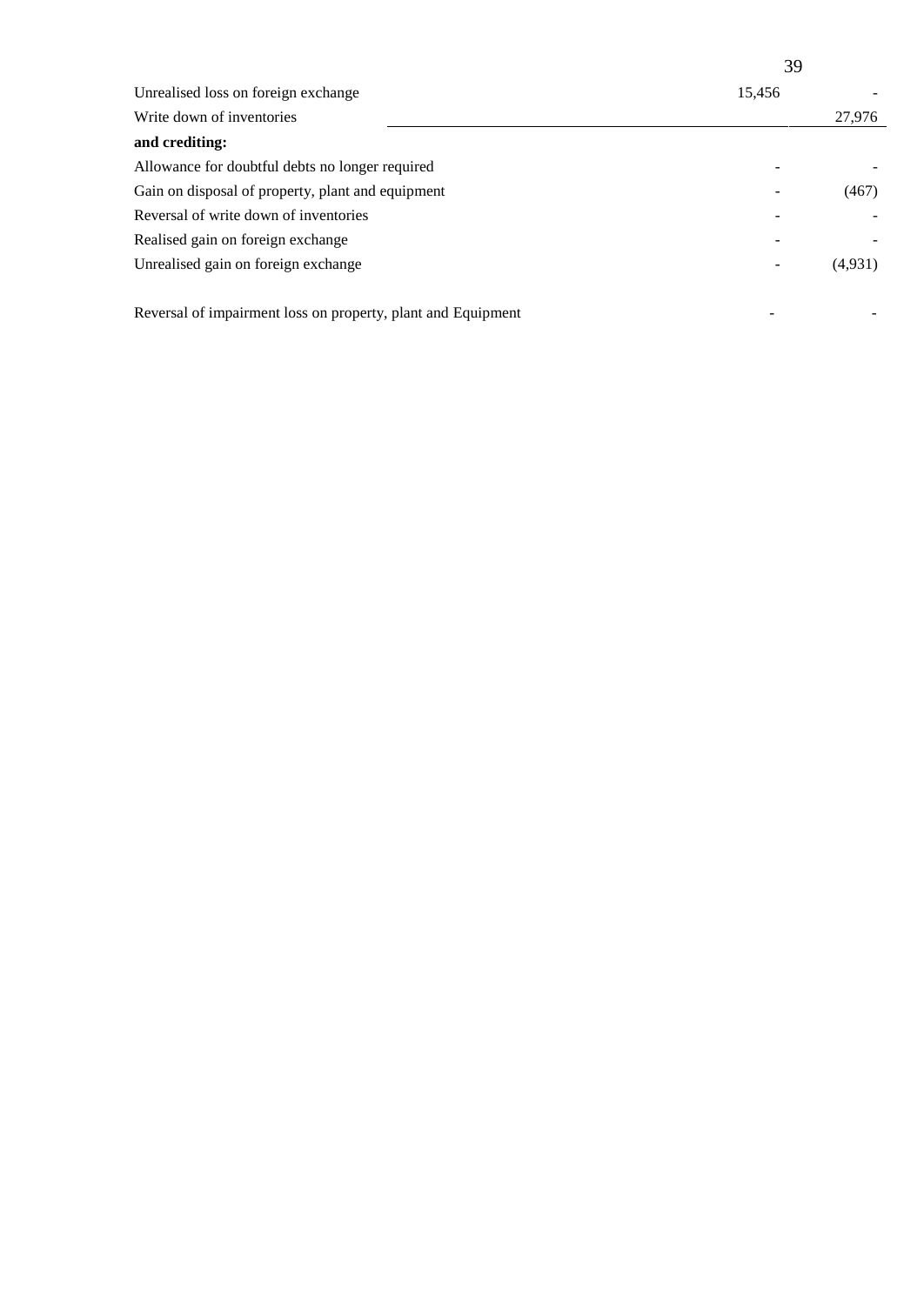# **13. Key management personnel compensation**

The key management personnel compensations are as follows:

|              | 1.1.2013<br>to<br>31.03.2014<br><b>RM'000</b> | 1.1.2012<br>to<br>31.12.2012<br><b>RM'000</b> |
|--------------|-----------------------------------------------|-----------------------------------------------|
| Directors:   |                                               |                                               |
| Fees         | 63                                            | 51                                            |
| Remuneration | 929                                           | 706                                           |
|              | 992                                           | 757                                           |
|              |                                               |                                               |

The estimated monetary value of Directors' benefit-in-kind is RM114,000 (INR 2,080,272) (2012: RM91,000) (INR 1,627,899)

|            |                      | 2014<br><b>INR '000</b> | 2012<br><b>INR '000</b> |
|------------|----------------------|-------------------------|-------------------------|
| Directors: |                      |                         |                         |
|            | Fees<br>Remuneration | 1,181<br>17,300         | 882<br>12,215           |
|            |                      |                         |                         |
|            |                      | 18,480                  | 13,097                  |

# **14. Tax expense**

|                                                | 1.1.2013 to<br>31.03.2014<br><b>RM'000</b> | 1.1.2012 to<br>31.12.2012<br><b>RM'000</b> |
|------------------------------------------------|--------------------------------------------|--------------------------------------------|
| Income tax expense                             |                                            |                                            |
| - Current year                                 |                                            | 1,665                                      |
| - Over provision in prior year                 | (422)                                      | (89)                                       |
|                                                | (422)                                      | 1,576                                      |
| Deferred tax expense                           |                                            |                                            |
| - (Originating)/Reversal of temporary          |                                            |                                            |
| differences                                    | (1,078)                                    | 179                                        |
| - Over provision in prior year                 | (233)                                      |                                            |
|                                                | (1,311)                                    | 179                                        |
|                                                | (1,733)                                    | 1,755                                      |
| <b>Reconciliation of tax expense</b>           |                                            |                                            |
| (Loss)/Profit before tax                       | (24, 639)                                  | 8,575                                      |
| Income tax using Malaysian tax rate of 25%     | (6,160)                                    | 2,144                                      |
| Non deductible expenses                        | 111                                        | 112                                        |
| Effect of temporary differences not recognised | 6,154                                      |                                            |
| Tax incentives                                 | (1,181)                                    | (412)                                      |
| Others                                         | (2)                                        |                                            |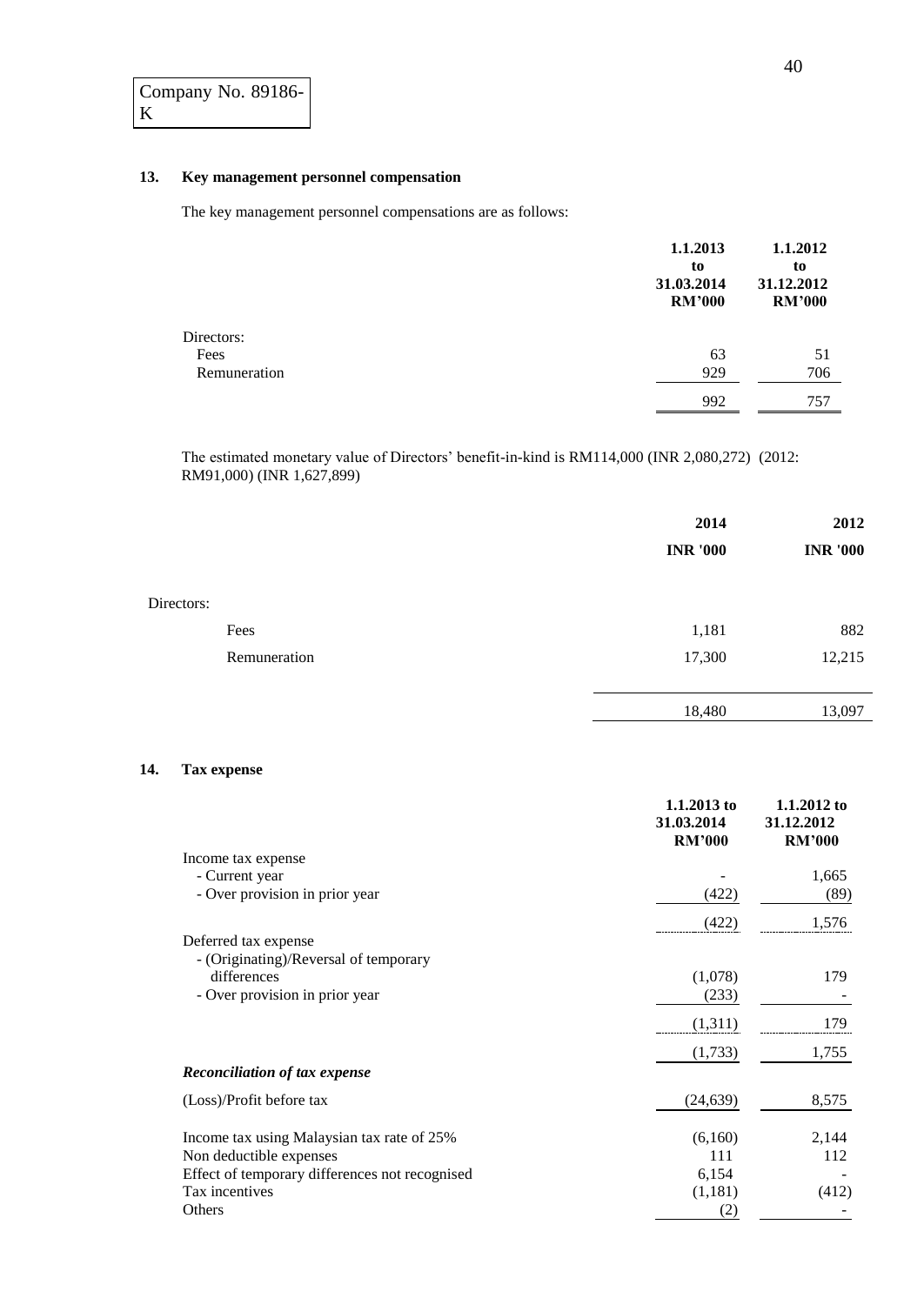|                              |                                                                                         |                         | 41                      |
|------------------------------|-----------------------------------------------------------------------------------------|-------------------------|-------------------------|
| Over provision in prior year |                                                                                         | (1,078)<br>(655)        | 1,844<br>(89)           |
| Tax expense                  |                                                                                         | (1,733)                 | 1,755                   |
|                              |                                                                                         | 2014<br><b>INR '000</b> | 2012<br><b>INR '000</b> |
|                              | Income tax expense                                                                      |                         |                         |
|                              | - Current year                                                                          |                         | 28,806                  |
|                              | Over/(Under) provision in prior year                                                    | (7, 858)                | (1,540)                 |
|                              |                                                                                         | (7, 858)                | 27,266                  |
|                              |                                                                                         |                         |                         |
|                              | Deferred tax expense                                                                    |                         |                         |
|                              | - Reversal/(Originating) of temporary<br>differences<br>- Under provision in prior year | (20,074)<br>(4, 339)    | 3,097                   |
|                              |                                                                                         | (24, 413)               | 3,097                   |
|                              |                                                                                         | (32, 272)               | 30,363                  |
|                              |                                                                                         |                         |                         |

| <b>Reconciliation of tax expense</b> |  |  |  |  |
|--------------------------------------|--|--|--|--|
|--------------------------------------|--|--|--|--|

| (Loss)/Profit before tax                       | (458, 827) | 148,356 |
|------------------------------------------------|------------|---------|
|                                                |            |         |
| Tax using Malaysian tax rate of 25%            | (114,707)  | 37,093  |
| Non deductible expenses                        | 2,067      | 1,938   |
| Effect of temporary differences not recognised | 114,600    |         |
| Tax incentives                                 | (21,993)   | (7,128) |
| <b>Others</b>                                  | (37)       |         |
|                                                | (20,070)   | 31,903  |
| over/(Under) provision in prior year           | (12, 197)  | (1,540) |
|                                                |            |         |
| Tax expense                                    | (32.267)   | 30,363  |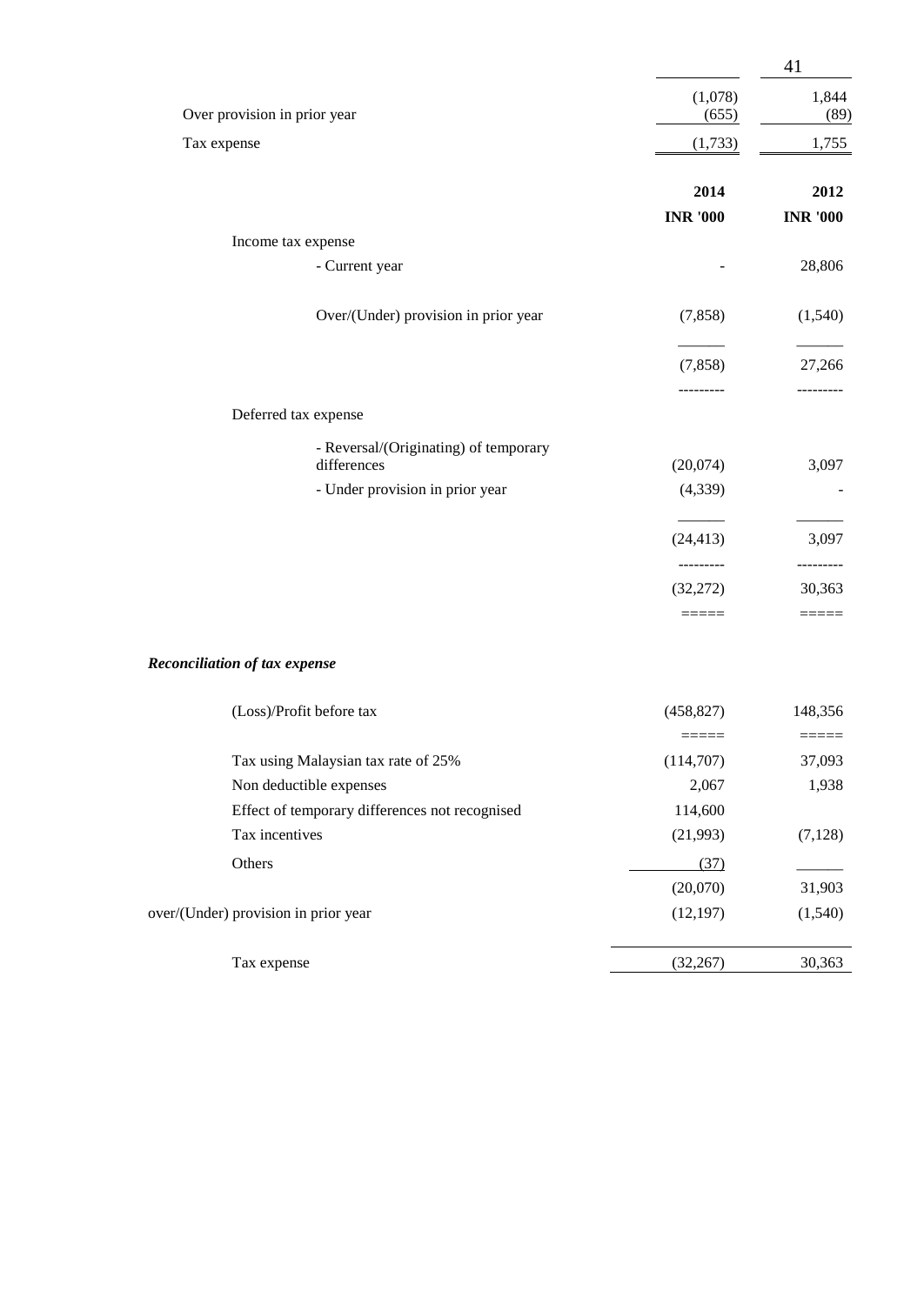# **15. Dividends**

Dividends recognised in the current year by the Company are:

|                                                        | <b>Sen</b><br>per<br>share | <b>Total</b><br>amount<br><b>RM'000</b>  | Date of payment |
|--------------------------------------------------------|----------------------------|------------------------------------------|-----------------|
| 31.03.2014<br>First and final tax exempt 2012 ordinary | 10                         | 800                                      | 27 June 2013    |
| 31.12.2012<br>First and final tax exempt 2011 ordinary | 10                         | 800                                      | 30 June 2012    |
|                                                        | Sen<br>per<br>share        | <b>Total</b><br>amount<br><b>INR'000</b> | Date of payment |
| 31.03.2014<br>First and final tax exempt 2012 ordinary | 10                         | 14,898                                   | 27 June 2013    |
| 31.12.2012<br>First and final tax exempt 2011 ordinary | 10                         | 13,841                                   | 30 June 2012    |

# **16. Operating leases**

Total future minimum lease payments under non-cancellable operating leases are as follows:

|                            | 31.03.2014<br><b>RM'000</b>  | 31.12.2012<br><b>RM'000</b>  |
|----------------------------|------------------------------|------------------------------|
| Less than one year         | 443                          | 386                          |
| Between one and five years | 455                          | 74                           |
|                            | 898                          | 460                          |
|                            | 31.03.2014<br><b>INR'000</b> | 31.12.2012<br><b>INR'000</b> |
| Less than one year         | 8,245                        | 6,678                        |
| Between one and five years | 8,473                        | 1,280                        |
|                            | 16,718                       | 7,958                        |

The Company leases office premises and certain office equipments under operating leases. The leases typically run for an initial period of two to five years with option to renew the lease after that date.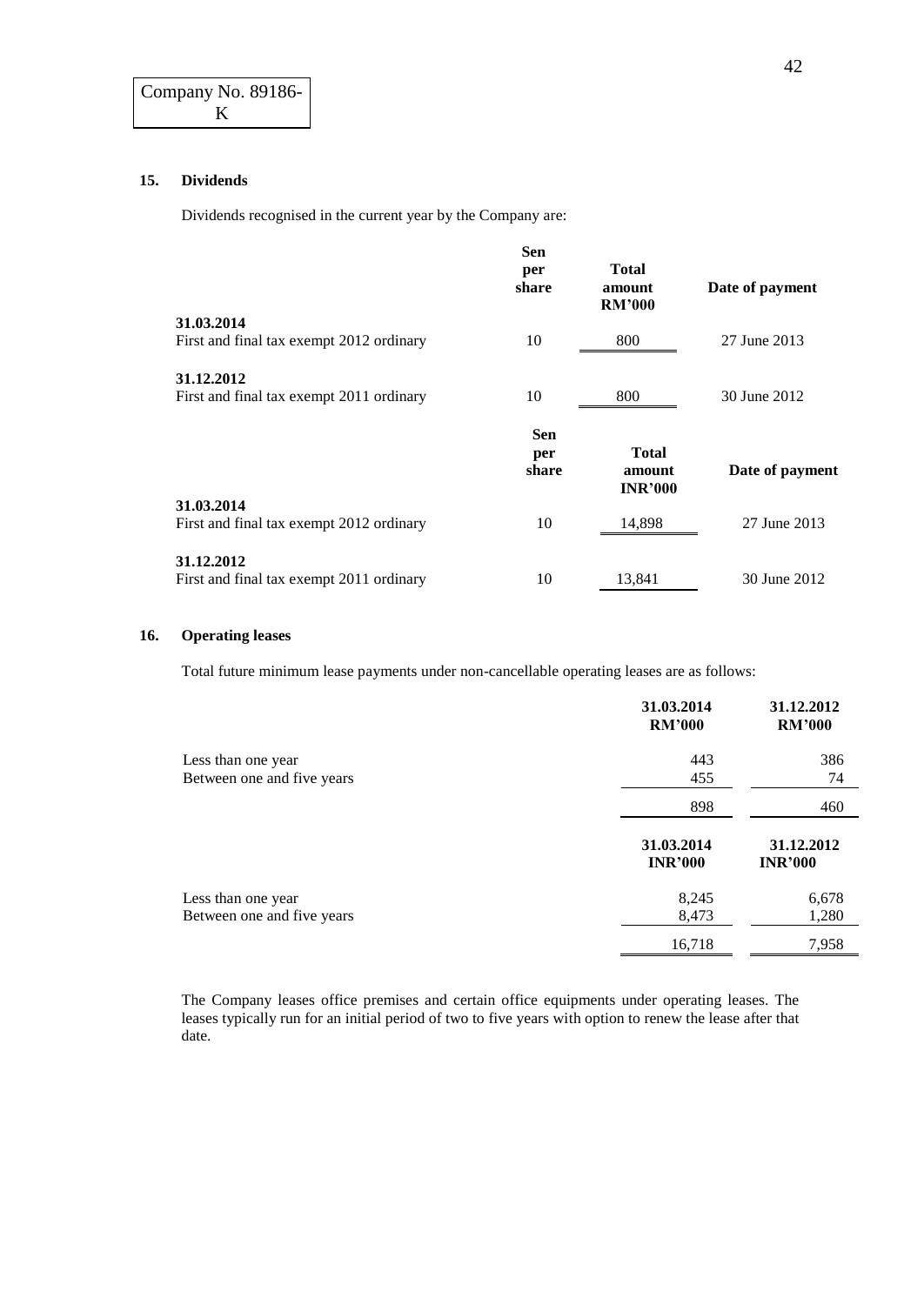# **17. Financial instruments**

# **17.1 Categories of financial instruments**

The table below provides an analysis of financial instruments categorised as follows:

- (a) Loans and receivables ("L&R");
- (b) Financial liabilities measured at amortised cost ("FL").

|                              | Carrying<br>Amount<br><b>RM'000</b> | L&R/<br>(FL)<br><b>RM'000</b> |
|------------------------------|-------------------------------------|-------------------------------|
| 31 March 2014                |                                     |                               |
| <b>Financial assets</b>      |                                     |                               |
| Trade and other receivables  | 42,721                              | 42,721                        |
| Cash and cash equivalents    | 411                                 | 411                           |
|                              | 43,132                              | 43,132                        |
| <b>Financial liabilities</b> |                                     |                               |
| <b>Bank borrowings</b>       | (26, 142)                           | (26, 142)                     |
| Trade and other payables     | (26,957)                            | (26,957)                      |
|                              | (53,099)                            | (53,099)                      |
| 31 December 2012             |                                     |                               |
| <b>Financial assets</b>      |                                     |                               |
| Trade and other receivables  | 58,341                              | 58,341                        |
| Cash and cash equivalents    | 127                                 | 127                           |
|                              | 58,468                              | 58,468                        |
| <b>Financial liabilities</b> |                                     |                               |
| <b>Bank borrowings</b>       | (13, 175)                           | (13, 175)                     |
| Trade and other payables     | (25, 538)                           | (25, 538)                     |
|                              | (38, 713)                           | (38, 713)                     |

|                              | Carrying        | L&R/              |
|------------------------------|-----------------|-------------------|
|                              | Amount          | (O <sub>L</sub> ) |
| 2014                         | <b>INR '000</b> | <b>INR '000</b>   |
| <b>Financial assets</b>      |                 |                   |
| Trade and other receivables  | 779,588         | 779,588           |
| Cash and cash equivalents    | 7,498           | 7,498             |
|                              | 787,086         | 787,086           |
| <b>Financial liabilities</b> |                 |                   |
| <b>Bank borrowings</b>       | (477, 043)      | (477, 043)        |
| Trade and other payables     | (491, 916)      | (491, 916)        |
|                              |                 |                   |
|                              | (968, 959)      | (968, 959)        |
|                              | -------         | -------           |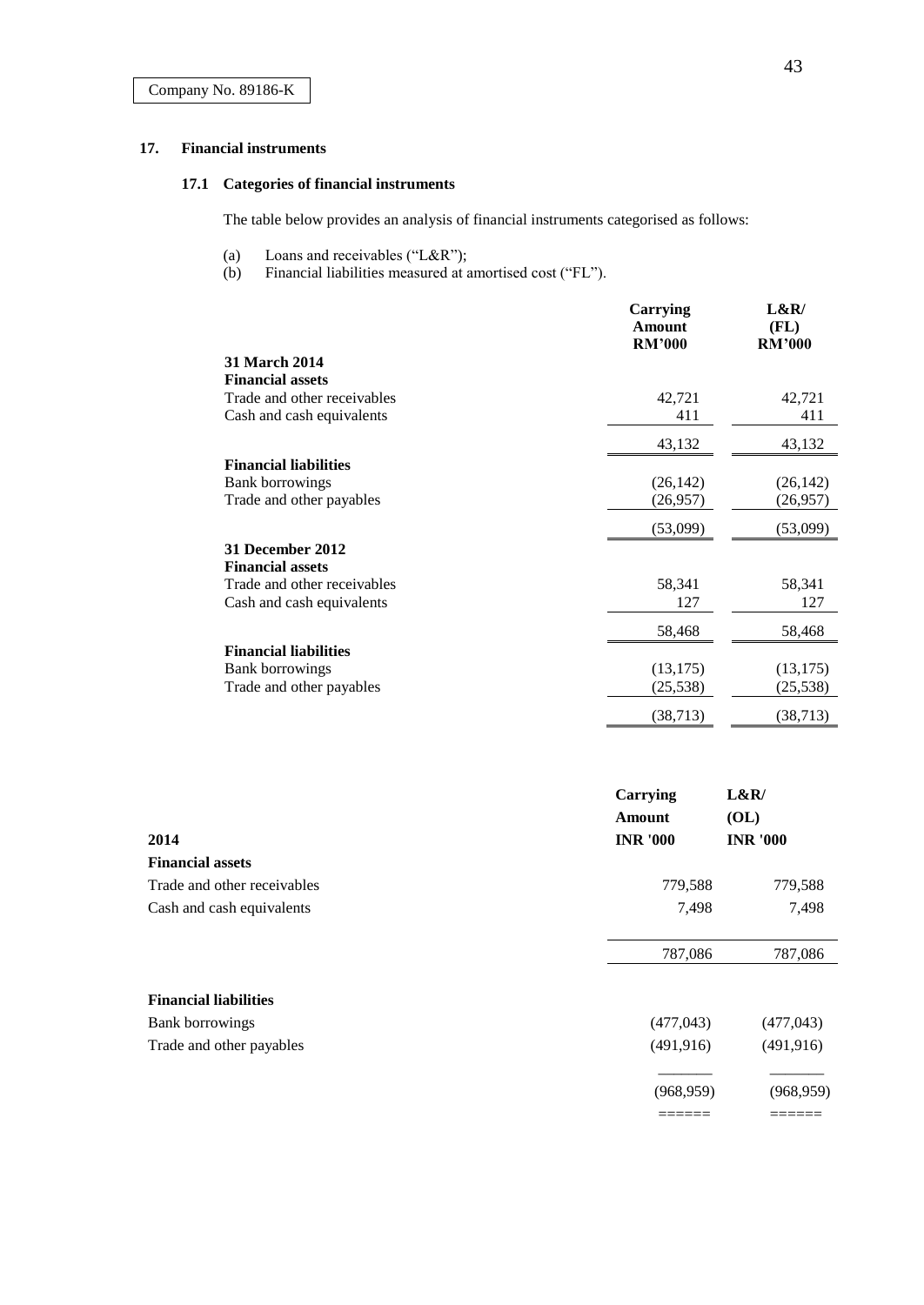| 2012                         |            |            |
|------------------------------|------------|------------|
| <b>Financial assets</b>      |            |            |
| Trade and other receivables  | 1,043,667  | 1,043,667  |
| Cash and cash equivalents    | 2,272      | 2,272      |
|                              | 1,045,939  | 1,045,939  |
|                              |            |            |
| <b>Financial liabilities</b> |            |            |
| <b>Bank borrowings</b>       | (235,689)  | (235, 689) |
| Trade and other payables     | (456, 852) | (456, 852) |
|                              | (692, 540) | (692, 540) |

# **17.2 Net gains and losses arising from financial instruments**

|                                                  | 1.1.2013 to<br>31.03.2014<br><b>RM'000</b> | $1.1.2012$ to<br>31.12.2012<br><b>RM'000</b> |
|--------------------------------------------------|--------------------------------------------|----------------------------------------------|
| Loans and receivables                            | 2.476                                      | 3,013                                        |
| Financial liabilities measured at amortised cost | (6,142)                                    | (3,662)                                      |
| Net loss                                         | (3,666)                                    | 649)                                         |

|                                                  | $1.1.2013$ to<br>31.03.2014<br><b>INR'000</b> | $1.1.2012$ to<br>31.12.2012<br><b>INR'000</b> |
|--------------------------------------------------|-----------------------------------------------|-----------------------------------------------|
| Loans and receivables                            | 46,108                                        | 52,128                                        |
| Financial liabilities measured at amortised cost | (114, 376)                                    | $-3,668$                                      |
| Net loss                                         | (68268)                                       | 48,460                                        |

Company No. 89186-K

# **17. Financial instruments (continued)**

# **17.3 Financial risk management objectives and policies**

The Company has exposure to the following risks from its use of financial instruments:

- Market risk
- Liquidity risk
- Credit risk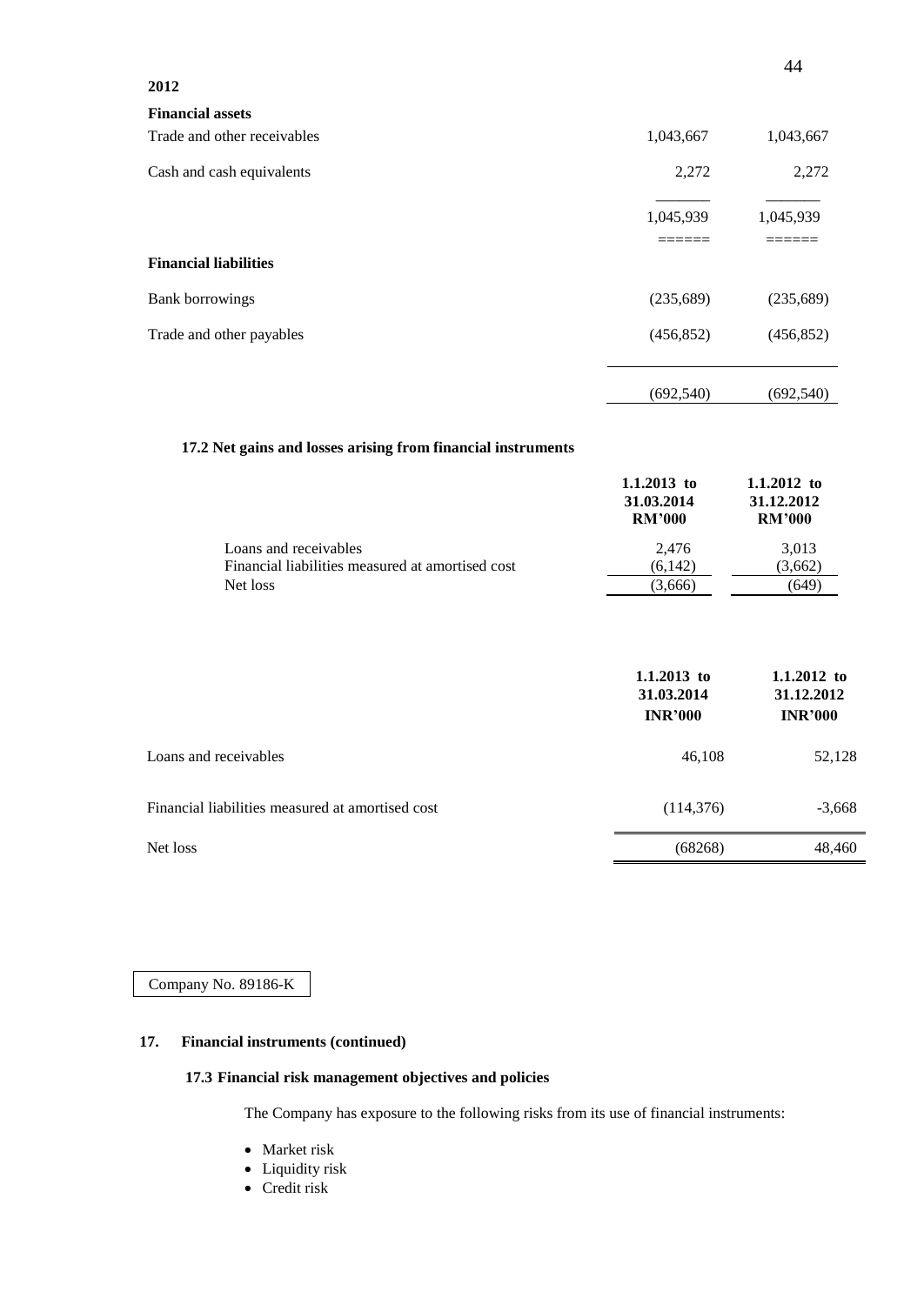## **17.4 Market risk**

Market risk is the risk that changes in market prices, such as foreign exchange rates, interest rates and other prices will affect the Company's financial position or cash flows.

# **17.4.1 Foreign currency risk**

The Company is exposed to foreign currency risk on sales, purchases and borrowings that are denominated in the currency other than the functional currency, Ringgit Malaysia (RM). The currencies giving rise to this risk are primarily US Dollar (USD), Singapore Dollar (SGD), Brunei Dollar (BND) and Euro.

## *Risk management objectives, policies and processes for managing the risk*

The Company does not have a fixed policy to hedge its sales and purchases via forward contracts. However, the exposure to foreign currency risk is monitored from time to time by management.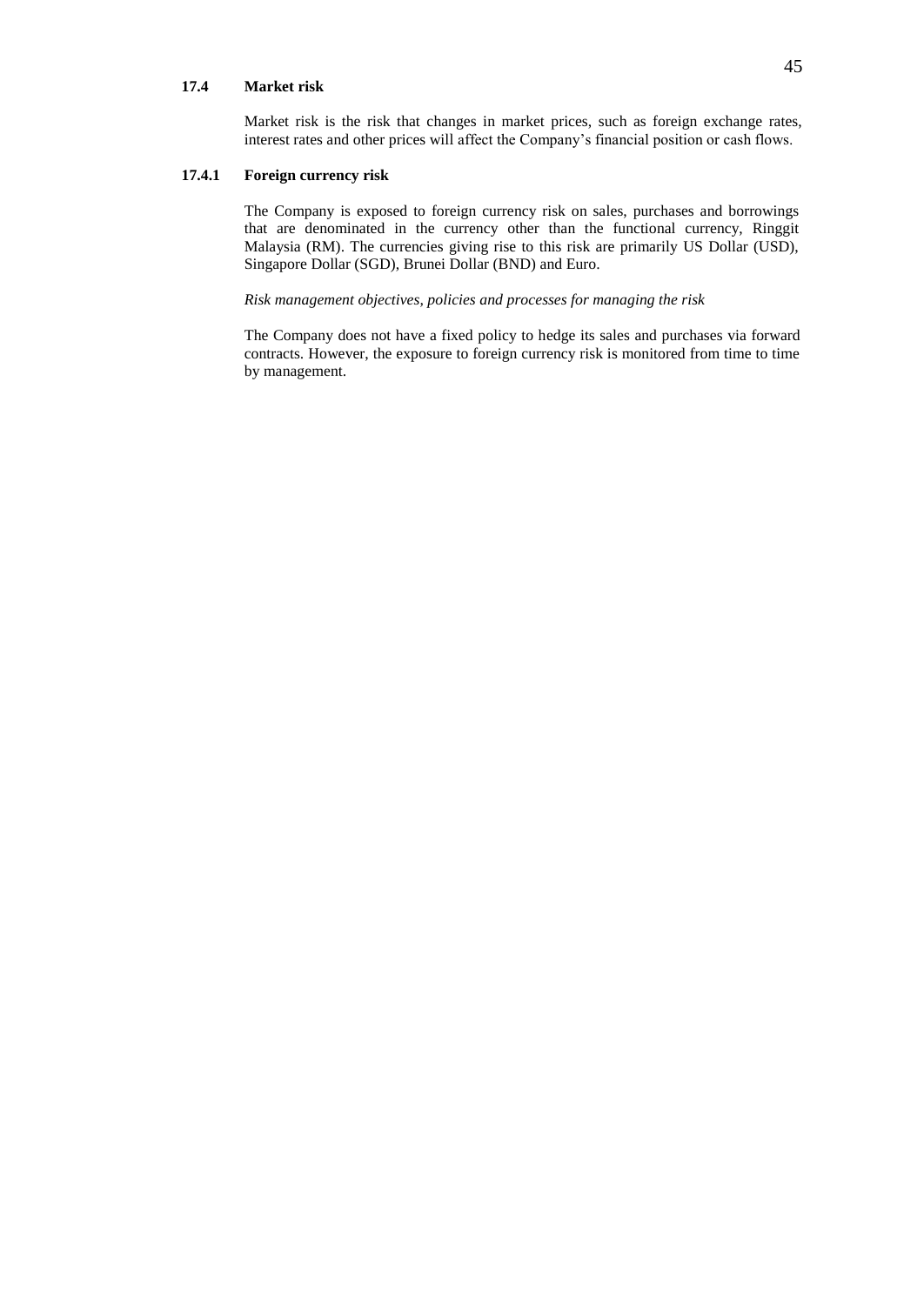# **17.4 Market risk (continued)**

# **17.4.1 Foreign currency risk (continued)**

# *Exposure to foreign currency risk*

The Company's exposure to foreign currency risk, based on carrying amounts as at the end of the reporting period was:

|                                                 |                    |                          | <b>Denominated in</b> |                 |                |               |
|-------------------------------------------------|--------------------|--------------------------|-----------------------|-----------------|----------------|---------------|
|                                                 | <b>USD</b>         | <b>SGD</b>               | <b>BND</b>            | Euro            |                | <b>CHF</b>    |
| 31 March 2014                                   | <b>RM'000</b>      | <b>RM'000</b>            | <b>RM'000</b>         | <b>RM'000</b>   |                | <b>RM'000</b> |
| Trade and other receivables                     | 944                | 6,844                    |                       | 2               |                |               |
| Trade and other payables                        | (1, 488)           | (159)                    |                       |                 |                | 103           |
| Intra-group receivables<br>Intra-group payables | 3,438<br>(17, 913) |                          |                       |                 |                |               |
|                                                 |                    |                          |                       |                 |                |               |
| Net exposure<br>31 December 2012                | (15,019)           | 6,685                    |                       | 2               |                | 103           |
| Trade and other receivables                     | $\overline{4}$     | 6,623                    |                       |                 |                |               |
| Trade and other payables                        | (1,278)            |                          | (33)                  |                 | (23)           |               |
| Intra-group receivables                         | 4,952              |                          |                       |                 |                |               |
| Intra-group payables                            | (11, 449)          |                          |                       |                 |                |               |
| Net exposure                                    | (7, 771)           | 6,590                    |                       |                 | (23)           |               |
|                                                 | <b>USD</b>         | <b>SGD</b><br><b>INR</b> | <b>BND</b>            | Euro            | <b>CHF</b>     |               |
|                                                 | <b>INR '000</b>    | '000                     | <b>INR '000</b>       | <b>INR '000</b> | <b>INR'000</b> |               |
| 2014                                            |                    |                          |                       |                 |                |               |
| Trade and other receivables                     | 17,227             | 124,892                  | 29                    |                 |                |               |
| Trade and other payables                        | (27, 148)          | (2,902)                  |                       |                 | 1,880          |               |
| Intra-group receivables                         | 62,737             |                          |                       |                 |                |               |
| Intra-group payables                            | (326, 880)         |                          |                       |                 |                |               |
| Net exposure                                    | (274,063)          | 121,990                  | 29                    |                 | 1,880          |               |
| Denominated in                                  |                    |                          |                       |                 |                |               |
|                                                 | <b>USD</b>         | <b>SGD</b>               | <b>BND</b>            | <b>Euro</b>     | <i>CHF</i>     |               |
|                                                 | <b>INR '000</b>    | <b>INR</b><br>"000"      | <b>INR '000</b>       | <b>INR '000</b> | <b>INR'000</b> |               |
| 2012                                            |                    |                          |                       |                 |                |               |
| Trade and other receivables                     | 72                 | 118,479                  |                       |                 |                |               |
| Trade and other payables                        | (22, 862)          | (590)                    |                       | (411)           |                |               |
| Intra-group receivables                         | 88,587             |                          |                       |                 |                |               |
| Intra-group payables                            | (204, 812)         |                          |                       |                 |                |               |
| Net exposure                                    | (139,016)          | 117,889                  |                       | (411)           |                |               |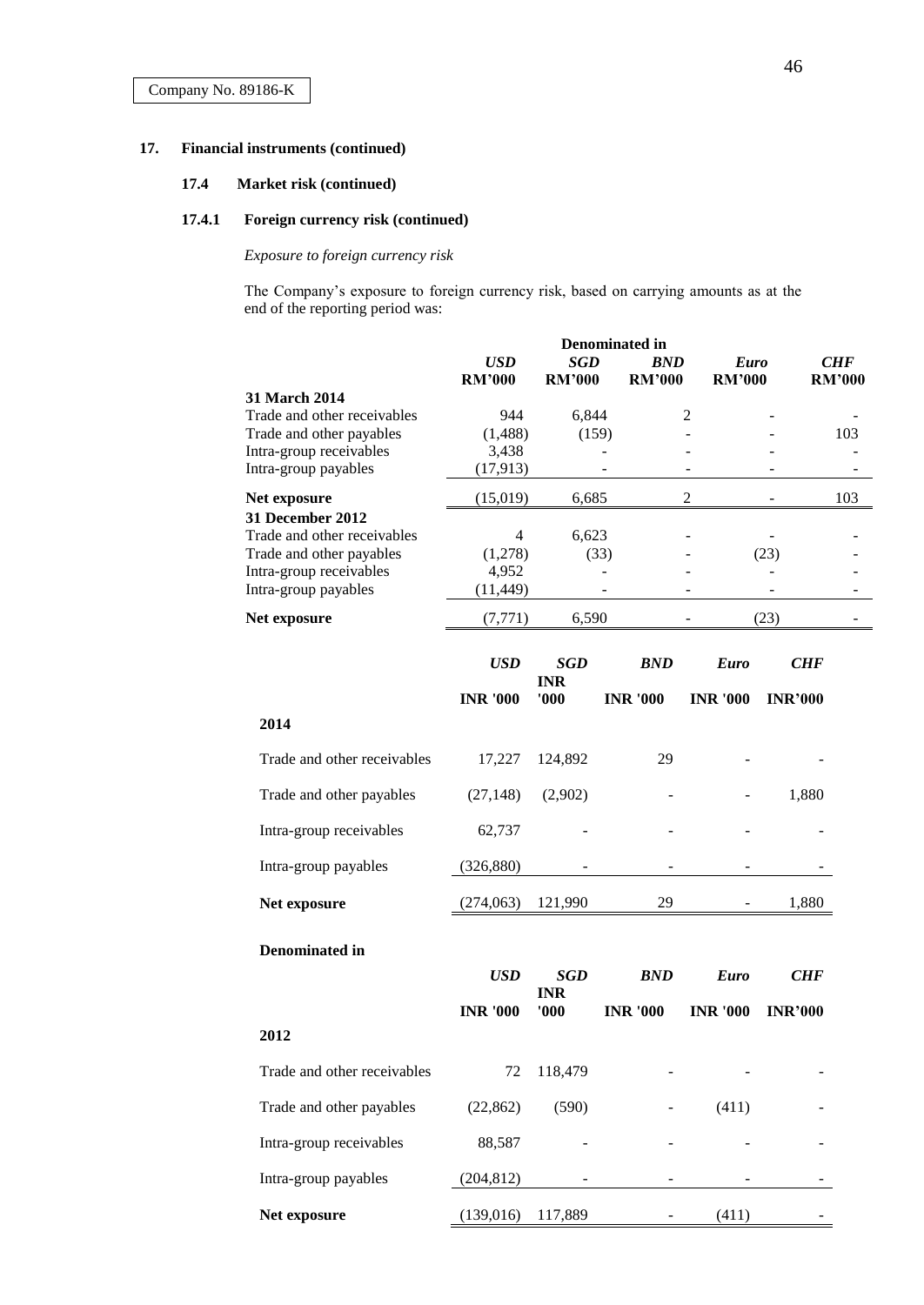#### **17.4 Market risk (continued)**

#### **17.4.1 Foreign currency risk (continued)**

#### *Currency risk sensitivity analysis*

A 10% (31.12.2012:10%) strengthening of Ringgit Malaysia against the following currencies at the end of the reporting period would have increased/(decreased) post-tax profit or loss by the amounts shown below. This analysis assumes that all other variables, in particular interest rates, remained constant and ignores any impact of forecasted sales and purchases.

|            |               | <b>Profit or loss</b> |  |
|------------|---------------|-----------------------|--|
|            | 1.1.2013      | 1.1.2012<br>to        |  |
|            | to            |                       |  |
|            | 31.03.2014    | 31.12.2012            |  |
|            | <b>RM'000</b> | <b>RM'000</b>         |  |
| <b>USD</b> | 1,126         | 583                   |  |
| SGD        | (501)         | (494)                 |  |
| <b>BND</b> |               |                       |  |
| Euro       | -             | $\overline{2}$        |  |
| <b>CHF</b> | (8)           |                       |  |

## **Profit or loss**

|            | 2014            | 2012            |
|------------|-----------------|-----------------|
|            | <b>INR '000</b> | <b>INR '000</b> |
| <b>USD</b> | 20,968          | 10,087          |
| SGD        | (9,330)         | (8,547)         |
| <b>BND</b> | -               | -               |
| <b>CHF</b> | (149)           | -               |
| Euro       | -               | 35              |

A 10% (31.12.2012: 10%) weakening of Ringgit Malaysia against the above currencies at the end of the reporting period would have had equal but opposite effect on the above currencies to the amounts shown above, on the basis that all other variables remained constant.

#### **17.4.2 Interest rate risk**

The Company's variable rate borrowings are exposed to a risk of change in cash flows due to changes in interest rates.

*Risk management objectives, policies and processes for managing the risk*

The Company's policy is to borrow principally on the floating rate basis but to retain a proportion of fixed rate debt. The objectives for the mix between fixed and floating rate borrowing are set to reduce the impact on an upward trend change in interest rates while enabling benefits to be enjoyed if interest rates fall.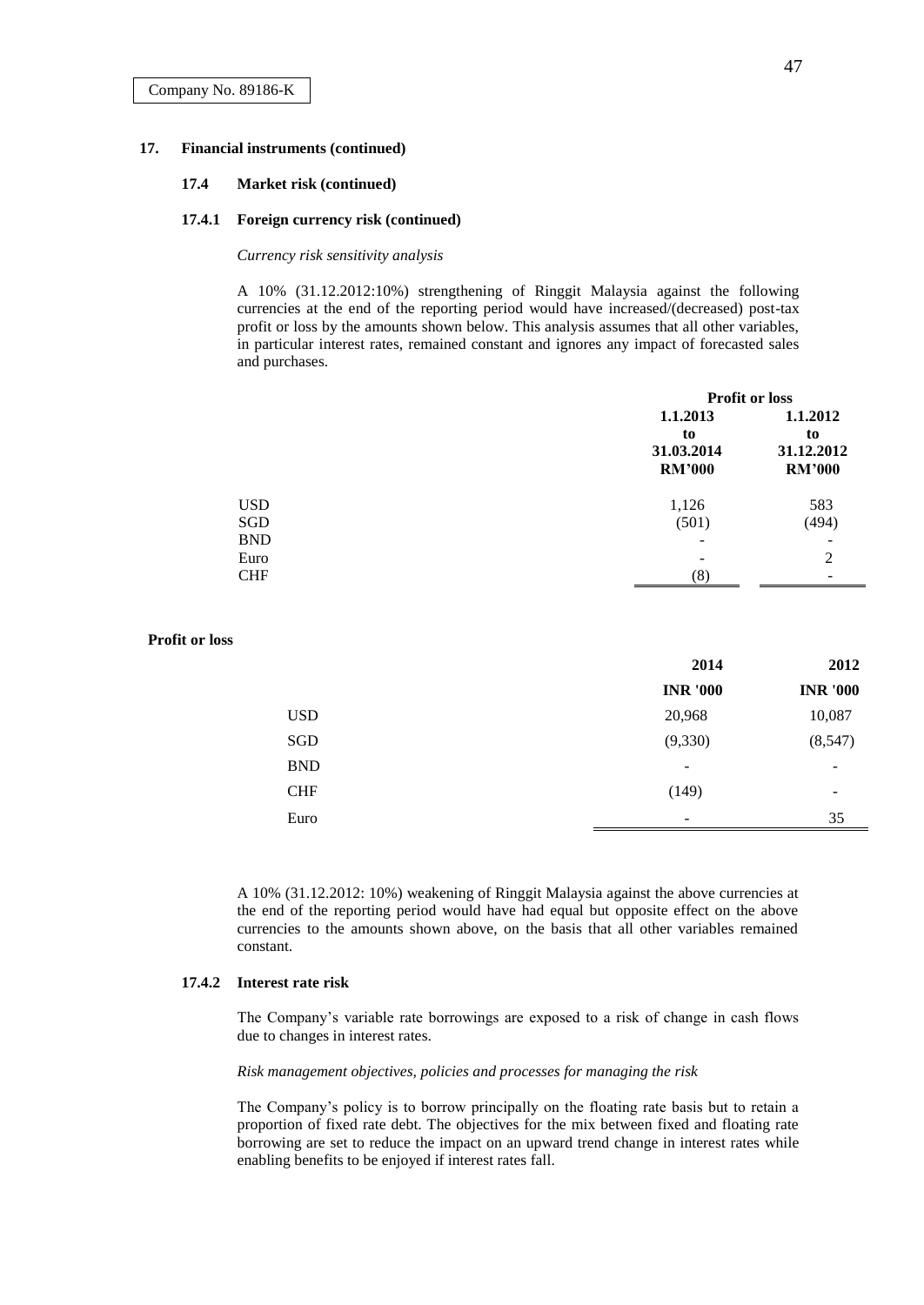#### **17.4 Market risk (continued)**

#### **17.4.2 Interest rate risk (continued)**

*Exposure to interest rate risk*

The interest rate profile of the Company's significant interest-bearing financial instrument, based on carrying amount as at the end of the reporting period was:

| <b>Floating rate instruments</b> | 31.03.2014<br><b>RM'000</b>  | 31.12.2012<br><b>RM'000</b>  |
|----------------------------------|------------------------------|------------------------------|
| <b>Financial liabilities</b>     | 26,142                       | 13,175                       |
| <b>Floating rate instruments</b> | 31.03.2014<br><b>INR'000</b> | 31.12.2012<br><b>INR'000</b> |
| <b>Financial liabilities</b>     | 477,043                      | 227,941                      |

*Interest rate risk sensitivity analysis*

#### **(a) Fair value sensitivity analysis for fixed rate instruments**

The Company does not account for any fixed rate financial assets and liabilities at fair value through profit or loss, and the Company does not designate derivatives as hedging instruments under a fair value hedged accounting model. Therefore, a change in interest rates at the end of the reporting period would not affect profit or loss.

# **(b) Cash flow sensitivity analysis for variable rate instruments**

A change of 50 basis points (bp) in interest rates as at the end of the reporting period would have increased/(decreased) equity and post-tax profit or loss by the amounts shown below. This analysis assumes that all other variables, in particular foreign currency rates, remained constant.

|                                                       | <b>Equity</b>                      |                                    | <b>Profit or loss</b>             |                                   |
|-------------------------------------------------------|------------------------------------|------------------------------------|-----------------------------------|-----------------------------------|
|                                                       | 50 bp<br>increase<br><b>RM'000</b> | 50 bp<br>decrease<br><b>RM'000</b> | 50bp<br>increase<br><b>RM'000</b> | 50bp<br>decrease<br><b>RM'000</b> |
| 31 March 2014<br>Floating rate instruments:           |                                    |                                    |                                   |                                   |
| Bank overdraft                                        | (98)                               | 98                                 | (98)                              | 98                                |
| <b>31 December 2012</b><br>Floating rate instruments: |                                    |                                    |                                   |                                   |
| Bank overdraft                                        | (49)                               | 49                                 | (49)                              | 49                                |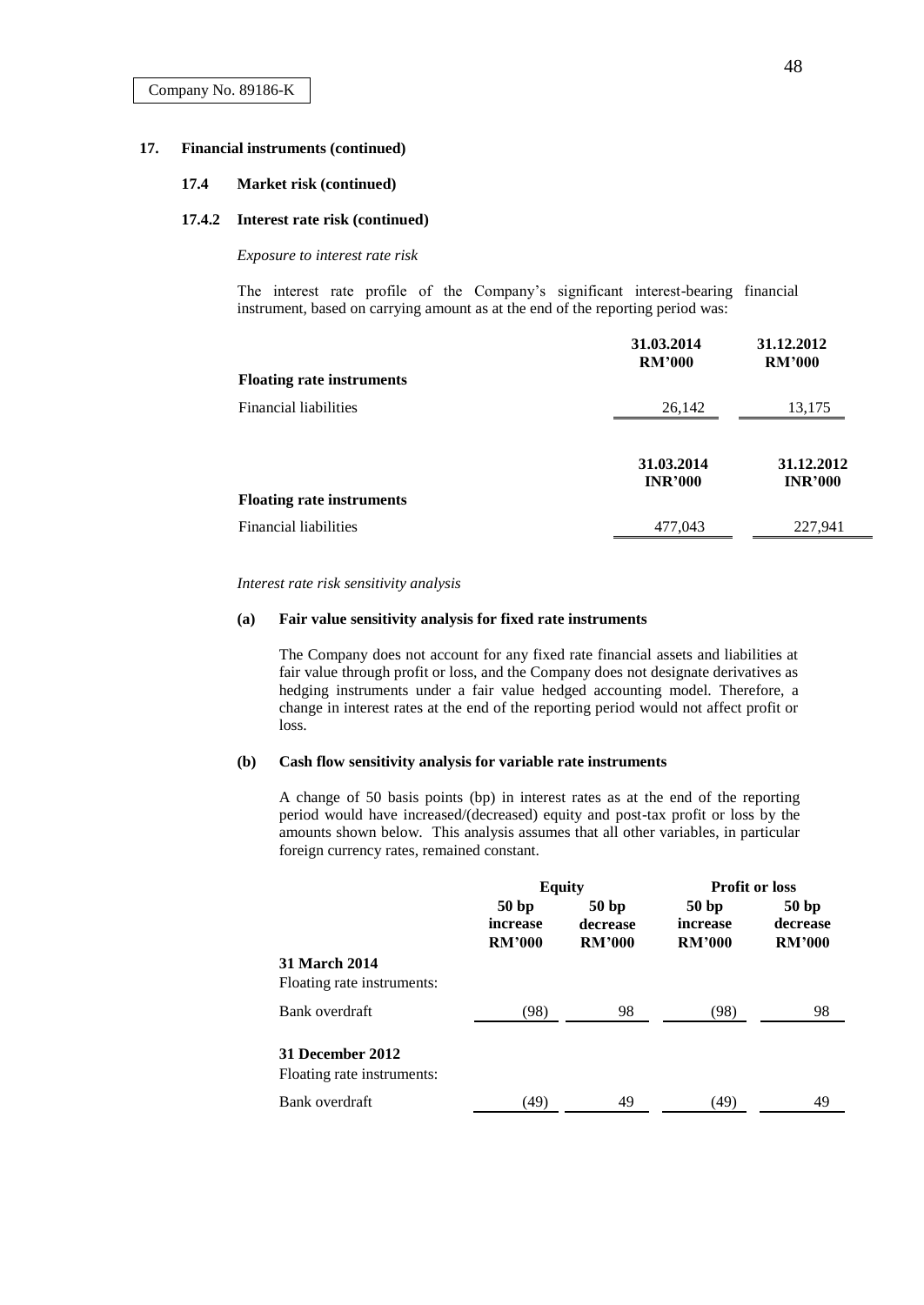|                                                       |                                  |                                    |                                    | 49                               |
|-------------------------------------------------------|----------------------------------|------------------------------------|------------------------------------|----------------------------------|
|                                                       | <b>Equity</b>                    |                                    |                                    | <b>Profit or loss</b>            |
|                                                       | 50 bp increase<br><b>INR'000</b> | 50bp<br>decrease<br><b>INR'000</b> | 50bp<br>increase<br><b>INR'000</b> | 50 bp decrease<br><b>INR'000</b> |
| <b>31 March 2014</b><br>Floating rate instruments:    |                                  |                                    |                                    |                                  |
| Bank overdraft                                        | (912)                            | 912                                | (912)                              | 912                              |
| <b>31 December 2012</b><br>Floating rate instruments: |                                  |                                    |                                    |                                  |
| Bank overdraft                                        | (848)                            | 848                                | (848)                              | 848                              |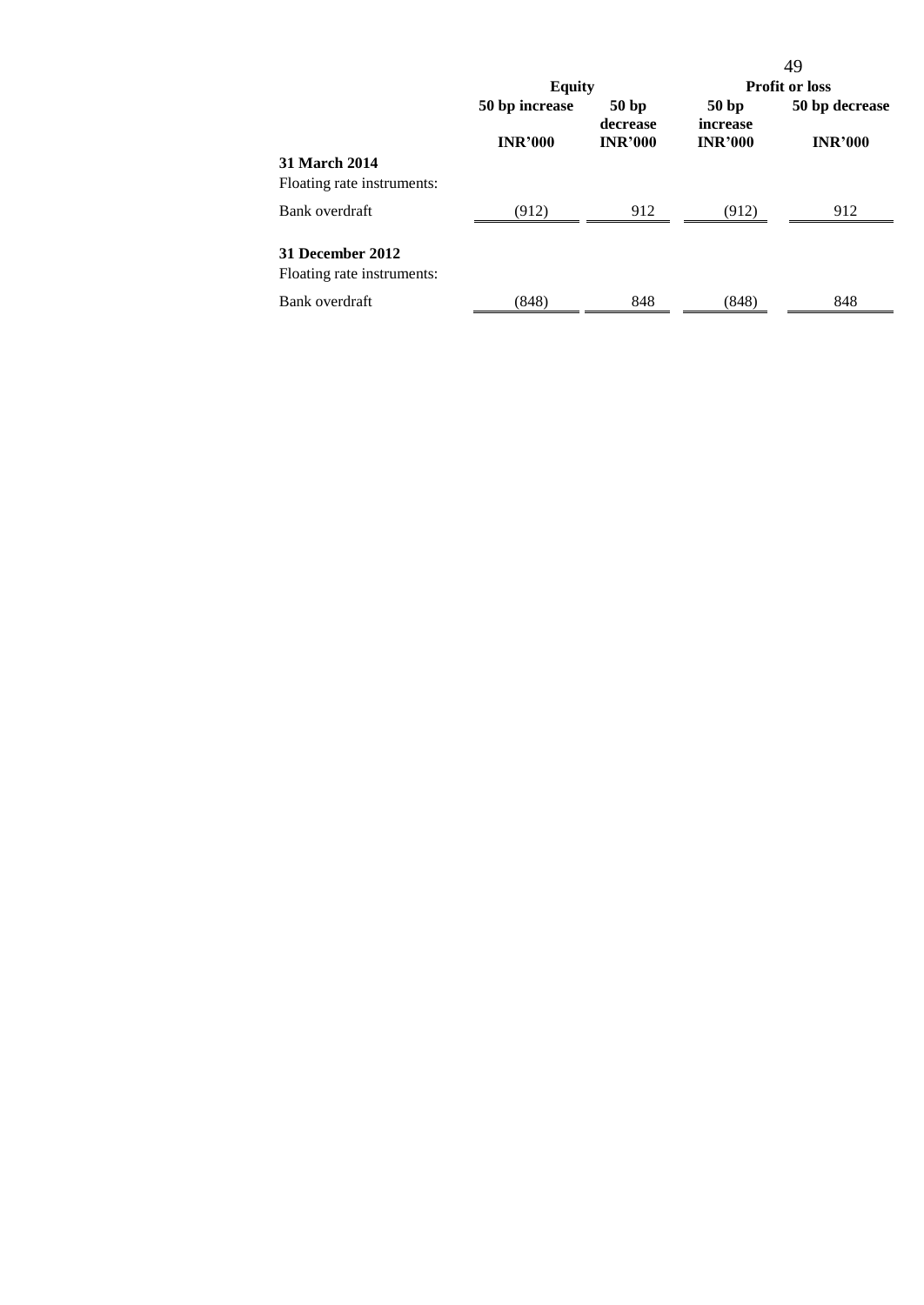# **17.5 Liquidity risk**

The Company monitors and maintains a level of cash and cash equivalents and bank facilities deemed adequate by management to finance the Company's operations and to mitigate the effects of fluctuations in cash flows.

The table below represents the maturity profile of the financial liabilities recognised by the Company as at the end of the reporting period, based on contractual undiscounted repayment obligations:

|                                                             | <b>Carrying</b><br>amount<br><b>RM'000</b> | Contractual<br>interest rate | Contractual<br>cash flows<br><b>RM'000</b> | <b>Under</b><br>one year<br><b>RM'000</b> |
|-------------------------------------------------------------|--------------------------------------------|------------------------------|--------------------------------------------|-------------------------------------------|
| 31 March 2014<br>Non-derivative financial<br>Liabilities    |                                            |                              |                                            |                                           |
| Trade and other payables<br><b>Bank borrowings</b>          | 26,957<br>26,142                           | 8.0%                         | 26,957<br>26,142                           | 26,957<br>26,142                          |
|                                                             | 53,099                                     |                              | 53,099                                     | 53,099                                    |
| 31 December 2012<br>Non-derivative financial<br>Liabilities |                                            |                              |                                            |                                           |
| Trade and other payables<br><b>Bank borrowings</b>          | 25,538<br>13,175                           | 8.0%                         | 25,538<br>13,175                           | 25,538<br>13,175                          |
|                                                             | 38,713                                     |                              | 38,713                                     | 38,713                                    |
|                                                             |                                            |                              |                                            |                                           |
|                                                             | Contractual                                | Contractual<br>interest      | Contractual                                | <b>Under</b>                              |
|                                                             | amount                                     | rate<br><b>INR</b>           | cash flows                                 | 1 year                                    |
| 2014                                                        | <b>INR '000</b>                            | '000                         | <b>INR '000</b>                            | <b>INR '000</b>                           |
| Non-derivative financial<br>Liabilities                     |                                            |                              |                                            |                                           |
| Trade and other payables                                    | 491,916                                    |                              | 491,916                                    | 491,916                                   |
| <b>Bank borrowings</b>                                      | 477,044                                    | 8.00%                        | 477,044                                    | 477,044                                   |
|                                                             | 968,960                                    |                              | 968,960                                    | 968,960                                   |
|                                                             | $=====$                                    |                              | $=====$                                    | =====                                     |
| 2012                                                        |                                            |                              |                                            |                                           |
| Non-derivative financial                                    |                                            |                              |                                            |                                           |
| Liabilities                                                 |                                            |                              |                                            |                                           |
| Trade and other payables                                    | 456,852                                    |                              | 456,852                                    | 456,852                                   |
| <b>Bank borrowings</b>                                      | 235,689                                    | 8.00%                        | 235,689                                    | 235,689                                   |
|                                                             | 692,540                                    |                              | 692,540                                    | 692,540                                   |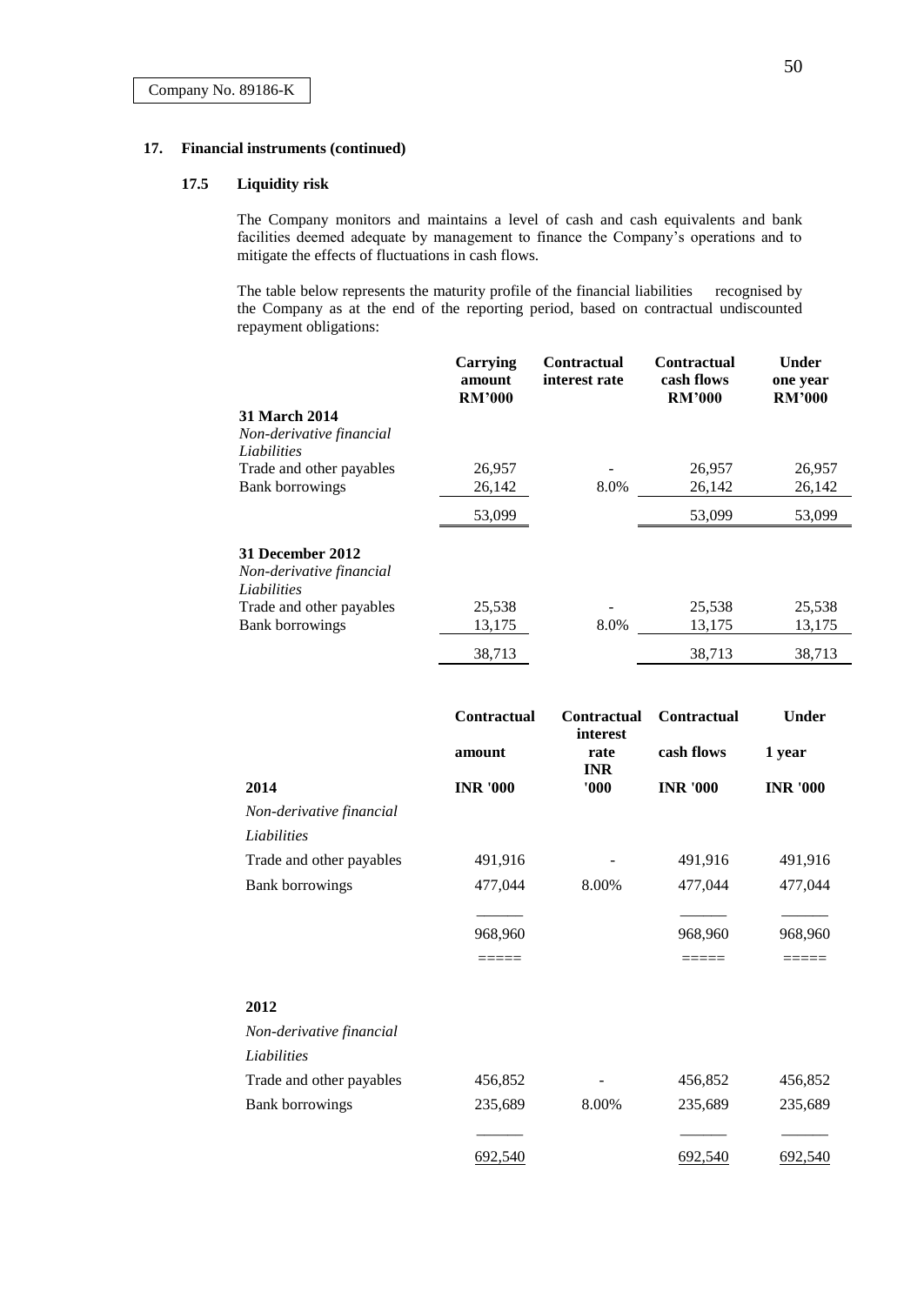# **17.6 Credit risk**

Credit risk is the risk of a financial loss to the Company if a customer or counterparty to a financial instrument fails to meet its contractual obligations. The Company's exposure to credit risk arises principally from its receivables from customers.

# **Receivables**

*Risk management objectives, policies and processes for managing the risk*

The credit risk is controlled by the application of credit approvals, limits and monitoring procedures. An internal credit review is conducted if the credit risk is material.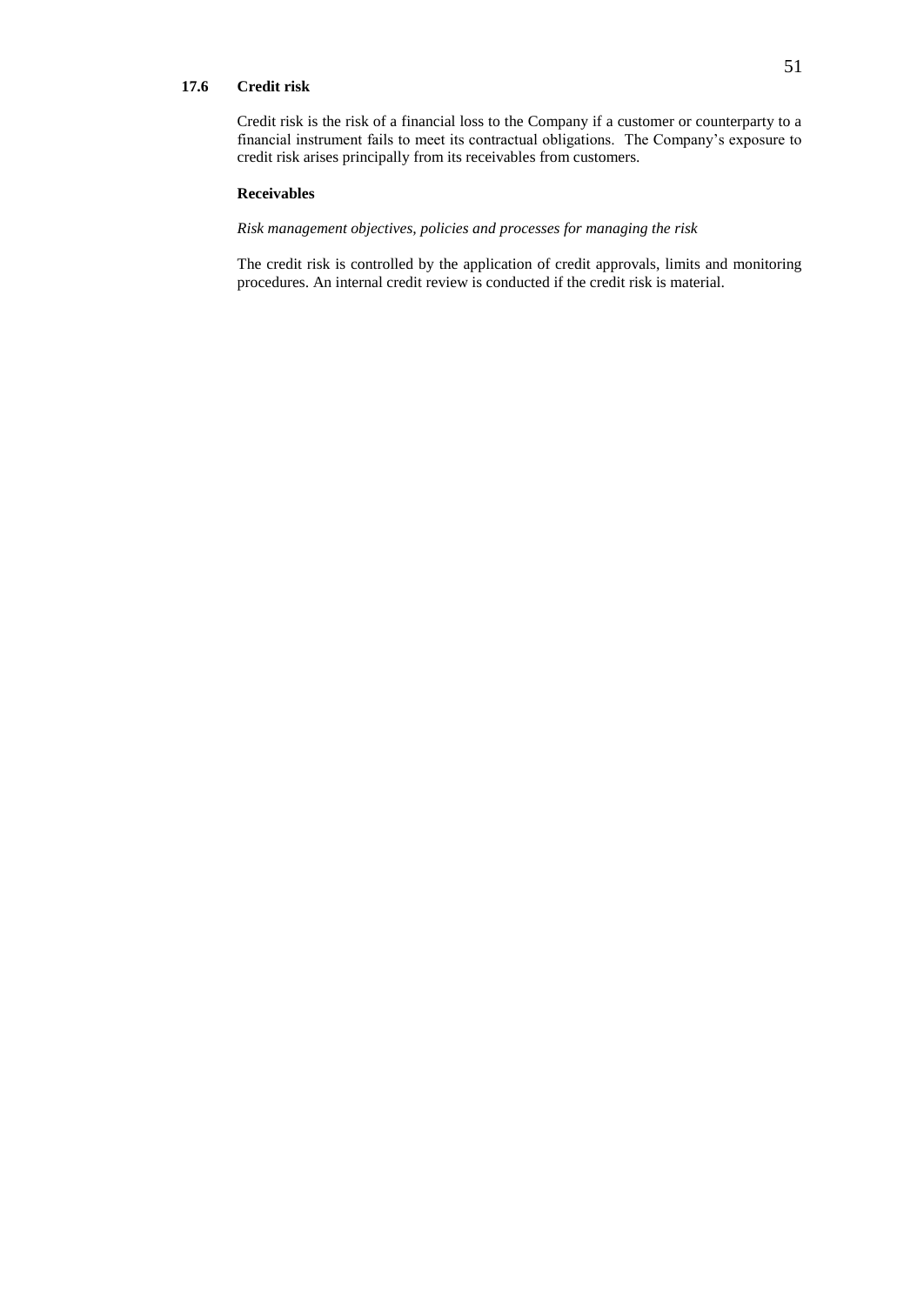# **17.6 Credit risk (continued)**

# *Exposure to credit risk, credit quality and collateral*

The maximum exposure to credit risk is represented by the carrying amount of the receivables presented in the statement of financial position. As at the end of the reporting period, 5 (31.12.2012: five (5)) significant debtors account for 90%(31.12.2012: 93%) of total receivables. Except for this, there were no significant concentrations of credit risk.

The ageing of trade receivables as at the end of the reporting period was:

|                            |               | <b>Individual</b> |               |
|----------------------------|---------------|-------------------|---------------|
| Group                      | Gross         | impairment        | <b>Net</b>    |
|                            | <b>RM'000</b> | <b>RM'000</b>     | <b>RM'000</b> |
| <b>31 March 2014</b>       |               |                   |               |
| Not past due               | 13,241        |                   | 13,241        |
| Past due 1 - 30 days       | 2,087         |                   | 2,087         |
| Past due 31 - 90 days      | 7,258         |                   | 7,258         |
| Past due more than 90 days | 15,415        | (868)             | 14,547        |
| Total                      | 38,001        | (868)             | 37,133        |
| 31 December 2012           |               |                   |               |
| Not past due               | 23,330        |                   | 23,330        |
| Past due 1 - 30 days       | 4,173         |                   | 4,173         |
| Past due 31 - 90 days      | 3,384         |                   | 3,384         |
| Past due 61 - 90 days      | 5,875         |                   | 5,875         |
| Past due more than 90 days | 15,518        | (360)             | 15,158        |
| Total                      | 52,280        | (360)             | 51,920        |
|                            |               |                   |               |

|                | Individual     |                |
|----------------|----------------|----------------|
| <b>Gross</b>   | Impairment     | <b>Net</b>     |
| <b>INR'000</b> | <b>INR'000</b> | <b>INR'000</b> |
|                |                |                |
| 241,625        |                | 241,625        |
| 38,076         |                | 38,076         |
| 84,974         |                | 84,974         |
| 47,472         |                | 47,472         |
| 281,296        | $-15,839$      | 265,456        |
| 693,443        | $-15,839$      | 677,603        |
|                |                |                |
|                |                |                |
| 417,352        |                | 417,352        |
| 74,651         |                | 74,651         |
| 60,537         |                | 60,537         |
| 105,098        |                | 105,098        |
| 277,603        | $-6,440$       | 271,163        |
|                |                | 928,801        |
|                | 935,242        | $-6,440$       |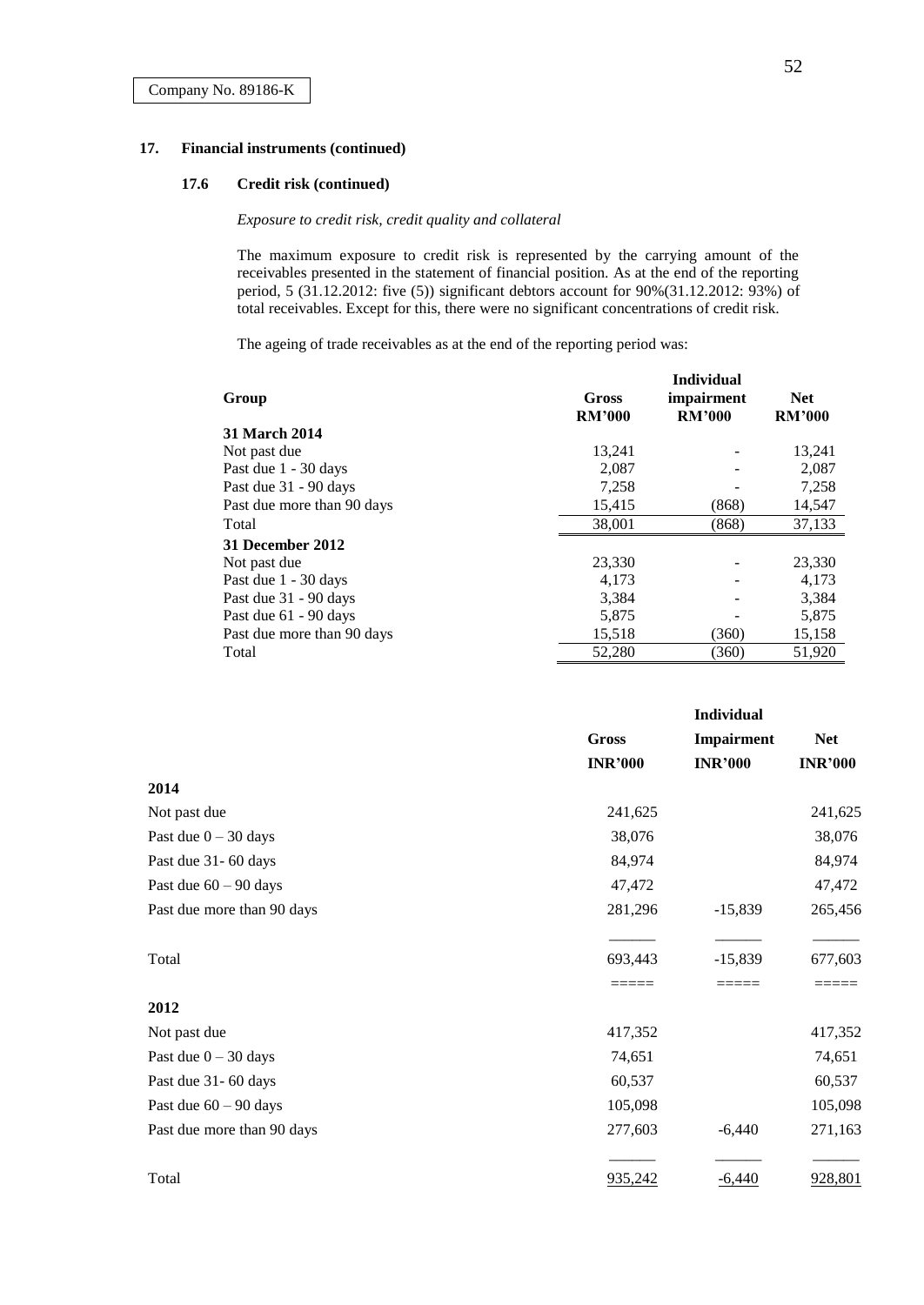The movements in the allowance for impairment losses of receivables during the financial year were:

|                                            | 1.1.2013<br>to<br>31.03.2014<br><b>RM'000</b>  | 1.1.2012<br>to<br>31.12.2013<br><b>RM'000</b>  |
|--------------------------------------------|------------------------------------------------|------------------------------------------------|
| At 1 January<br>Impairment loss recognized | 360<br>508                                     | 290<br>70                                      |
| At 31 March/December                       | 868                                            | 360                                            |
|                                            | 1.1.2013<br>to<br>31.03.2014<br><b>INR'000</b> | 1.1.2012<br>to<br>31.12.2013<br><b>INR'000</b> |
| At 1 January<br>Impairment loss recognized | 6,569<br>9,270                                 | 5,188<br>1,252                                 |

At 31 March/December 15,839 6,440

Company No. 89186-K

#### **17. Financial instruments (continued)**

## **17.7 Fair value information**

As at the end of the reporting period, the carrying amount of cash and bank balances, receivables and deposits, payables, accruals and short-term borrowings approximate fair value due to the relatively short-term nature of these financial instruments.

## **18. Capital management**

The Company's principal goal is to maintain healthy balance ratios for the support and continuity of the operational activities and maximising shareholders value. The Company monitors the capital structure and balance ratios so as to optimise their goals, taking into account the economic circumstances. To achieve those goals, the Company's management is able to determine the dividend policy, share issues or other financial instruments. No changes were made in the objectives, policies or processes for managing capital during the financial period.

## **19. Related party transactions**

#### **Identity of related parties**

For the purposes of these financial statements, parties are considered to be related to the Company if the Company has the ability, directly or indirectly, to control the party or exercise significant influence over the party in making financial and operating decisions, or vice versa, or where the Company and the party are subject to common control or common significant influence. Related parties may be individuals or other entities.

Key management personnel are defined as those persons having authority and responsibility for planning, directing and controlling the activities of the Company either directly or indirectly. The key management personnel are all the Directors of the Company.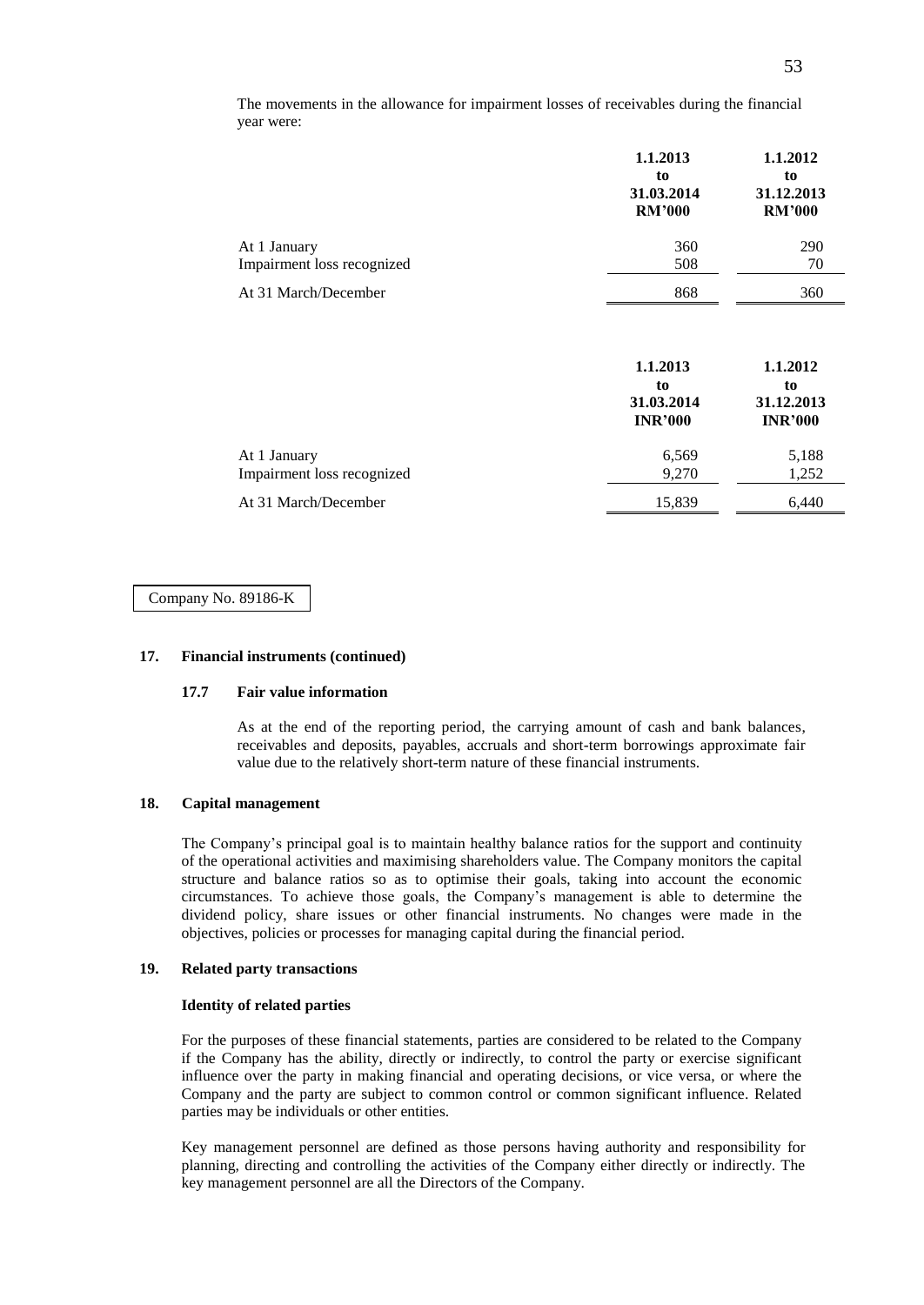Significant transactions with related parties other than those disclosed elsewhere in the financial statements are as follows:

|                                  | 1.1.2013<br>to 31.03.2014 | 1.1.2011<br>to<br>31.12.2012 |
|----------------------------------|---------------------------|------------------------------|
|                                  | <b>RM'000</b>             | <b>RM'000</b>                |
| <b>Immediate holding company</b> |                           |                              |
| <b>Sales</b>                     | (3,589)                   | (3,118)                      |
| Royalty and trademark            | 2,930                     | 3,531                        |
| Purchases                        | 16,422                    | 11,754                       |
| Dividend paid                    | 570                       | 570                          |
|                                  | 1.1.2013<br>to 31.03.2014 | 1.1.2011<br>to               |
|                                  |                           |                              |
|                                  | <b>INR'000</b>            | 31.12.2012<br><b>INR'000</b> |
| <b>Immediate holding company</b> |                           |                              |
| Sales                            | (66, 834)                 | (53, 945)                    |
| Royalty and trademark            | 54,562                    | 61,090                       |
| Purchases                        | 305,810                   | 203,356                      |
| Dividend paid                    | 10,615                    | 9,862                        |

Company No. 89186-K

## **19. Related party transactions (continued)**

#### **Identity of related parties (continued)**

Balances with immediate holding company at the reporting date are disclosed in Note 5 and Note 11 to the financial statements. All the outstanding balances are expected to be settled in cash by the related parties.

## **20. Comparative figures**

The comparatives for the statements of profit or loss and other comprehensive income, changes in equity and cash flows as well as the comparatives in the respective notes to the financial statements for the previous twelve months ended 31 December 2012 are hence not comparable to that for the current fifteen months ended 31 March 2014.

## **21. Significant events subsequent to reporting date**

On 7 April 2014, Sun Pharmaceutical Industries Ltd ("Sun Pharma") and Ranbaxy Labroratories Limited ("Ranbaxy") have entered into definitive agreements pursuant to which Sun Pharma will acquire 100% of Ranbaxy in an all-stock transaction. Sun Pharma will become the ultimate holding company, subject to relevant statutory and shareholders' approval.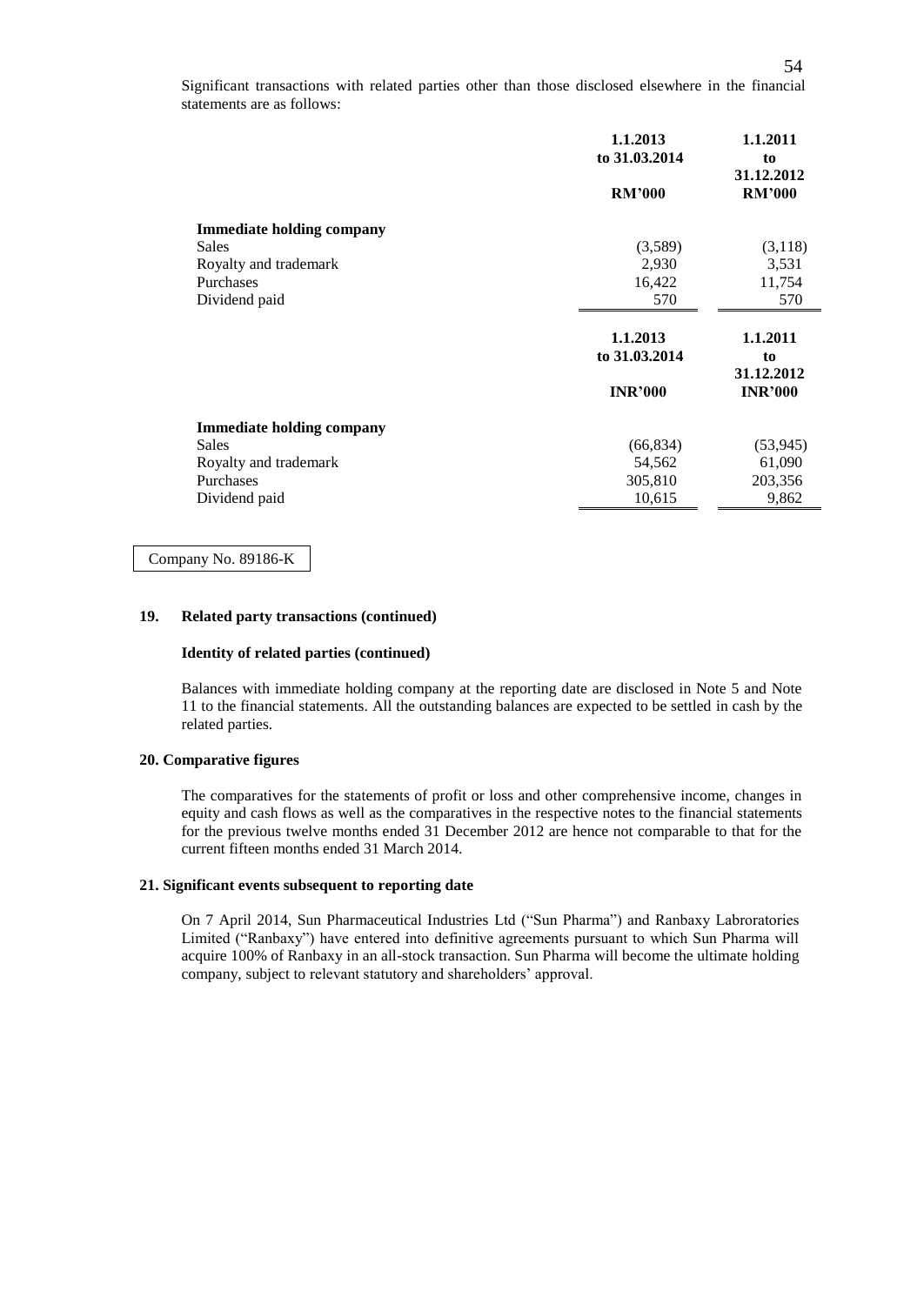**Ranbaxy (Malaysia) Sdn. Bhd.** (Company No. 89186-K) (Incorporated in Malaysia)

**Statement by Directors pursuant to Section 169(15) of the Companies Act, 1965**

In the opinion of the Directors, the financial statements set out on pages 5 to 39 are drawn up in accordance with Malaysian Financial Reporting Standards, International Financial Reporting Standards and the requirements of the Companies Act, 1965 in Malaysia so as to give a true and fair view of the financial position of the Company as at 31 March 2014 and of its financial performance and cash flows for the period then ended.

Signed on behalf of the Board of Directors in accordance with a resolution of the Directors:

………………………………………………………. **Dato' Abdullah bin Mohd Yusof**

………………………………………………………. **Jeyabalan A/L V. Thangarajah**

Date: 20 May 2014